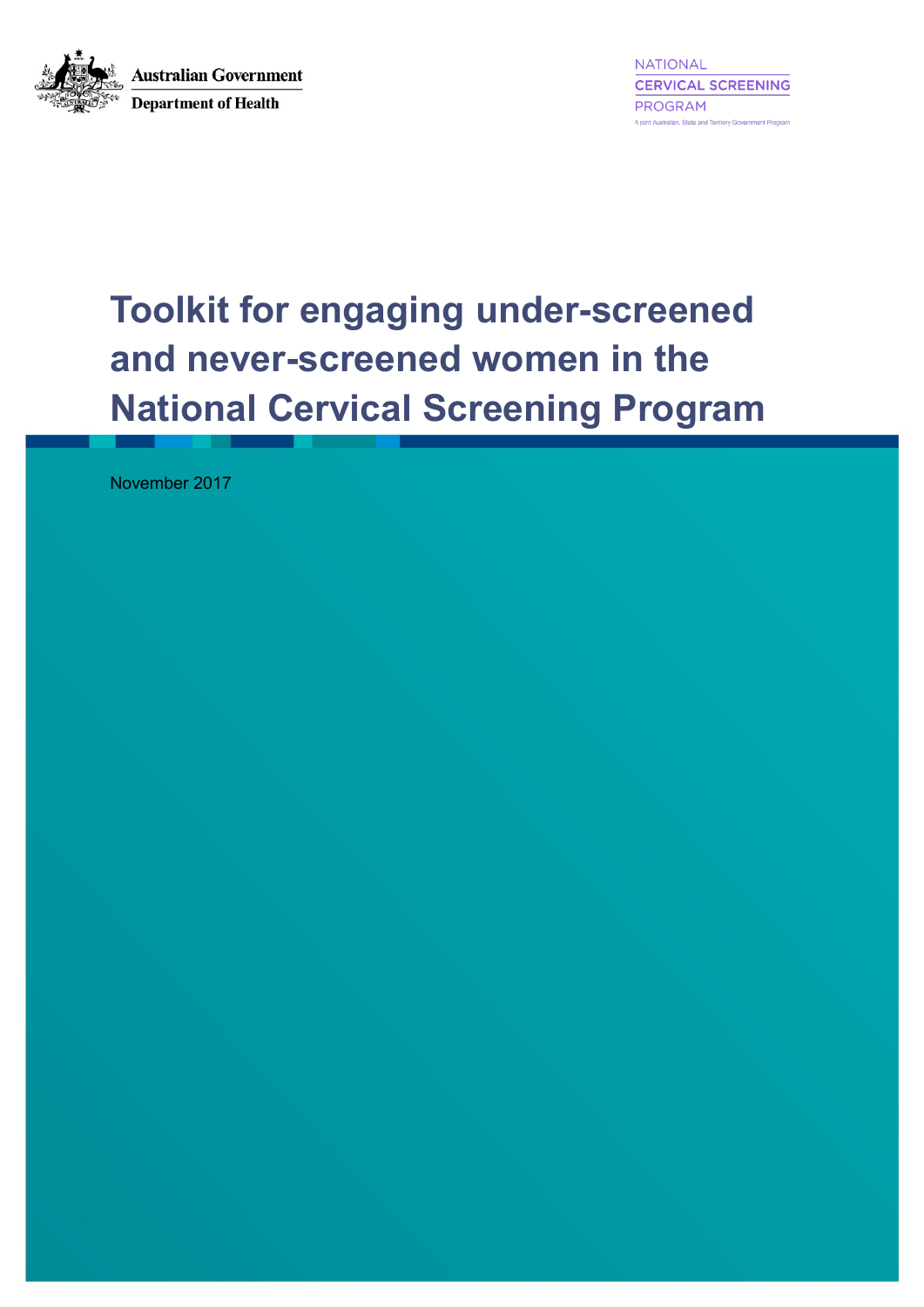# **Contents**

| Women from CALD backgrounds, including women who have experienced female          |  |
|-----------------------------------------------------------------------------------|--|
|                                                                                   |  |
| Women who identify as lesbian, gay, bisexual, transgender or intersex (LGBTI) and |  |
|                                                                                   |  |
|                                                                                   |  |
|                                                                                   |  |
|                                                                                   |  |
|                                                                                   |  |
|                                                                                   |  |
|                                                                                   |  |
|                                                                                   |  |
|                                                                                   |  |
|                                                                                   |  |
|                                                                                   |  |
|                                                                                   |  |
|                                                                                   |  |
|                                                                                   |  |
|                                                                                   |  |
|                                                                                   |  |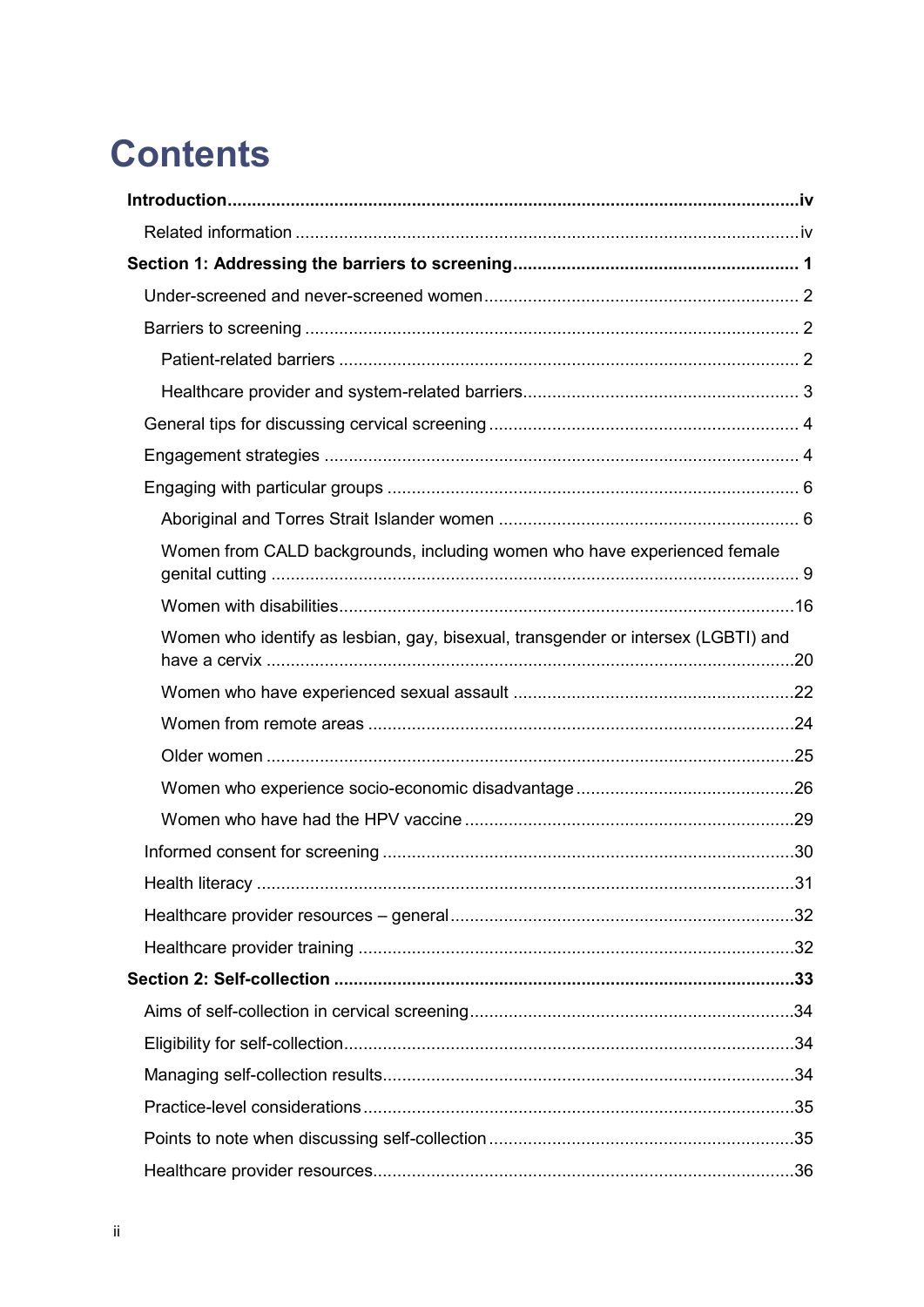| References - Women who have experienced female genital cutting52 |  |
|------------------------------------------------------------------|--|
|                                                                  |  |
|                                                                  |  |
|                                                                  |  |
|                                                                  |  |
|                                                                  |  |
| References - Women who experience socio-economic disadvantage56  |  |
|                                                                  |  |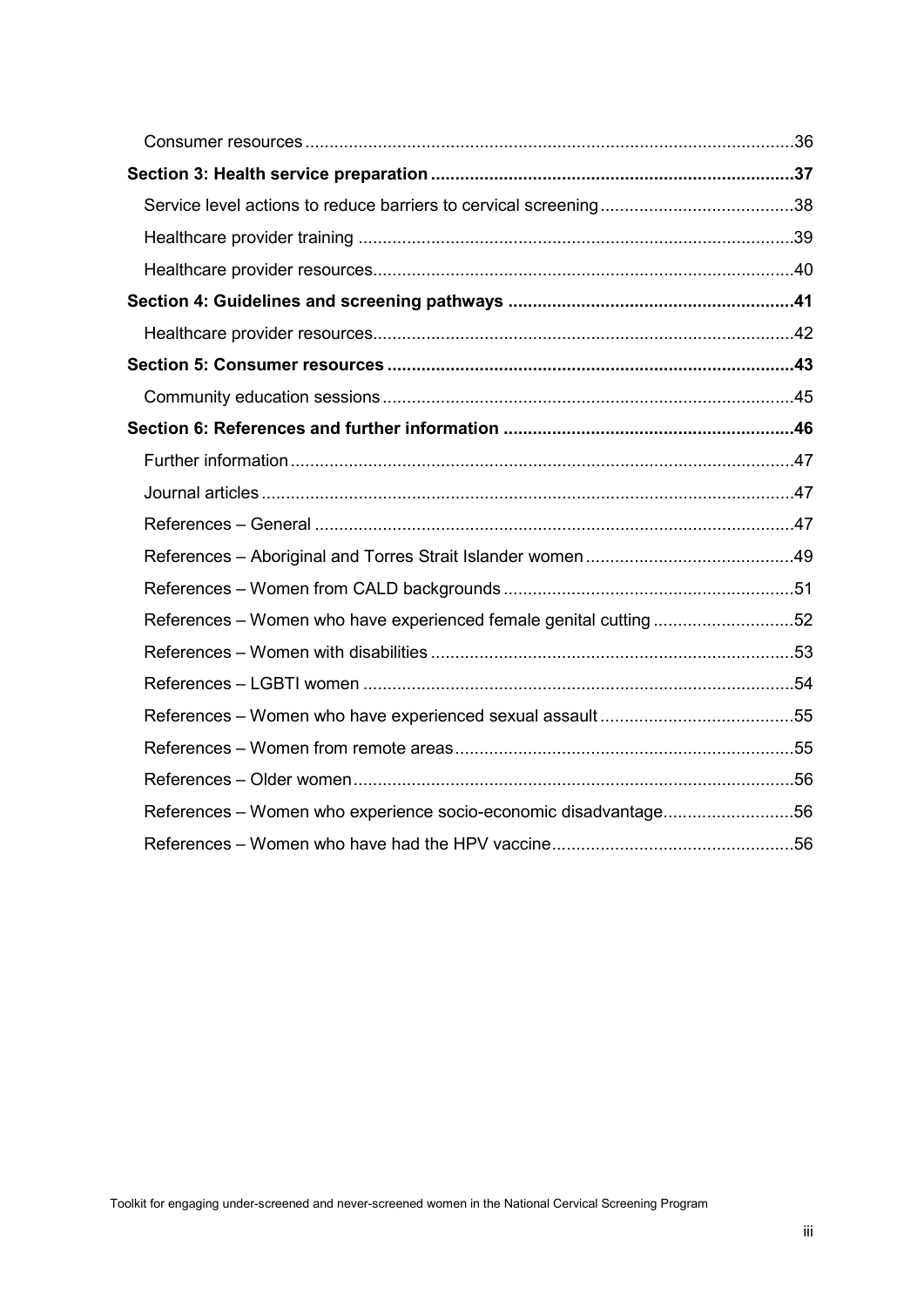# <span id="page-3-0"></span>**Introduction**

This toolkit has been developed to assist healthcare providers to engage under-screened and never-screened women in cervical screening, and to support them should they choose to participate.

70% of Australian women who develop cervical cancer are under screeners or have never screened.

With the Renewal of the National Cervical Screening Program (NCSP) there is an increased focus on engaging under-screened and never-screened women.

Professor Ian Hammond, Chair of the National Cervical Screening Program Renewal Committee, explains the key components of the renewed National Cervical Screening Program and the rationale for the changes in our [video about the changes to the program.](https://youtu.be/dot-aB_R1ck)

This toolkit has been developed to assist healthcare providers to engage under-screened and never-screened women in cervical screening, and to support them should they choose to participate.

It includes information relevant to:

- GPs
- Nurses
- Sexual Health Nurses
- Disability Support Workers
- Aboriginal Health Workers
- Bilingual Health Workers, and
- Practice Managers.

Each section provides information, a range of resources and links to further information.

We encourage all healthcare providers involved in cervical screening to make use of this Toolkit, particularly those working with women from population groups that are often underscreened. You might choose to spend some time familiarising yourself with the range of resources available and then save a shortcut to the Toolkit for later reference.

# <span id="page-3-1"></span>**Related information**

- **[Cervical screening test](https://www.healthdirect.gov.au/cervical-screening-test)**
- **[National Cervical Screening Policy](https://health.gov.au/resources/publications/national-cervical-screening-program-national-cervical-screening-policy)**
- [National Cervical Screening Program online training modules](https://learn.nps.org.au/mod/page/view.php?id=7804) six accredited modules about cervical screening.
- [National Cervical Screening Program: Guidelines for the management of screen](https://wiki.cancer.org.au/australia/Guidelines:Cervical_cancer/Screening)[detected abnormalities, screening in specific population and investigation of abnormal](https://wiki.cancer.org.au/australia/Guidelines:Cervical_cancer/Screening)  [vaginal bleeding](https://wiki.cancer.org.au/australia/Guidelines:Cervical_cancer/Screening)
- [The renewal of the National Cervical Screening Program](https://www.mja.com.au/journal/2016/205/8/renewal-national-cervical-screening-program) *Medical Journal of Australia* Editorial, October 2016.
- [National Cancer Screening Register](http://www.ncsr.gov.au/) a single national register for cervical screening results and patient history – please call 1800 627 701.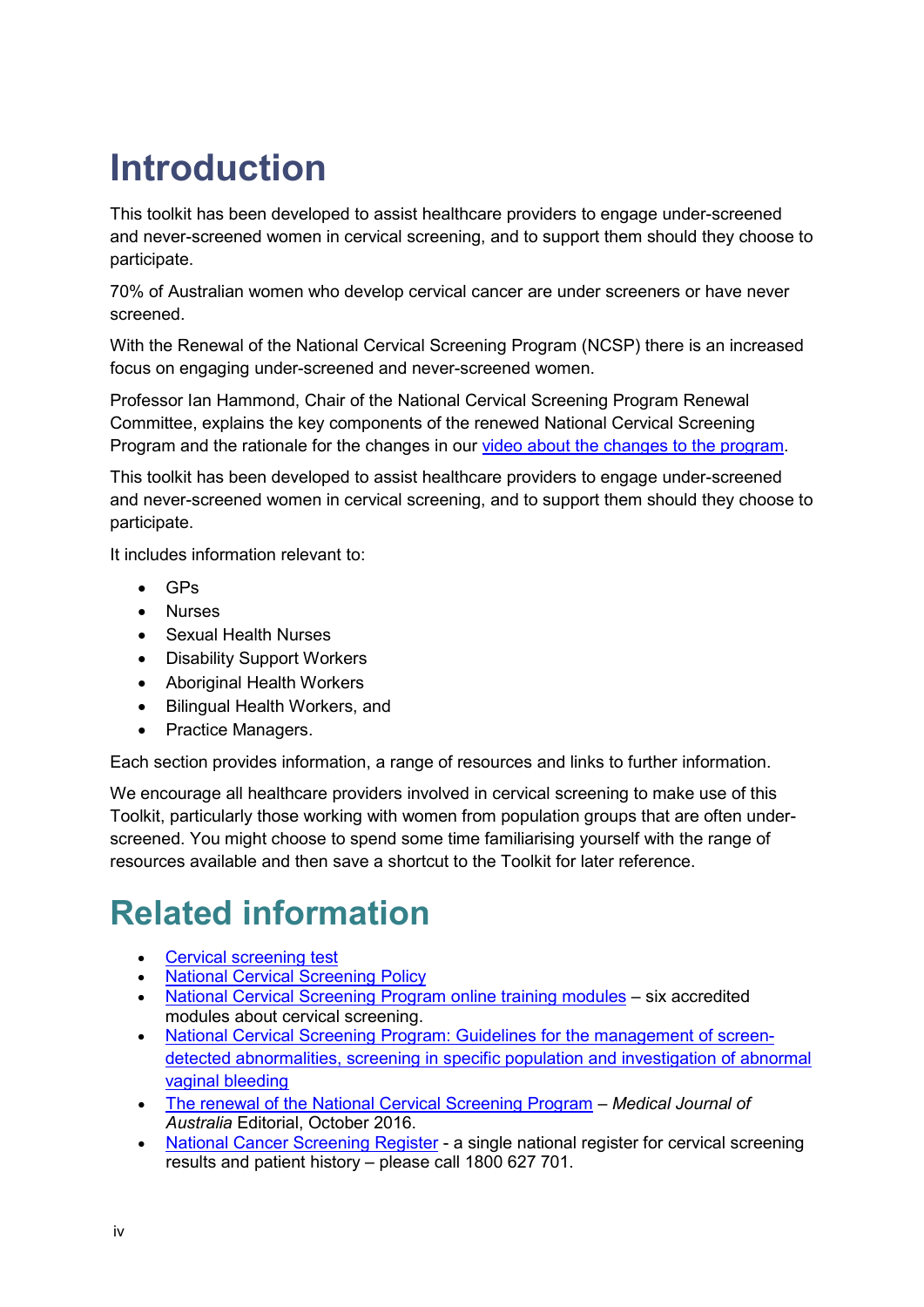<span id="page-4-0"></span>**Section 1: Addressing the barriers to screening**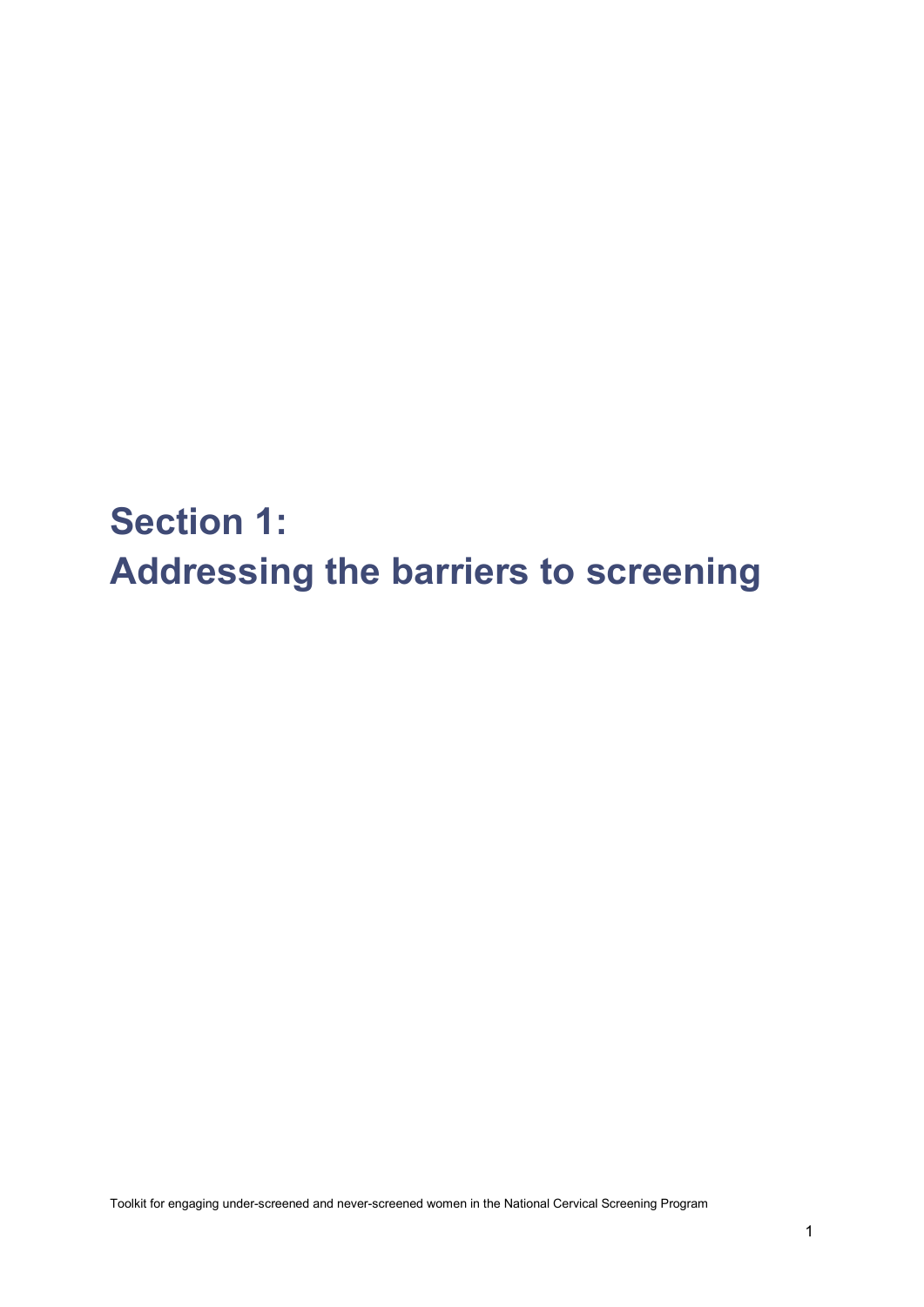# <span id="page-5-0"></span>**Under-screened and never-screened women**

Under the renewed NCSP, cervical screening is recommended for all women aged 25 to 74 who have ever been sexually active, HPV vaccinated or unvaccinated. Women will be invited by the National Cancer Screening Program to screen every five years. Woman already participating in the Program will have their first Cervical Screening Test two years after their last Pap test.

Under-screened women are those who are overdue for cervical screening by at least two years. During the early years of transition to the renewed NCSP, this will mean greater than four years since a woman's last conventional Pap test or greater than seven years since her last Cervical Screening Test.

Encouraging under-screened and never-screened women to participate in cervical screening is an important task for healthcare providers, as these women are most at risk of cervical cancer.

There are specific sub-population groups in Australia who are less likely to engage in cervical screening. These include, but are not limited to, Aboriginal and Torres Strait Islander women, women from culturally and linguistically diverse backgrounds, women with disabilities, women who experience socio-economic disadvantage and women who have experienced sexual assault.

It is important to remember that these sub-groups are not homogenous, and each woman's individual circumstances will influence her participation in cervical screening.

# <span id="page-5-1"></span>**Barriers to screening**

There are many potential barriers that may influence a woman in her decision or ability to participate in cervical screening. Studies into barriers have typically focused on barriers to having a Pap test. Barriers may be related to the patient, healthcare provider or the health system.

### <span id="page-5-2"></span>**Patient-related barriers**

| <b>Emotional /</b><br>cultural                                                                       | Lack of knowledge<br>about -                                   | <b>Personal relevance</b>                        | <b>Practical</b>                                                                                            |
|------------------------------------------------------------------------------------------------------|----------------------------------------------------------------|--------------------------------------------------|-------------------------------------------------------------------------------------------------------------|
| Embarrassment<br>about the procedure                                                                 | The purpose of a<br>Cervical Screening Test   cancer is a risk | Not believing cervical                           | Time constraints,<br>including availability of<br>child care                                                |
| Fear - of tests, of<br>being diagnosed<br>with cancer, of<br>further tests or of<br>cancer treatment | The role of screening in<br>prevention                         | Not considering<br>screening to be a<br>priority | Intending to have a<br>test, but not getting<br>around to doing it or<br>forgetting when the<br>test is due |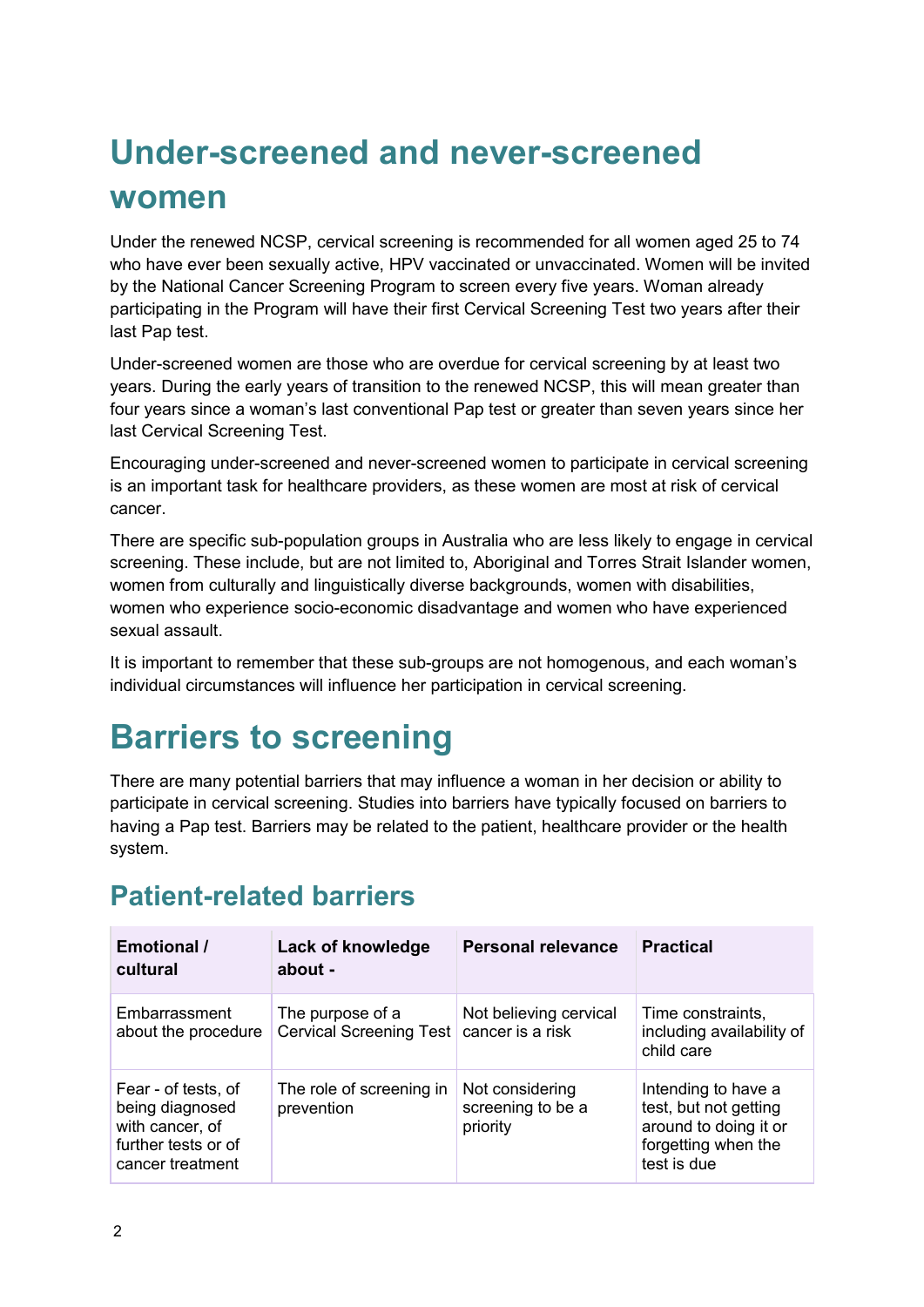| <b>Emotional /</b><br>cultural                                                                                  | Lack of knowledge<br>about -                    | <b>Personal relevance</b>                                                                                          | <b>Practical</b>                                                             |
|-----------------------------------------------------------------------------------------------------------------|-------------------------------------------------|--------------------------------------------------------------------------------------------------------------------|------------------------------------------------------------------------------|
| Reluctance to<br>screen after a<br>negative past<br>experience such as<br>previous pain or<br>discomfort        | The risks of cervical<br>cancer                 | Limited previous<br>experience of<br>prevention or<br>screening programs                                           | Concerns about cost                                                          |
| Past history of<br>sexual abuse or<br>sexual violence                                                           | Who needs to be tested                          | Being asymptomatic                                                                                                 | Language issues                                                              |
| Confidentiality<br>concerns                                                                                     | The accuracy of the<br>test                     | Perception that HPV<br>vaccinated women do<br>not require screening                                                | Lack of transport                                                            |
| <b>Cultural issues</b><br>(related to<br>circumstances,<br>beliefs, background<br>and inequities in<br>society) | Cancer and/or a belief<br>that cancer $=$ death | Perception that<br>screening is not<br>required for women<br>who have sex with<br>women, or for<br>transgender men | Physical, social or<br>practical barriers<br>associated with a<br>disability |
|                                                                                                                 |                                                 |                                                                                                                    | Weight-related barriers<br>(obesity)                                         |
|                                                                                                                 |                                                 |                                                                                                                    | Personal preference<br>for choice of<br>healthcare provider                  |

### <span id="page-6-0"></span>**Healthcare provider and system-related barriers**

| <b>Healthcare provider-related barriers</b>                                                                                                   | <b>System-related barriers</b>                                                                          |
|-----------------------------------------------------------------------------------------------------------------------------------------------|---------------------------------------------------------------------------------------------------------|
| Time constraints and pressure to restrict<br>consultation times                                                                               | Accessibility of the health service                                                                     |
| Availability of female healthcare providers                                                                                                   | Availability of convenient appointment times                                                            |
| Lack of practical training in cervical screening<br>(e.g. for international medical graduates who<br>have never performed cervical screening) | Availability of bulk billing                                                                            |
| The patient knowing the healthcare provider<br>personally                                                                                     | Services without a culturally sensitive<br>environment                                                  |
| Interpersonal and communication skills                                                                                                        | Availability of female healthcare providers or<br>any healthcare provider who is a cervical<br>screener |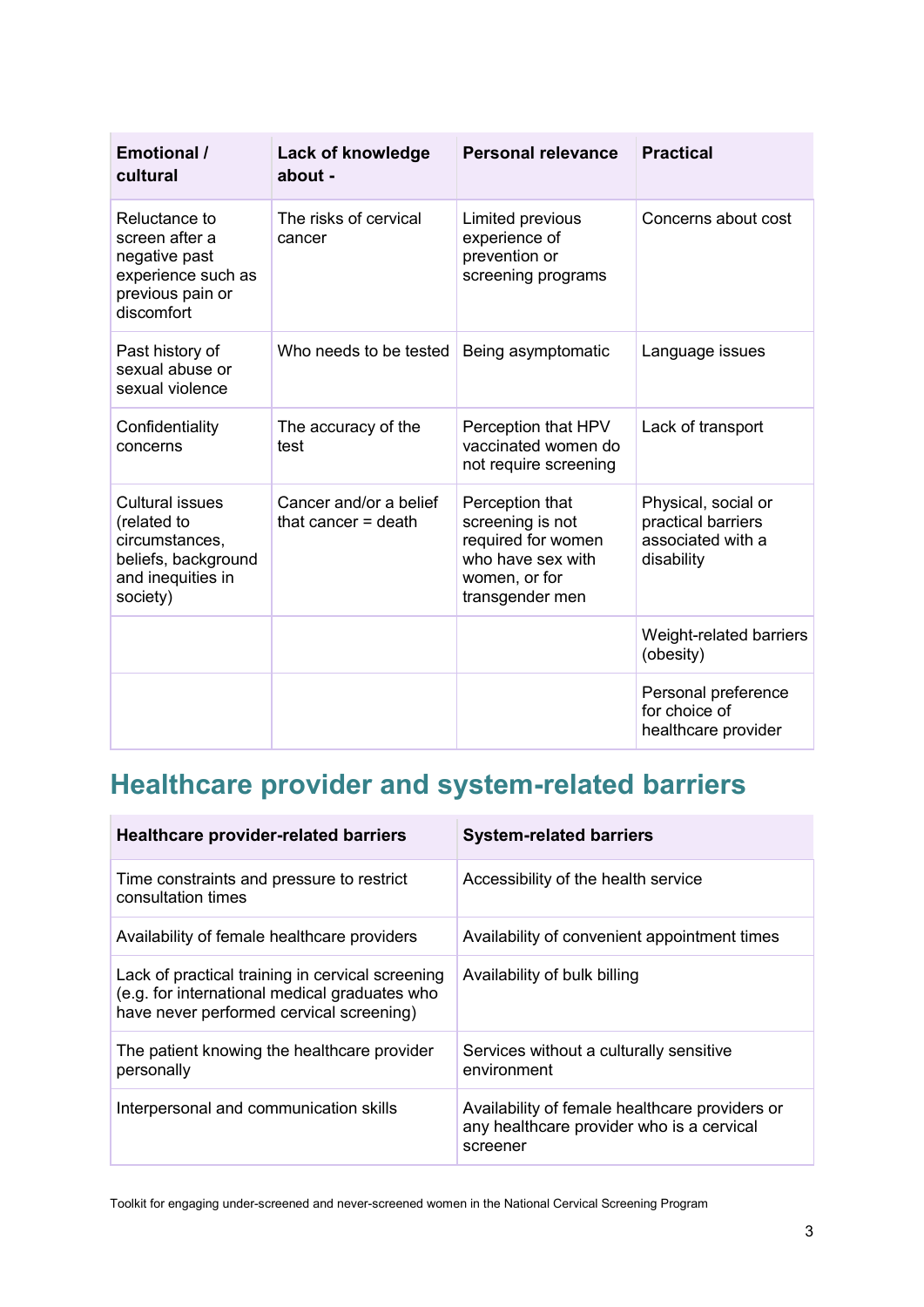| <b>Healthcare provider-related barriers</b> |  |  |
|---------------------------------------------|--|--|
|---------------------------------------------|--|--|

#### **Healthcare provider-related barriers System-related barriers**

Age and/or cultural background of the healthcare provider

Availability of local language resources and patient information

# <span id="page-7-0"></span>**General tips for discussing cervical screening**

When discussing cervical screening with your patients, particularly under-screened or neverscreened women, it's important to be mindful of these considerations:

- Building trust and rapport is vital. Creating a sense of safety and security will go a long way towards allaying a woman's concerns or fears. . E.g. Quiet voice, respectful tone
- Demonstrate respect and inclusivity through the language you use when talking to women and by creating an inclusive atmosphere of your health service e.g. waiting room displays and consumer resources in various languages.
- Ensure women understand that their Cervical Screening Test results will remain confidential.
- Reassure women that the procedure will be undertaken carefully and respectfully, and that they will be able to undress in private and given a sheet to cover their lower body.
- Use visual aids where appropriate, particularly with women with low literacy levels and women who may be embarrassed discussing sexual activity or their genitalia.
- Give women time to feel comfortable with new information, to ask questions and make informed decisions.
- Don't make assumptions about women's cultural background, sexual history, sexual preferences, literacy levels or knowledge of their bodies.
- Use face-to-face or telephone interpreters if language is a barrier.

# <span id="page-7-1"></span>**Engagement strategies**

There are several evidence-based strategies that healthcare providers can use to engage under-screened and never-screened women in cervical screening.

| <b>Strategy</b>                 | <b>Details</b>                                                                                                                                                                                                                            |
|---------------------------------|-------------------------------------------------------------------------------------------------------------------------------------------------------------------------------------------------------------------------------------------|
| <b>Education</b><br>and support | Women view healthcare providers as an important source of information about<br>cervical screening. It is important for healthcare providers to engage patients in a<br>conversation about cervical screening to help patients understand: |
|                                 | What cervical screening involves<br>$\bullet$                                                                                                                                                                                             |
|                                 | Why it is important <i>i.e.</i> because regular cervical screening is one of the<br>$\bullet$<br>main methods to prevent cervical cancer                                                                                                  |
|                                 | Why it is relevant to them, and<br>$\bullet$                                                                                                                                                                                              |
|                                 | What their test results mean.<br>$\bullet$                                                                                                                                                                                                |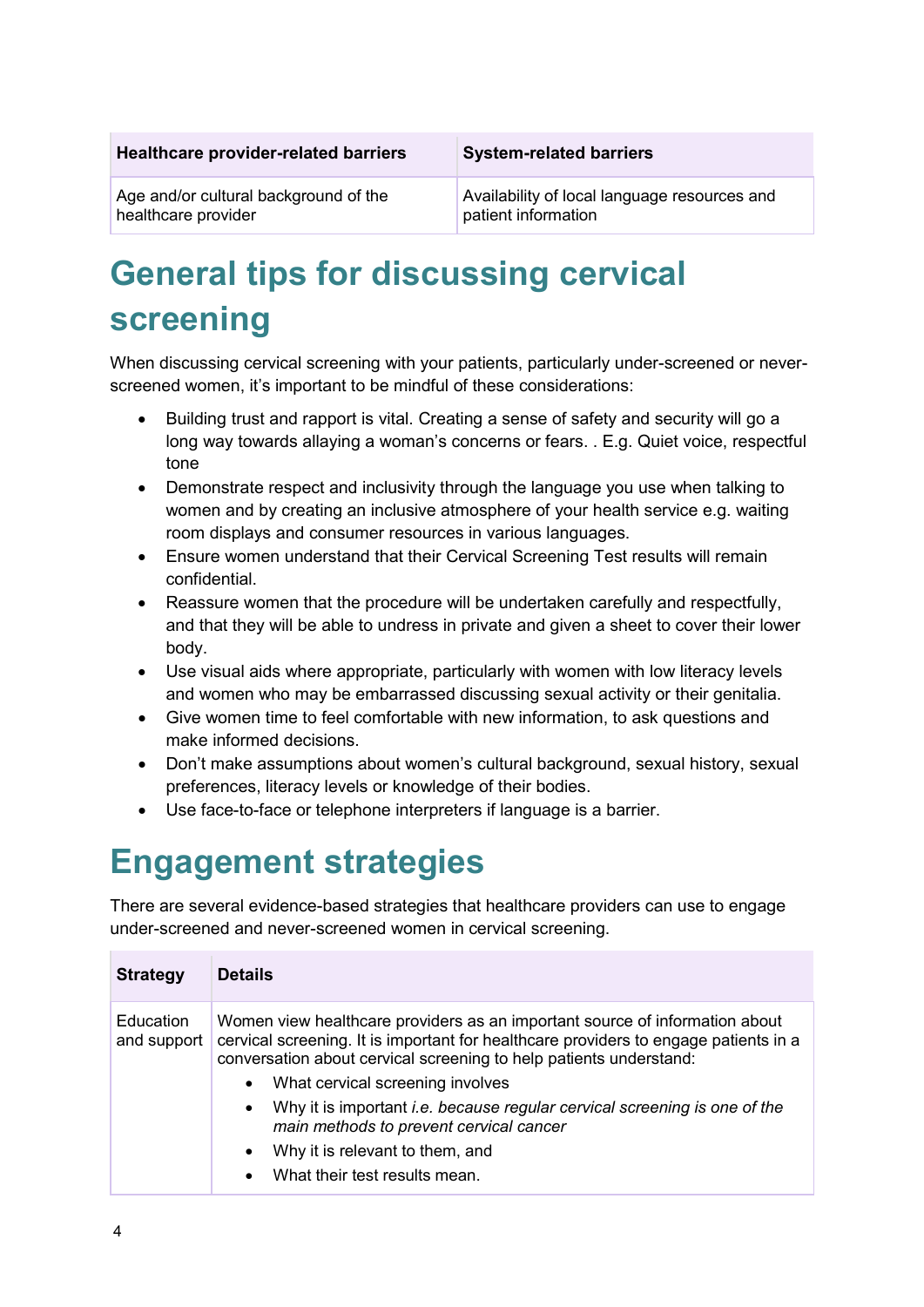| <b>Strategy</b>                                  | <b>Details</b>                                                                                                                                                                                                                                                                                                                                                                                                                                                                                                                                         |
|--------------------------------------------------|--------------------------------------------------------------------------------------------------------------------------------------------------------------------------------------------------------------------------------------------------------------------------------------------------------------------------------------------------------------------------------------------------------------------------------------------------------------------------------------------------------------------------------------------------------|
|                                                  | Healthcare providers also have an important role in supporting their patient to<br>undertake cervical screening and counselling them about any perceived barriers.<br>Open communication will assist in creating a safe and secure environment that<br>enables women to feel comfortable to have the test performed.                                                                                                                                                                                                                                   |
|                                                  | Include local women in the promotion of programs in their communities e.g.<br>Where it is appropriate to advertise an event esp. women's business in remote/<br>Aboriginal community. Although a healthcare provider may view the Cervical<br>Screening Test as routine, it is important to remember that for women the<br>experience is generally something that is out of the ordinary. Healthcare providers<br>should acknowledge that cervical screening is a personal and potentially difficult<br>experience for some women. This might include: |
|                                                  | Encouraging patients to express their concerns                                                                                                                                                                                                                                                                                                                                                                                                                                                                                                         |
|                                                  | Acknowledging and addressing the patient's feelings of embarrassment<br>and/or anxiety                                                                                                                                                                                                                                                                                                                                                                                                                                                                 |
|                                                  | Before the procedure begins, always give the woman the power and<br>permission to stop you at any time                                                                                                                                                                                                                                                                                                                                                                                                                                                 |
|                                                  | Being aware of and sensitive to any cultural issues                                                                                                                                                                                                                                                                                                                                                                                                                                                                                                    |
|                                                  | Reassuring the patient about the procedure, and                                                                                                                                                                                                                                                                                                                                                                                                                                                                                                        |
|                                                  | Offering the patient an opportunity to ask questions.                                                                                                                                                                                                                                                                                                                                                                                                                                                                                                  |
| Making the<br>screening                          | Some patients may prefer to insert their own speculum, and it can be helpful to<br>offer this option.                                                                                                                                                                                                                                                                                                                                                                                                                                                  |
| experience<br>as                                 | Providing instructions on calming and deep breathing techniques can also help<br>the woman to relax.                                                                                                                                                                                                                                                                                                                                                                                                                                                   |
| comfortable<br>as possible                       | A prescription of vaginal oestrogen cream can be effective in decreasing pain or<br>discomfort for post-menopausal women.                                                                                                                                                                                                                                                                                                                                                                                                                              |
|                                                  | Provide a mirror in case women want to view their own cervix                                                                                                                                                                                                                                                                                                                                                                                                                                                                                           |
| Invitation,<br>recall and<br>reminder<br>letters | Healthcare providers can either manually or electronically (using their practice's<br>clinical software) identify which patients have no record of screening, which are<br>due for screening and which are overdue. These women can then be targeted<br>individually with a personalised invitation, a phone call or reminder letter. Letters<br>are particularly effective when they include an endorsement from a healthcare<br>provider.<br>Consult with local women about how this would happen                                                    |
| Educational<br>resources                         | Education resources may include printed or audio-visual materials. These<br>materials work best when combined with other strategies (for example, when<br>provided in the context of a healthcare consultation). Locally designed developed<br>and owned resources always work best.<br>e.g. Something designed in Top End NT doesn't necessarily work in Central<br>Australia                                                                                                                                                                         |
| Healthcare<br>providers<br>reminders             | A note or flag identifying each patient's cervical screening status can be added to<br>the patient's electronic record to prompt healthcare providers to discuss cervical<br>screening when the patient next attends the health service.                                                                                                                                                                                                                                                                                                               |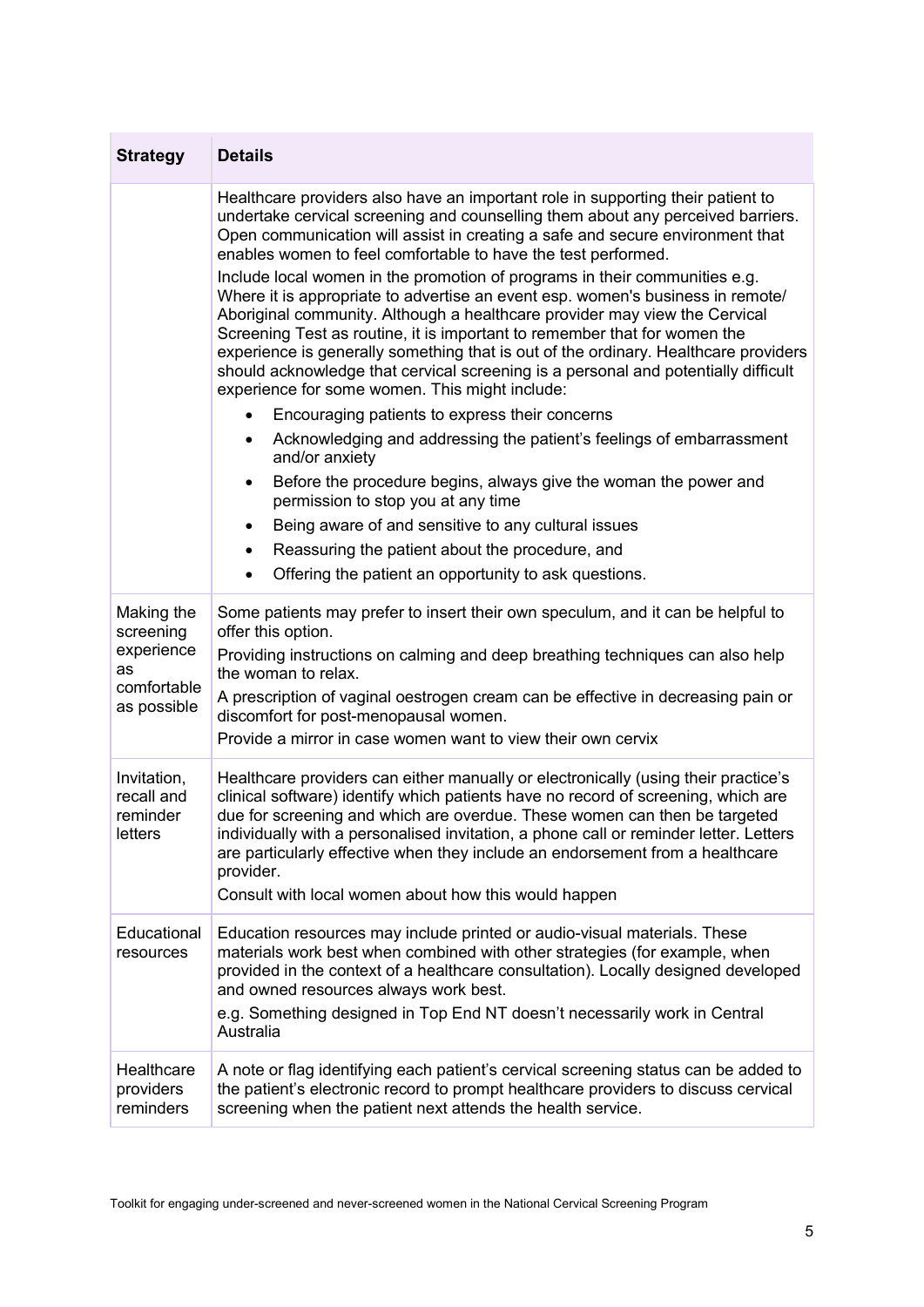| <b>Strategy</b>                   | <b>Details</b>                                                                                                                                                                                                                                                                                                                                                                                                                                                           |
|-----------------------------------|--------------------------------------------------------------------------------------------------------------------------------------------------------------------------------------------------------------------------------------------------------------------------------------------------------------------------------------------------------------------------------------------------------------------------------------------------------------------------|
| Audit and<br>feedback<br>activity | Clinical audits involve assessing performance in delivering and/or offering<br>screening to patients (using patient record management software), either at a<br>practitioner or health service level. Healthcare providers are then presented with<br>information/feedback about their performance. Results may be compared with a<br>benchmark screening rate. It is expected that this activity will then prompt<br>healthcare providers to improve their performance. |

# <span id="page-9-0"></span>**Engaging with particular groups**

There are specific population groups in Australia who are less likely to engage in cervical screening. The below mentioned links provide tailored information and resources to assist you to engage and support particular groups who may face specific barriers to participation:

### <span id="page-9-1"></span>**Aboriginal and Torres Strait Islander women**

Aboriginal and Torres Strait Islander women are more likely to develop invasive cervical cancer and are more likely to die from cervical cancer than non-Aboriginal and Torres Strait Islander women.

Although there is limited data on the cervical screening participation of Aboriginal and Torres Strait Islander women, studies suggest overall participation in cervical screening is 18% lower for Indigenous women than for non-Indigenous women. It is likely that the higher incidence and mortality from cervical cancer amongst Aboriginal women is linked to underscreening and late detection of pre-cancerous lesions and infection with HPV.

#### **Barriers to screening**

In addition to the general barriers women may face in participating in cervical screening, the following barriers have been identified as common for Aboriginal and Torres Strait Islander women.

#### **Barriers for Aboriginal and Torres Strait Islander women:**

- Shame, fear and embarrassment about cervical screening and cancer
- Distrust of healthcare providers, mainstream providers and government services
- Lack of culturally sensitive and appropriate health services
- Lack of Indigenous and female healthcare providers
- Negative cultural perceptions about cancer for example fatalistic and superstitious attitudes. This may leave some to perceive cervical screening as unnecessary
- Lack of access to health services due to distance/remoteness and transport
- Low knowledge/awareness of the importance and benefits of cancer screening
- Women's prioritisation of family needs before their own health
- Lack of Indigenous-specific, culturally relevant educational resources e.g speaking posters, as very few local Central Australian languages are written or read.
- History of sexual assault
- Language and literacy barriers.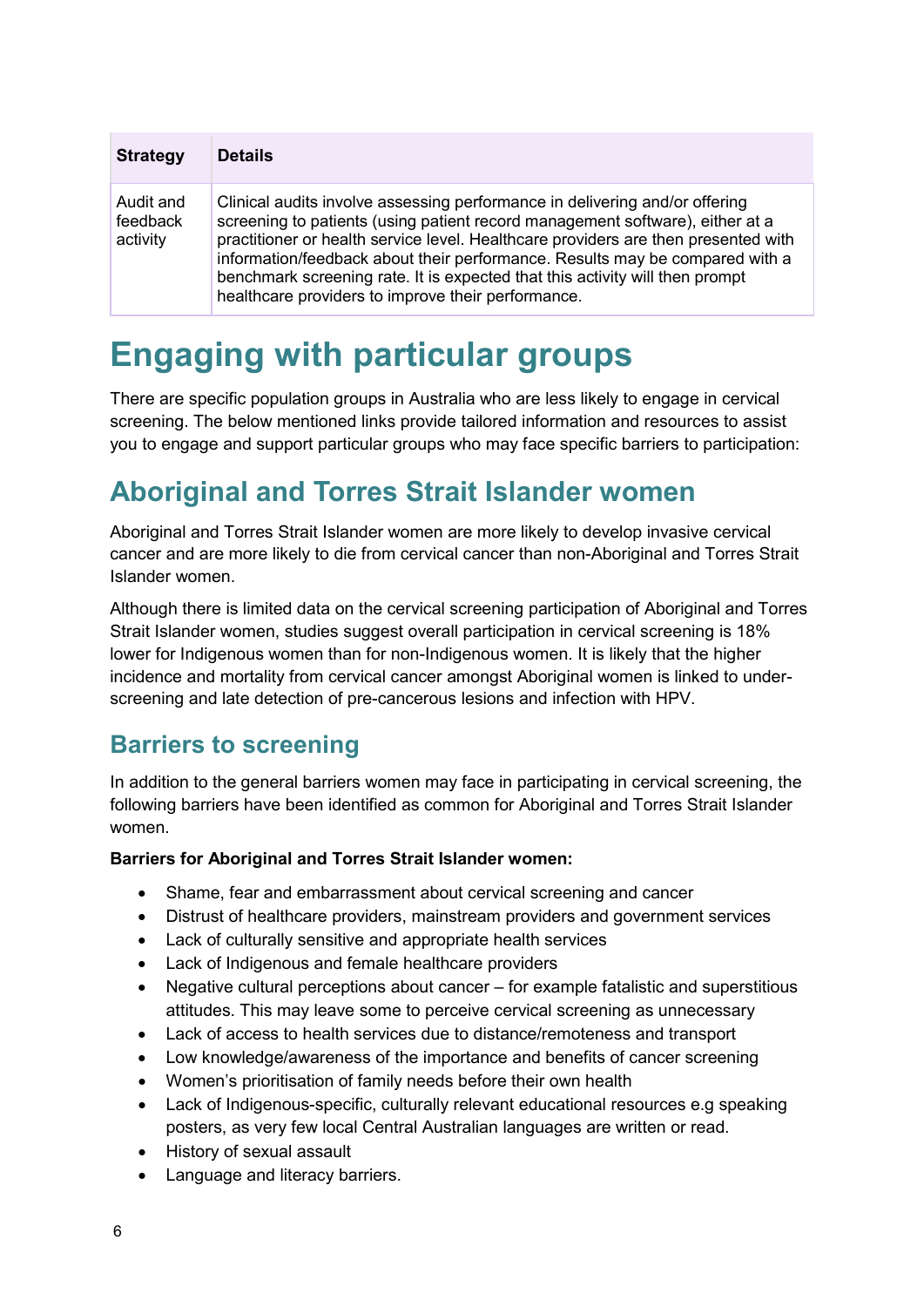### <span id="page-10-0"></span>**Engagement strategies**

The following strategies have been shown to be effective in engaging Aboriginal and Torres Strait Islander women in cervical screening.

| <b>Strategy</b>                | <b>Details</b>                                                                                                                                                                                                                                                                                                                          |
|--------------------------------|-----------------------------------------------------------------------------------------------------------------------------------------------------------------------------------------------------------------------------------------------------------------------------------------------------------------------------------------|
| Cultural safety<br>training    | Cultural safety training for healthcare providers and practice staff will help to<br>build an understanding of culturally-based attitudes towards disease, the<br>importance of culture and tradition and women's business.                                                                                                             |
| Culturally safe<br>environment | Ensure that your health service is culturally safe – including culturally<br>appropriate, easy to understand resources and Indigenous art.<br>Employ Indigenous staff, especially females, as doctors, health workers,<br>nurses, receptionists or liaison officers.                                                                    |
| Service<br>flexibility         | Offer mobile screening services to Aboriginal communities, flexible<br>appointments, group transportation and/or transportation assistance.<br>Offer opportunistic screening where possible.                                                                                                                                            |
| Choice of<br>provider          | Provide opportunities for women to choose between male/female,<br>doctor/nurse, Indigenous/non-Indigenous cervical screening providers.<br>If necessary, healthcare providers should refer patients to a health services<br>which may be more acceptable to perform cervical screening (for example, an<br>Aboriginal medical service). |
| Appropriate<br>communication   | Healthcare providers should communicate in clear and respectful language.<br>Disseminate information in the Indigenous community about services offered.                                                                                                                                                                                |

#### **Healthcare provider resources**

• An introduction to Aboriginal and Torres Strait Islander health cultural protocols and [perspectives](https://www.racgp.org.au/yourracgp/faculties/aboriginal/guides/cultural-protocols/) – a guide to appropriate and respectful behaviour with Aboriginal and Torres Strait Islander people. Includes core principles for working with Aboriginal and Torres Strait Islander people (page 20), protocols for culturally respectful engagement of Aboriginal and Torres Strait Islander people (page 25) and advice on culturally appropriate communication (page 28). (62 pages) Royal Australian College of General Practice (RACGP)

### **Recording information on Aboriginal and Torres Strait Islander status**

Health services should work toward identifying and recording the Aboriginal and Torres Strait Islander status of all patients.

Collecting data on the cervical screening participation of Aboriginal and Torres Strait Islander women will enable a greater understanding of their screening behaviour and inform targeted strategies to increase their participation in screening at a local, state and national level.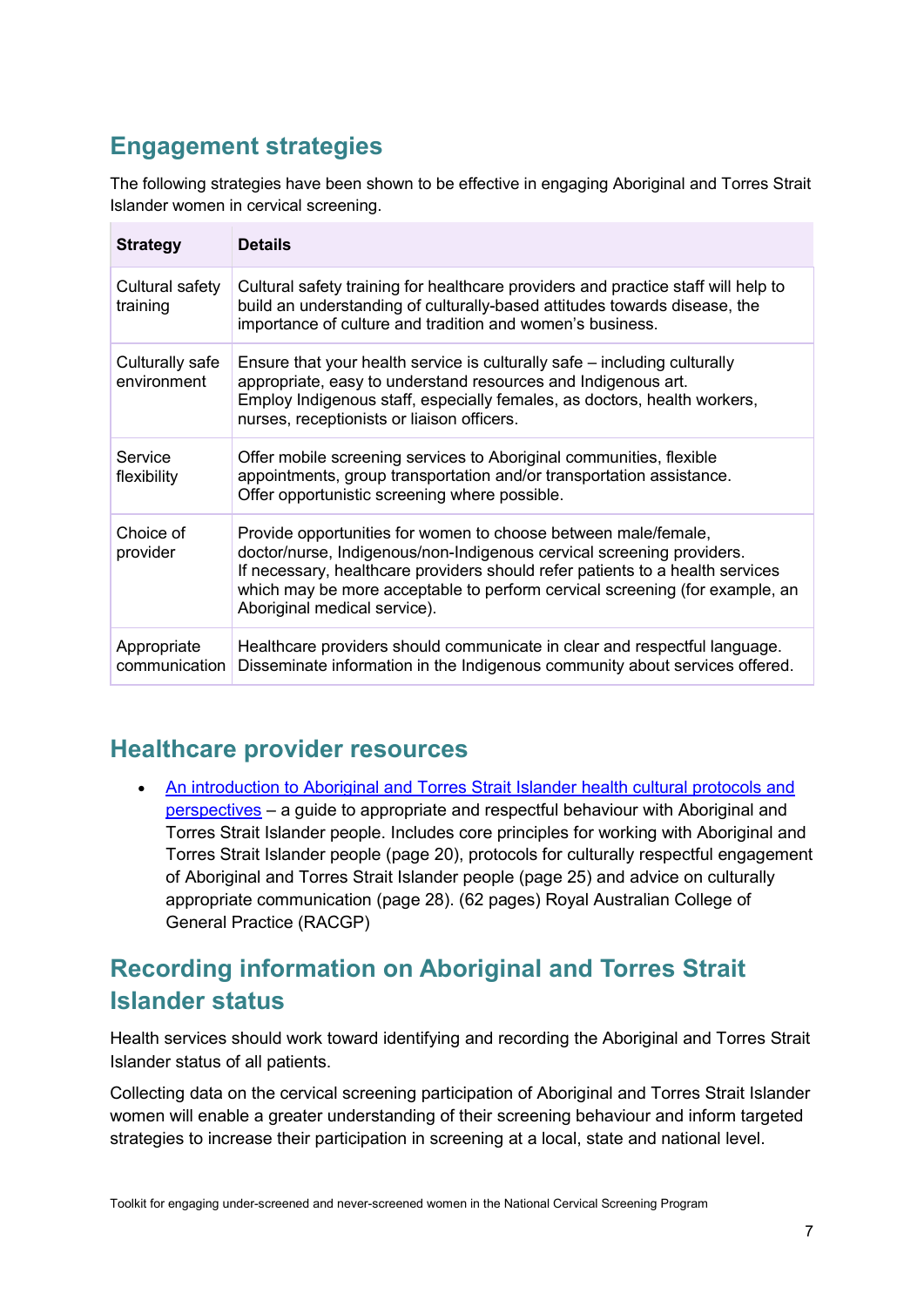- [National best practice guidelines for collecting Indigenous status in health data sets](https://www.aihw.gov.au/reports/indigenous-australians/national-guidelines-collecting-health-data-sets/contents/table-of-contents) includes information on asking the question, recording responses and putting the guidelines into practice (25 pages, Australian Institute of Health and Welfare).
- [Identification of Aboriginal and Torres Strait Islander people in Australian General](https://www.racgp.org.au/yourracgp/faculties/aboriginal/guides/identification/)  [Practice](https://www.racgp.org.au/yourracgp/faculties/aboriginal/guides/identification/) – background and advice for GPs and practice teams, as well as standard questions and data recording advice (13 pages, RACGP).
- [Collecting self-identified status data from Aboriginal and/or Torres Strait Islander](https://www.cancervic.org.au/for-health-professionals/cervical-screening-providers/cervical-screening-toolkit)  [patients and patients from culturally and linguistically diverse \(CALD\) backgrounds](https://www.cancervic.org.au/for-health-professionals/cervical-screening-providers/cervical-screening-toolkit) – explains why and how to collect self-identified status data (3 pages).
- See [Health literacy](#page-33-1) for strategies to help improve patients' health literacy.

### <span id="page-11-0"></span>**Healthcare provider training**

Cultural safety, cultural awareness and cultural competency training is available for healthcare providers working with Aboriginal and Torres Strait Islander communities.

National options include:

- [Aboriginal and Torres Strait Islander Cultural Awareness in General Practice](http://www.healthinfonet.ecu.edu.au/key-resources/courses-training?fid=414) 6-hour Active Learning Module accredited for 40 Category 1 QI & CPD points. Free for Royal Australian College of General Practice (RACGP) members and participants in the PIP Indigenous Health Incentive (RACGP).
- [Aboriginal and Torres Strait Islander Cultural Competence Course](http://www.healthinfonet.ecu.edu.au/key-resources/courses-training?fid=456) Free, 10-hour on-line learning module. TAFE accredited (Centre for Cultural Competence Australia).
- [Cultural Safety Learning Module](http://www.healthinfonet.ecu.edu.au/key-resources/courses-training?fid=463) short, free, on-line module with case studies and interactive exercises (Services for Australian Rural and Remote Allied Health).
- [Online cultural orientation plan for healthcare providers](http://www.healthinfonet.ecu.edu.au/key-resources/courses-training?fid=324) short, free, on-line course (Western Australian Centre for Rural Health).

Visit [Australian Indigenous HealthInfoNet](http://www.healthinfonet.ecu.edu.au/key-resources/courses-training) for a listing of additional courses available nationally and in each state/territory.

### **Training tool**

[Staff knowledge training tool for Indigenous identification–](https://360.articulate.com/review/content/ef93b47f-ddb5-48d2-af65-f17129c43a94/review) A downloadable 12 question quiz to assess knowledge and promote best practice (Australian Institute of Health and Welfare).

#### **Consumer resources**

[Section 5: Consumer resources](#page-46-0) includes a range of downloadable resources to support conversations about cervical screening.

National Cervical Screening Program – Brochure – [A new and better test for women](https://health.gov.au/resources/translated/national-cervical-screening-program-brochure-a-new-and-better-test-for-women-aboriginal-and-torres-strait-islander-languages)  [\(Aboriginal and Torres Strait Islander languages\)](https://health.gov.au/resources/translated/national-cervical-screening-program-brochure-a-new-and-better-test-for-women-aboriginal-and-torres-strait-islander-languages)

National Cervical Screening Program – Poster – [A new and better test for women \(Aboriginal](https://health.gov.au/resources/translated/national-cervical-screening-program-poster-a-new-and-better-test-for-women-aboriginal-and-torres-strait-islander-languages)  [and Torres Strait Islander languages\)](https://health.gov.au/resources/translated/national-cervical-screening-program-poster-a-new-and-better-test-for-women-aboriginal-and-torres-strait-islander-languages)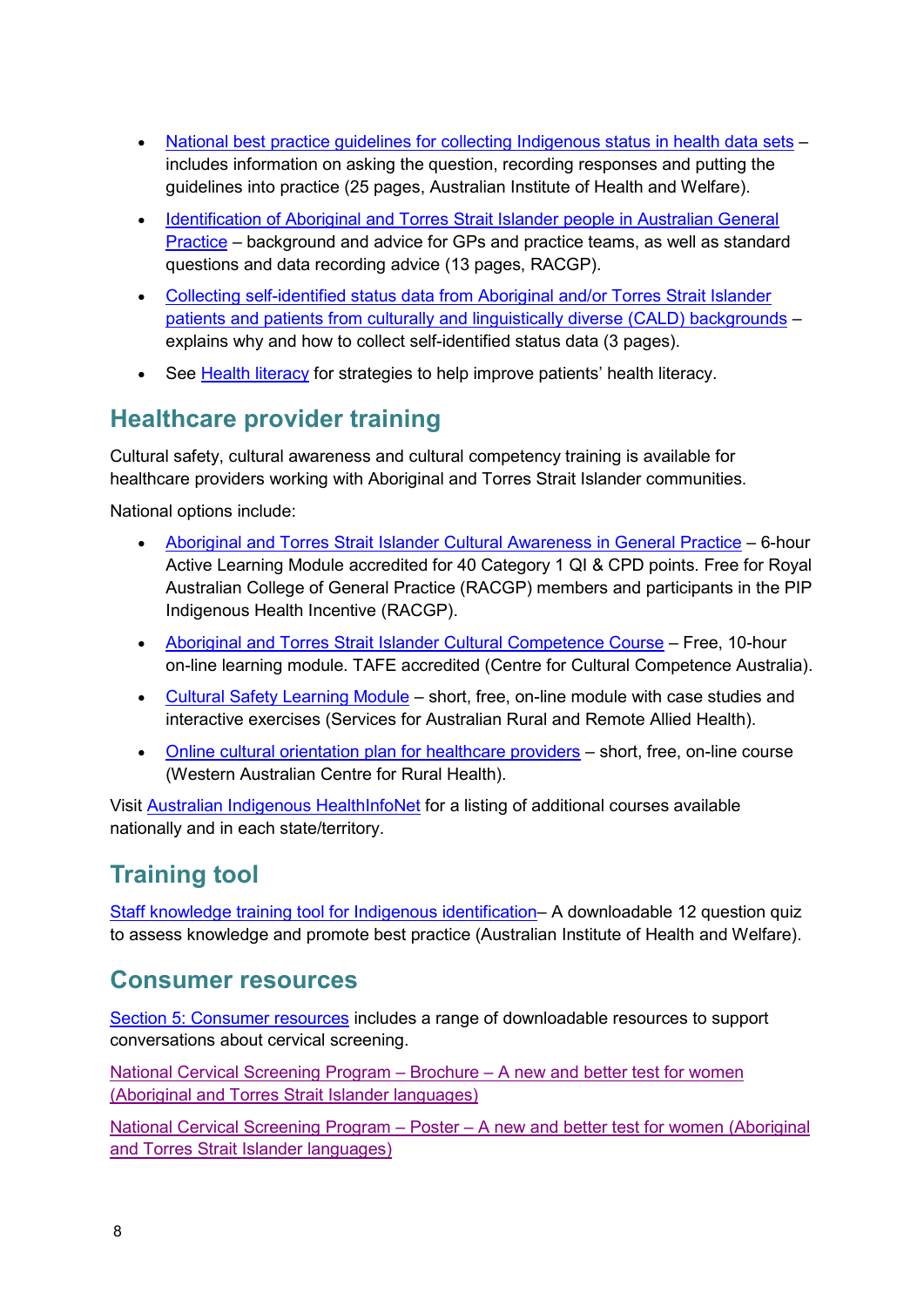National Cervical Screening Program – [Self-collection and the cervical screening test for](https://health.gov.au/resources/translated/national-cervical-screening-program-self-collection-and-the-cervical-screening-test-for-aboriginal-and-torres-strait-islander-women-language-versions)  [Aboriginal and Torres Strait Islander women \(language versions\)](https://health.gov.au/resources/translated/national-cervical-screening-program-self-collection-and-the-cervical-screening-test-for-aboriginal-and-torres-strait-islander-women-language-versions)

National Cervical Screening Program – [a guide to understanding your cervical screening test](https://health.gov.au/resources/translated/national-cervical-screening-program-a-guide-to-understanding-your-cervical-screening-test-results-for-aboriginal-and-torres-strait-islander-women-language-versions)  [results for Aboriginal and Torres Strait Islander women \(language versions\)](https://health.gov.au/resources/translated/national-cervical-screening-program-a-guide-to-understanding-your-cervical-screening-test-results-for-aboriginal-and-torres-strait-islander-women-language-versions)

### <span id="page-12-0"></span>**Women from CALD backgrounds, including women who have experienced female genital cutting**

Watch our videos on working with women from CALD backgrounds:

- [How to engage women from culturally and linguistically diverse backgrounds about](https://youtu.be/3g8_EKjRhWY)  [cervical screening](https://youtu.be/3g8_EKjRhWY)
- [Working with an interpreter](https://youtu.be/uoeqDqm6jHY)
- [Discussing cervical cancer and screening](https://youtu.be/_0S9IC7DOB0)
- [Explaining the screening pathway](https://youtu.be/P3egvEsuQ_4)

### <span id="page-12-1"></span>**Barriers to screening**

In addition to the [general barriers](#page-5-1) women may face in participating in cervical screening, the following barriers have been identified as common for women from CALD backgrounds.

#### **Barriers for women from CALD backgrounds**

- Lack of knowledge of the availability, purpose, importance and benefits of cervical screening
- Belief that cervical screening is unnecessary without symptoms
- Misunderstandings in regards to causes of cancer (i.e. cancer is contagious, cancer is a punishment for past behaviour/moral conduct, cervical cancer is caused by promiscuity, cancer = death)
- Negative cultural perceptions about cancer for example fatalistic and superstitious attitudes (i.e. cancer is the will of God, cancer is incurable, cancer is predetermined). This may leave some women to perceive cervical screening as unnecessary
- Beliefs in traditional, non-western medicine
- Stigma and taboos around discussing sexual topics
- Fear, shame and stigma associated with cancer
- Fear, modesty and embarrassment around the test
- Language, communication and literacy difficulties
- Availability of female healthcare providers
- Availability of female interpreters
- Availability of a healthcare provider who speaks their language
- Women may have difficulties accessing and navigating the Australian healthcare system (particularly, newly arrived women)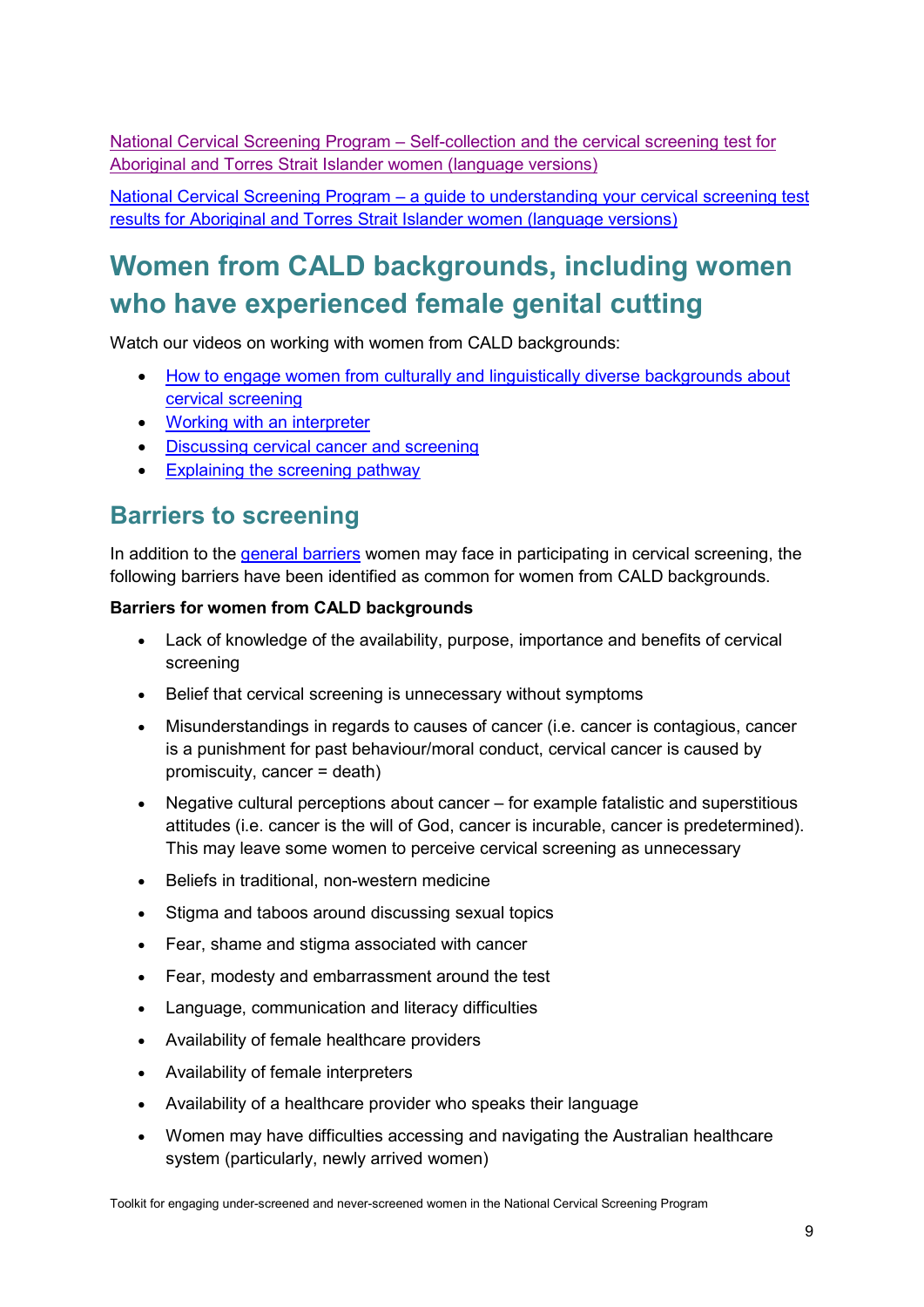- Women may have other competing priorities such as employment, housing and family (particularly, newly arrived women)
- Women may have multiple complex health problems such as chronic diseases and/or physical and mental health consequences of trauma, violence and sexual abuse (particularly, women who have newly arrived as refugees)
- Distrust of healthcare providers due to experiences from their originating country
- Resistance to usage of local health systems due to perceptions or experiences of culturally insensitive services
- Logistical concerns lack of transport, difficulties getting to the appointment, organising childcare if necessary
- Cost to see a healthcare provider if bulk-billing is not available

Women from CALD backgrounds are less likely than women from the general population to participate in cervical screening. The reasons for this are related to cultural beliefs, a lack of understanding of the screening program and the Australian health system and language barriers.

Women who have experienced female genital cutting (FGC) may face additional barriers to screening associated with psychological trauma, pain (real or anticipated) and embarrassment. Women who have experienced type 3 FGC (where the labia have been sewn together to make the vaginal opening smaller) may physically be unable to have a speculum examination and may be eligible for self-collection. (See [Self-collection](#page-36-0) section) also who have genetic abnormally/dysmorphia of vagina where the opening is too small to introduce smallest speculum.

As women from CALD backgrounds come from diverse cultures and have diverse beliefs, it is important for healthcare providers to deliver culturally safe, appropriate and inclusive services.

### **Cross-cultural understanding**

When working with women from CALD backgrounds, it's important to consider their linguistic and cultural needs when discussing cervical screening.

Assessing your patient's individual culture is necessary to assist you in caring for her in a culturally sensitive way. Cultural factors can be dynamic and are specific to each person. Factors include race, gender, religion and ethnicity.

It's important to recognise the complexity of your patient's cultural background in addition to other issues that may impact on her life, such as migration, settlement and socioeconomic status. If you need to know more about a woman's beliefs or values, just ask.

If you are working in a mainstream health service, collaborating with women's ethnospecific/multicultural health and welfare agencies will help you to share information and best practice ideas and to link your client to these services for further multilingual information about their health. Bilingual and bicultural health educators have expertise and skills in providing education for migrant and refugee women, and in promoting health services in general.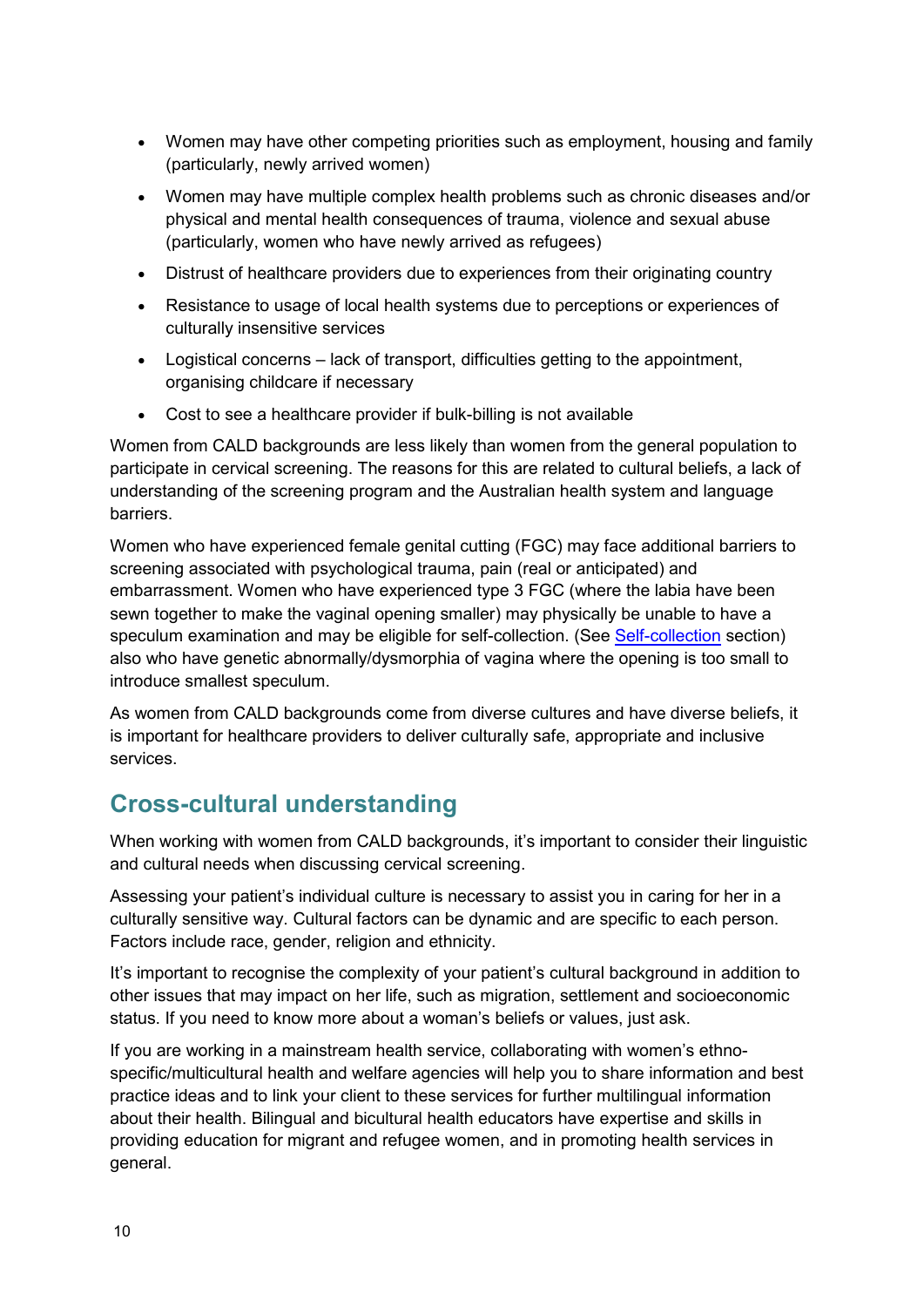### **Engagement strategies**

The following strategies have been shown to be effective in engaging women from CALD backgrounds in cervical screening.

| <b>Emotional /</b><br>cultural                                                                                  | Lack of knowledge<br>about                      | <b>Personal relevance</b>                                                                                          | <b>Practical</b>                                                                                            |
|-----------------------------------------------------------------------------------------------------------------|-------------------------------------------------|--------------------------------------------------------------------------------------------------------------------|-------------------------------------------------------------------------------------------------------------|
| Embarrassment<br>about the procedure                                                                            | The purpose of a<br>Cervical Screening Test     | Not believing cervical<br>cancer is a risk                                                                         | Time constraints,<br>including availability of<br>child care                                                |
| Fear - of tests, of<br>being diagnosed<br>with cancer, of<br>further tests or of<br>cancer treatment            | The role of screening in<br>prevention          | Not considering<br>screening to be a<br>priority                                                                   | Intending to have a<br>test, but not getting<br>around to doing it or<br>forgetting when the<br>test is due |
| Reluctance to<br>screen after a<br>negative past<br>experience such as<br>previous pain or<br>discomfort        | The risks of cervical<br>cancer                 | Limited previous<br>experience of<br>prevention or<br>screening programs                                           | Concerns about cost                                                                                         |
| Past history of<br>sexual abuse or<br>sexual violence                                                           | Who needs to be tested                          | Being asymptomatic                                                                                                 | Language issues                                                                                             |
| Confidentiality<br>concerns                                                                                     | The accuracy of the<br>test                     | Perception that HPV<br>vaccinated women do<br>not require screening                                                | Lack of transport                                                                                           |
| <b>Cultural issues</b><br>(related to<br>circumstances,<br>beliefs, background<br>and inequities in<br>society) | Cancer and/or a belief<br>that cancer $=$ death | Perception that<br>screening is not<br>required for women<br>who have sex with<br>women, or for<br>transgender men | Physical, social or<br>practical barriers<br>associated with a<br>disability                                |
|                                                                                                                 |                                                 |                                                                                                                    | Weight-related barriers<br>(obesity)                                                                        |
|                                                                                                                 |                                                 |                                                                                                                    | Personal preference<br>for choice of<br>healthcare provider                                                 |

### **Questions to ask yourself**

Before a consultation about cervical screening with women from a culturally diverse background, ask yourself:

• Do I need a qualified interpreter? Do I need to access a female interpreter?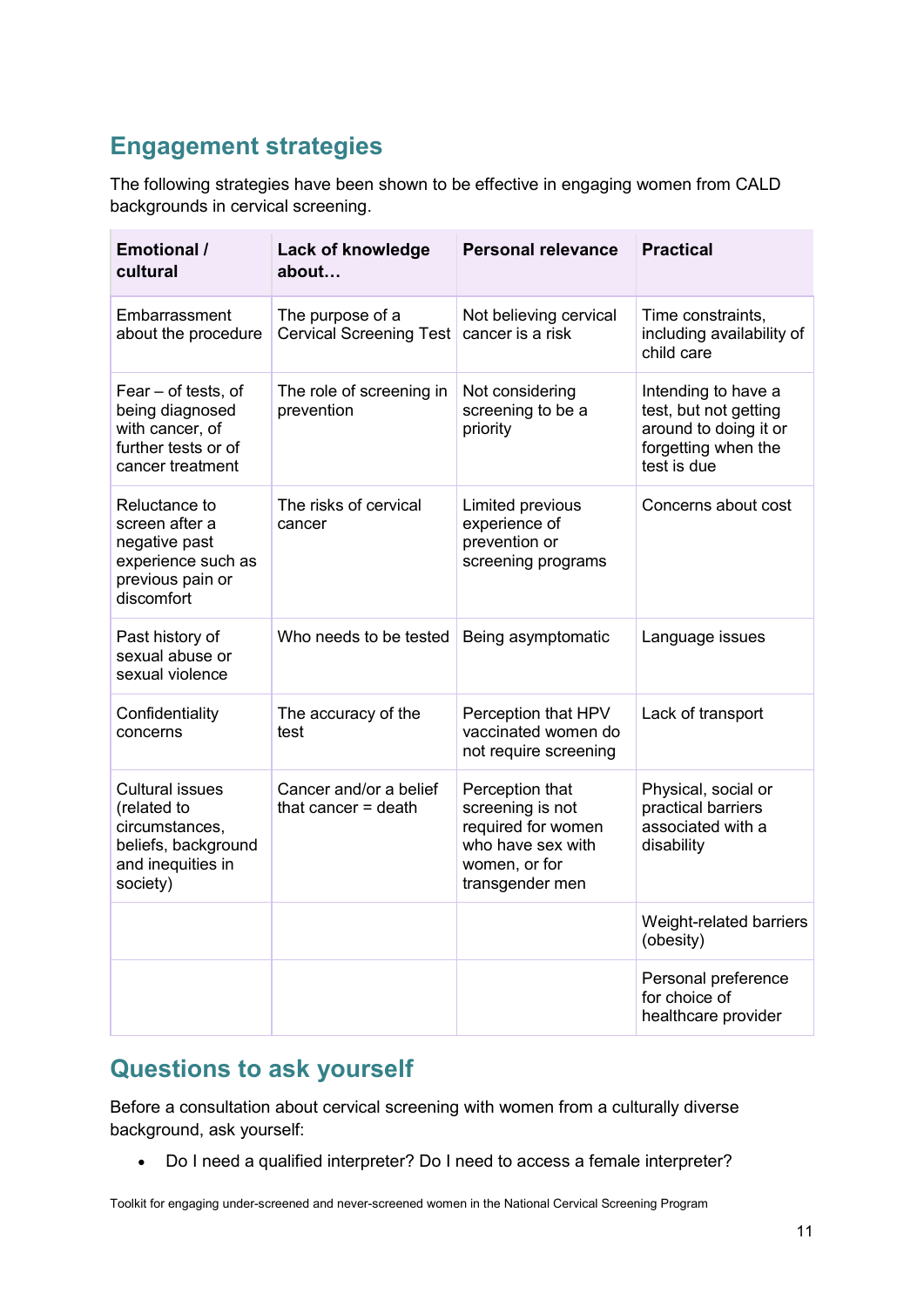- Has my patient understood the procedure of cervical screening? Should I ask her to repeat to me what I have explained before she gives consent?
- Are flexible, longer and multiple appointment times available for my patient? If this is not possible, do I know where to refer my patient for outreach sexual and reproductive health education and information?
- Do I know where to access multilingual health information (such as written information, DVDs, CDs, posters, charts and 3D models) to give my patient more information?
- Consider what information is necessary to guide your consultation:
	- Country of birth and time of arrival to Australia
	- Previous cervical screening experiences
	- Is the woman from a country with prevalent practices of female genital cutting?
	- Would the woman prefer a female practitioner?
	- Should I explain the concept of confidentiality to the woman who may be concerned about her husband or family knowing why she has visited the doctor?

### **Barriers to cervical screening for women who have experienced female genital cutting**

In addition to the [general barriers](#page-5-1) women may face in participating in cervical screening, and those faced by [women from CALD backgrounds,](#page-12-1) the following barriers have been identified as common for women who have experienced female genital cutting.

- Psychological trauma of female genital cutting
- Pain due to scar tissue and infection. Women may anticipate that the Cervical Screening Test will be painful/uncomfortable/difficult
- Lack of knowledge of the availability, importance and benefits of cancer screening
- Negative cultural perceptions about cancer for example fatalistic and superstitious attitudes (i.e. cancer is the will of God). These attitudes may lead some women to perceive cervical screening as unnecessary
- Embarrassment associated with female genital cutting (i.e. anticipating the healthcare provider to have a shocked reaction)
- Language, communication and literacy difficulties
- Fear of the test
- Availability of female healthcare providers
- Women may have difficulties accessing and navigating the Australian healthcare system (particularly, newly arrived women)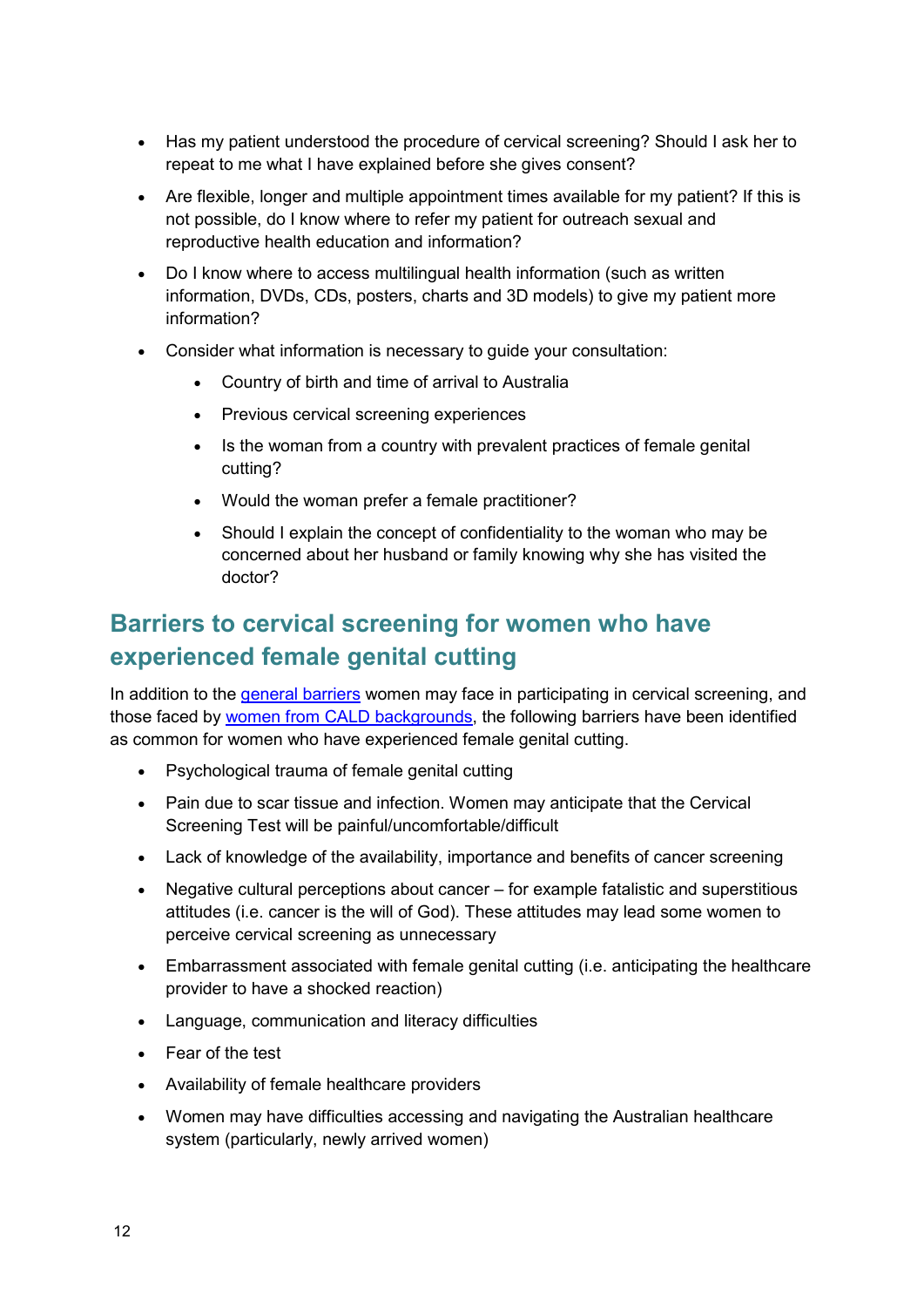• Women may have other competing priorities such as employment, housing and family (particularly, newly arrived women)

Female genital cutting is practiced in 29 countries around the world and is most prevalent in Africa (particularly Somalia, Guinea, Djibouti, Egypt, Eritrea, Mali, Sierra Leone, and Sudan), although it is also practiced in some parts of the Middle East and Asia.

Women are increasingly migrating to Australia from countries where female genital cutting is practiced. It is estimated that there are approximately 120,000 migrant women in Australia who have undergone the practice in their countries of birth. Often these countries do not have organised cervical screening programs.

In Australia, there is a low uptake of preventative health services by African women and it is known that women from culturally and linguistically backgrounds are less likely to participate in cervical screening.

### **Strategies to engage women who have experienced female genital cutting**

The following strategies have been shown to be effective in engaging women who have experienced female genital cutting in cervical screening.

| <b>Strategy</b>              | <b>Detail</b>                                                                                                                                                                                                                                                                                                                                                                                                                                                                                                                                                                                                                                                                                                                                                                                                                                                                 |
|------------------------------|-------------------------------------------------------------------------------------------------------------------------------------------------------------------------------------------------------------------------------------------------------------------------------------------------------------------------------------------------------------------------------------------------------------------------------------------------------------------------------------------------------------------------------------------------------------------------------------------------------------------------------------------------------------------------------------------------------------------------------------------------------------------------------------------------------------------------------------------------------------------------------|
| Appropriate<br>communication | Provide time to explain the procedure and allow women to ask any<br>questions, including that they have the right to request a female provider.<br>Use simple language and pictures where appropriate/available. Women<br>may not be familiar with basic health topics and concepts. Provide written<br>information in simple plain language (English or other language), but be<br>aware that not all women are literate and/or may prefer to receive<br>information in oral form. Use a telephone interpreter if required.<br>Be non-judgemental and empathetic to the women's situation. Many<br>women are proud to have undergone FGC, but are aware that in Australia<br>it is a judged procedure.<br>Offer culturally-appropriate resources such as translated fact sheets for<br>women.<br>Provide suitable, trained female interpreters, as it may not be appropriate |
|                              | to use a family member, friend, or even an interpreter from the same<br>community.                                                                                                                                                                                                                                                                                                                                                                                                                                                                                                                                                                                                                                                                                                                                                                                            |
| Cultural<br>training         | Offer cultural safety training for all health service staff.<br>Provide specific training for healthcare providers around how and when to<br>ask about female genital cutting (i.e. country of birth is a good indicator;<br>use simple language; be sensitive; use value neutral non-judgemental<br>language).                                                                                                                                                                                                                                                                                                                                                                                                                                                                                                                                                               |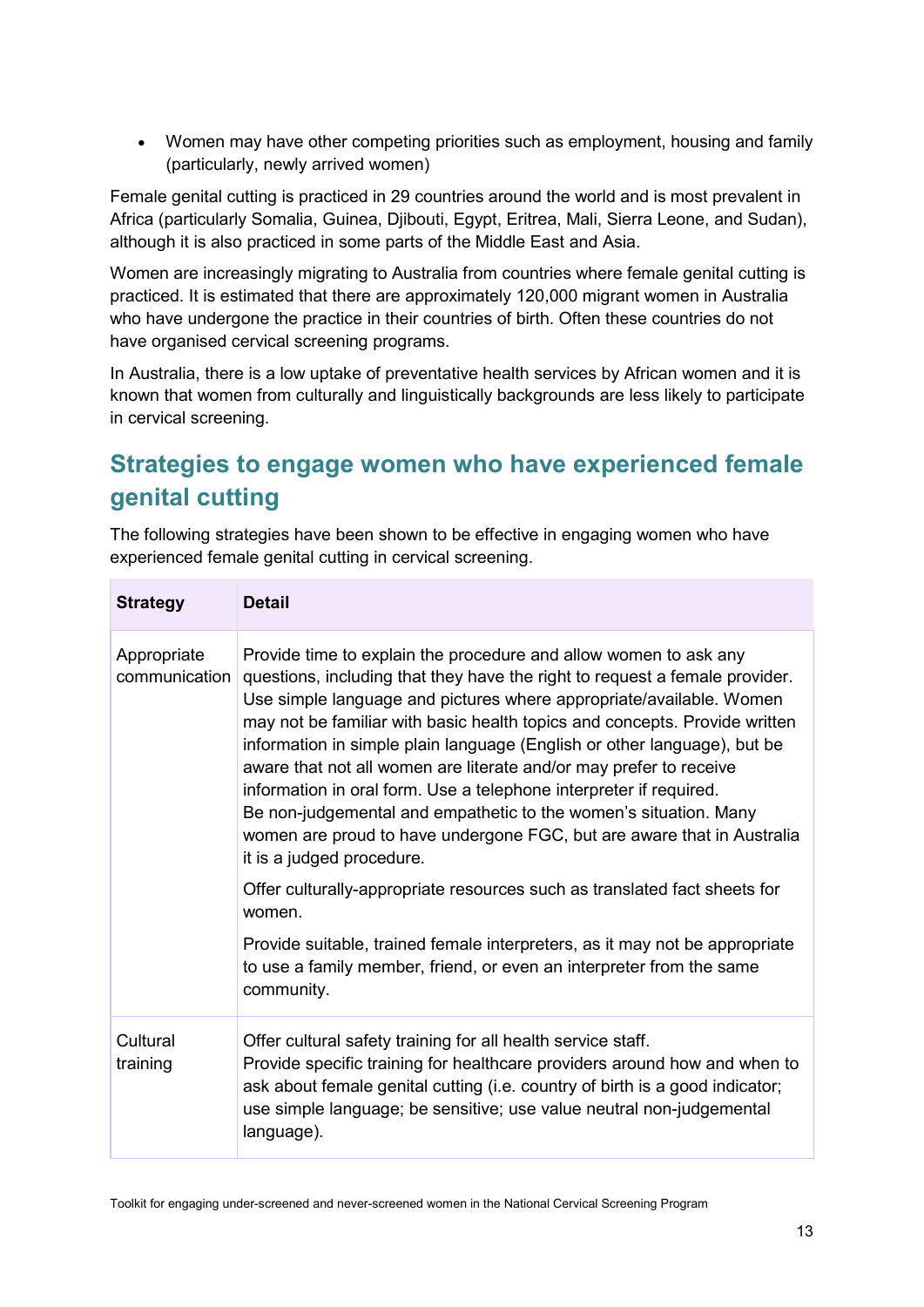| <b>Strategy</b>                                        | <b>Detail</b>                                                                                                                                                                                                                                                           |
|--------------------------------------------------------|-------------------------------------------------------------------------------------------------------------------------------------------------------------------------------------------------------------------------------------------------------------------------|
|                                                        | Develop a practice guide for healthcare providers which includes<br>examples of how to ask women about female genital cutting and tips to<br>support them to screen.                                                                                                    |
| Make the<br>procedure as<br>comfortable as<br>possible | Offer women the opportunity to perform the test in a different position (e.g.<br>on their side rather than their back).<br>Consider use of a smaller speculum.<br>In some cases it may be appropriate to offer self-collection.                                         |
|                                                        | Patient records Record interpreter requirements and female genital cutting status in<br>medical records for future consultations.                                                                                                                                       |
| Choice or<br>cervical<br>screening<br>provider         | Ensure female cervical screening providers are available.<br>Refer patients to a cervical screening provider who speaks their language<br>(preferably female) or to a service that may be more acceptable (i.e. a<br>healthcare service for migrant and refugee women). |

### **Working with interpreters**

These resources will help you to assess whether an interpreter is required, and to book and brief interpreters.

[Assessing the need for an interpreter](https://www.ceh.org.au/resource-hub/assessing-the-need-for-an-interpreter/) provides practical information on when and how to offer an interpreter (2 pages, Centre for Culture, Ethnicity & Health).

Engaging an interpreter is recommended when a patient:

- Requests one
- Speaks English as a second language and is in a stressful, complex or unfamiliar situation
- Is difficult to understand
- Responds only in a limited way
- Relies on family or friends to interpret
- Wishes to communicate in his or her preferred language, or
- Cannot grasp or respond to questions in English.

[Booking and briefing an interpreter](https://www.ceh.org.au/resource-hub/booking-and-briefing-an-interpreter/) provides basic information about engaging and briefing interpreters. Includes administrative information and questions to consider (2 pages, Centre for Culture, Ethnicity & Health).

Additional time should be allowed for consultations with interpreters and female interpreters should be engaged for cervical screening consultations. Please ensure there is a space for the interpreter to position themselves behind a screen or curtain while the Cervical Screening Test is being performed.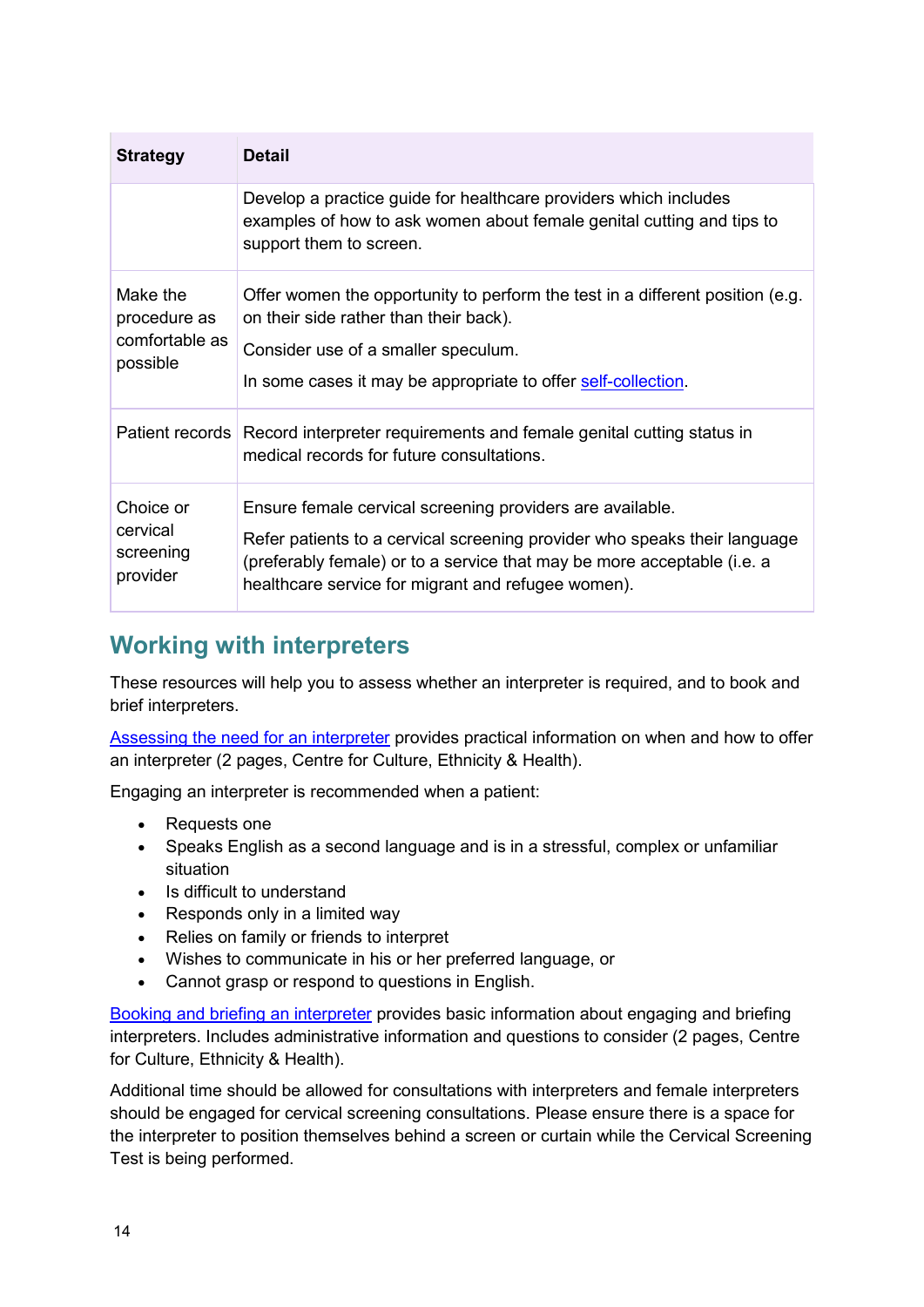Although working with professional interpreters is advised, if none are available in the required language, women may wish to have a trusted friend or family member who can speak English at their consultation/s, or a phone interpreter could be arranged.

#### **Healthcare provider resources**

[Speaking with clients who have low English proficiency](https://www.ceh.org.au/speaking-clients-low-english-proficiency/) – tip sheet. Includes information on preparing for your conversation, issues to be conscious of during the conversation and how to check information has been understood (2 pages, Centre for Culture, Ethnicity & Health).

[Using the teach-back technique](https://www.ceh.org.au/using-the-teach-back-technique/) – advice for communicating with clients with low health literacy (2 pages, Centre for Culture, Ethnicity & Health).

Basic steps involve:

- 1. Explaining one concept of a diagnosis or treatment plan to the client
- 2. Assessing the client's recall and understanding by asking the client to explain what you said
- 3. Repeating the process until the client can demonstrate they have satisfactorily understood the information
- 4. Introducing the next concept

[Female genital cutting and cervical screening resource card](https://www.cancervic.org.au/for-health-professionals/cervical-screening-providers/cervical-screening-resources) – a guide for practitioners – includes descriptions and diagrams of the types of FGC and gives suggestions for supporting women and sample questions you could include in a consultation (2 pages).

See [Health literacy](#page-33-1) for strategies to help improve patients' health literacy.

If you require an interpreter please contact the Translating and Interpreter Service (TIS) on 131 450 or visit their [website.](https://www.tisnational.gov.au/)

### **Recording information on country of birth and language preference**

Health services should work toward systematically identifying and recording both the country of birth and language preference of all patients. This background information can be an important indication of clinical risk factors and can assist healthcare providers in providing relevant care.

Asking and recording a patient's preferred language and whether an interpreter is required will assist health services to plan for consultations and in making accessible health information available.

Collecting data on the cervical screening participation of women from CALD backgrounds will enable a greater understanding of their screening behaviour and inform targeted strategies to increase their participation in screening at a local, state and national level.

### **Collecting self-identified status data**

[Collecting self-identified status data from Aboriginal and/or Torres Strait Islander patients and](https://www.cancervic.org.au/downloads/health-professionals/cervical-toolkit/collecting-self-identified-status-data-atsi-cald.pdf)  [patients from culturally and linguistically diverse \(CALD\) backgrounds](https://www.cancervic.org.au/downloads/health-professionals/cervical-toolkit/collecting-self-identified-status-data-atsi-cald.pdf) (PDF, 70KB) explains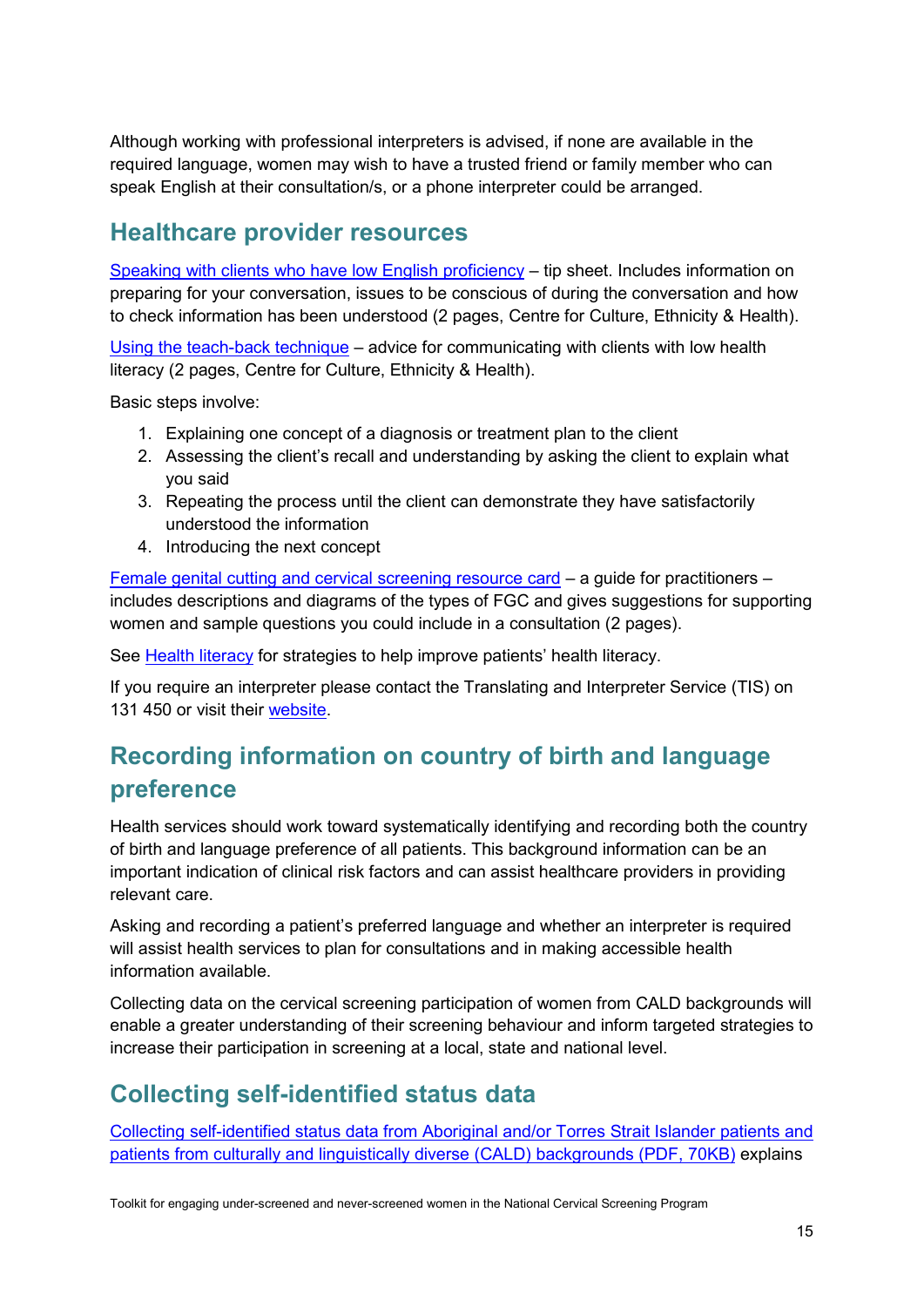why and how to collect self-identified status data. Includes key questions to ask of every patient (3 pages).

### <span id="page-19-1"></span>**Healthcare provider training**

Various training programs are available to assist healthcare providers working with CALD communities to improve their cultural competency. Topics include improving cultural awareness and understanding and working with interpreters. National options include:

• [Introduction to Cultural Competence](https://www.ceh.org.au/online-training-introduction-cultural-competence-2/) – introductory online learning module (Centre for Culture, Ethnicity and Health).

Contact the relevant peak bodies in your state/territory for additional training options.

#### **Consumer resources**

[Section 5: Consumer](#page-46-0) resources includes a range of downloadable resources that can support conversations about cervical screening.

### <span id="page-19-0"></span>**Women with disabilities**

Watch our videos on working with women with disabilities:

- How to engage with [women with intellectual disabilities about cervical screening](https://youtu.be/ZEzaj4l0vKM)
- [Explaining the cervical screening process](https://youtu.be/iqMPKi4L06Y)
- [Conducting the cervical screening test](https://youtu.be/D4xntOqheyo)

Women with disabilities are another group that are less likely to participate in cervical screening. Barriers to their participation are often related to the accessibility of health services, healthcare providers' perceptions of the priority of cervical screening for women with disabilities and women's reliance on carers.

In addition to the [general barriers](#page-5-1) women may face in participating in cervical screening, the following barriers have been identified as common for women with disabilities.

### **Barriers to cervical screening for women with disabilities**

- Healthcare provider, caregiver and/or family assumptions that screening is unnecessary because women with a disability are not sexually active
- The assumption that women with disabilities, particularly intellectual disabilities, may not be able to tolerate the procedure
- Lack of suitable screening equipment such as adjustable beds and hoists
- Inaccessible transport and cervical screening facilities
- Short appointment times additional time is often needed for a healthcare provider to support women to understand and undertake the procedure
- Capacity to provide informed consent
- Availability of accessible plain English information and resources in other formats (e.g. video and audio). This includes invitation and recall/reminder letters.
- Low awareness/comprehension of the importance and benefits of cancer screening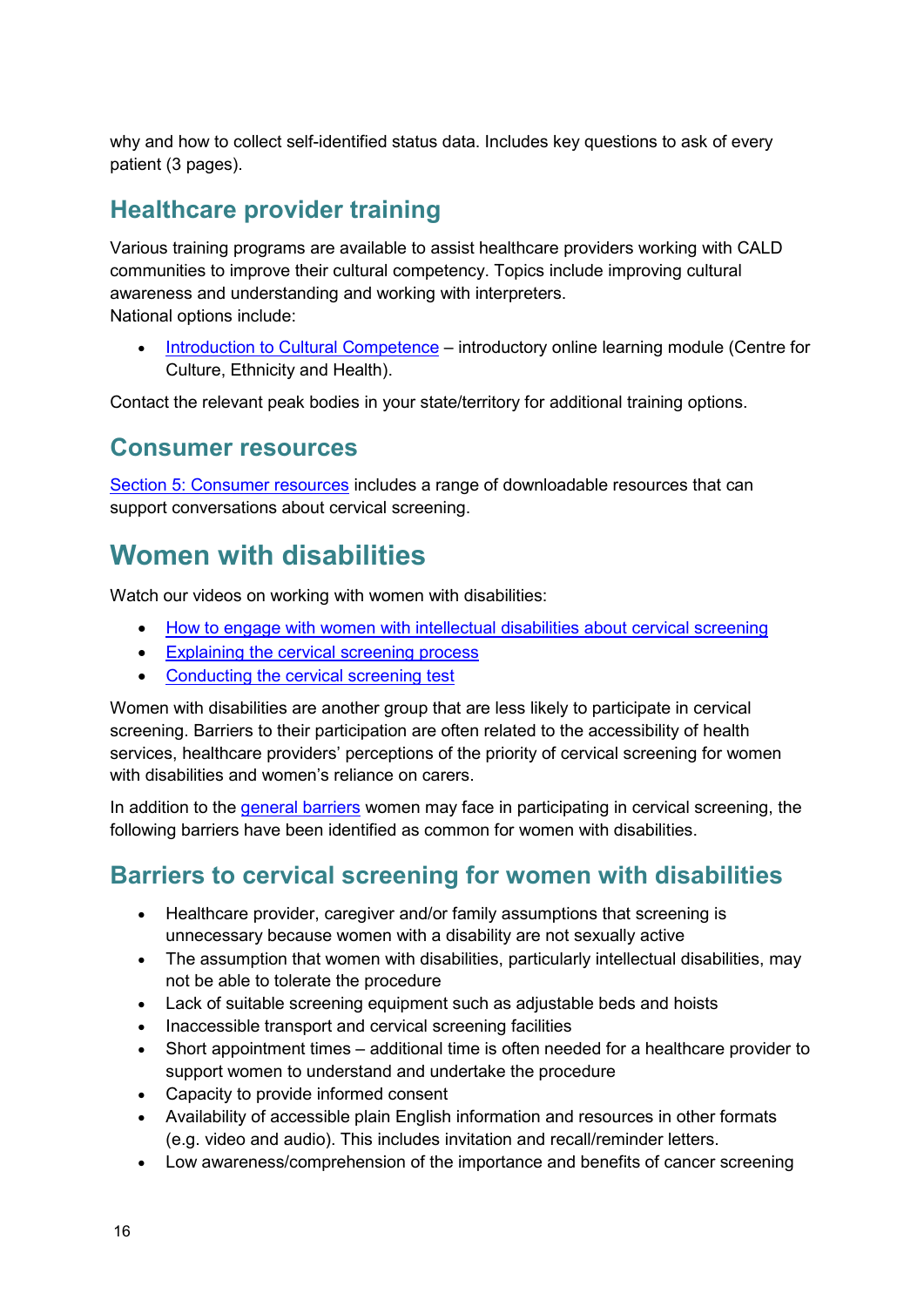- Women may be unable or unwilling to disclose their sexual history because of fear of stigma
- Fear or embarrassment of the test
- History of sexual assault
- Healthcare providers' lack of training or knowledge related to women with disabilities and how to provide appropriate support
- Caregivers and/or families with low awareness of the importance and benefits of cancer screening for women with disabilities
- Physical, sensory and communication barriers
- Healthcare providers may prioritise a patient's disability needs and healthcare concerns over preventative health measures
- Reliance on family and carers when going to medical appointments
- The Cervical Screening Test may be painful and/or traumatic for some women due to their disability
- Bad experiences with healthcare providers in the past

### **Engagement strategies**

The following strategies have been shown to be effective in engaging women with disabilities who have ever been sexually active in cervical screening.

| <b>Strategy</b>              | <b>Detail</b>                                                                                                                                                                                                                                                                                                                                                                                                                                                                                                                                                                                                                                                                                                                                                                                                                                                                                                                                                                                                                                                                                                                                      |
|------------------------------|----------------------------------------------------------------------------------------------------------------------------------------------------------------------------------------------------------------------------------------------------------------------------------------------------------------------------------------------------------------------------------------------------------------------------------------------------------------------------------------------------------------------------------------------------------------------------------------------------------------------------------------------------------------------------------------------------------------------------------------------------------------------------------------------------------------------------------------------------------------------------------------------------------------------------------------------------------------------------------------------------------------------------------------------------------------------------------------------------------------------------------------------------|
| Staff training               | Encourage staff to complete education and training to raise awareness of the<br>importance of cervical screening for women with disabilities and develop<br>effective communication skills.                                                                                                                                                                                                                                                                                                                                                                                                                                                                                                                                                                                                                                                                                                                                                                                                                                                                                                                                                        |
| Appropriate<br>communication | Make materials available with information designed for women with<br>disabilities (i.e. plain English, Braille, diagrams, large print materials, videos).<br>This should include invitations and recall/reminded letters as well as<br>materials available in the waiting room.<br>Use a modified communication style appropriate for each client (i.e. using<br>clear, short, direct language).<br>Build rapport and trust. Allow time to support women to understand and<br>undertake the procedure (e.g. allow the woman to visit the clinic before the<br>appointment to view the rooms, see the equipment and ask questions; offer<br>longer consultations). Time is also often needed to build trust with women<br>around these sensitive issues.<br>Acknowledge the woman's expertise about her own disability as this will<br>contribute to building a positive interaction. It will also reinforce the woman's<br>role as an agent of her own healthcare management, which will facilitate<br>communication and comfort during examinations.<br>Include questions about sexual activity in medical histories of women with<br>disability. |
| Informed<br>consent          | Support women to provide consent. Explain the procedure using appropriate<br>language and visual cues, revisiting points where necessary. If the woman<br>does not have the capacity to consent, include the 'person responsible' in the<br>consultation. (See Office of the Public Advocate/Guardian/Trustee in your<br>state/territory)                                                                                                                                                                                                                                                                                                                                                                                                                                                                                                                                                                                                                                                                                                                                                                                                          |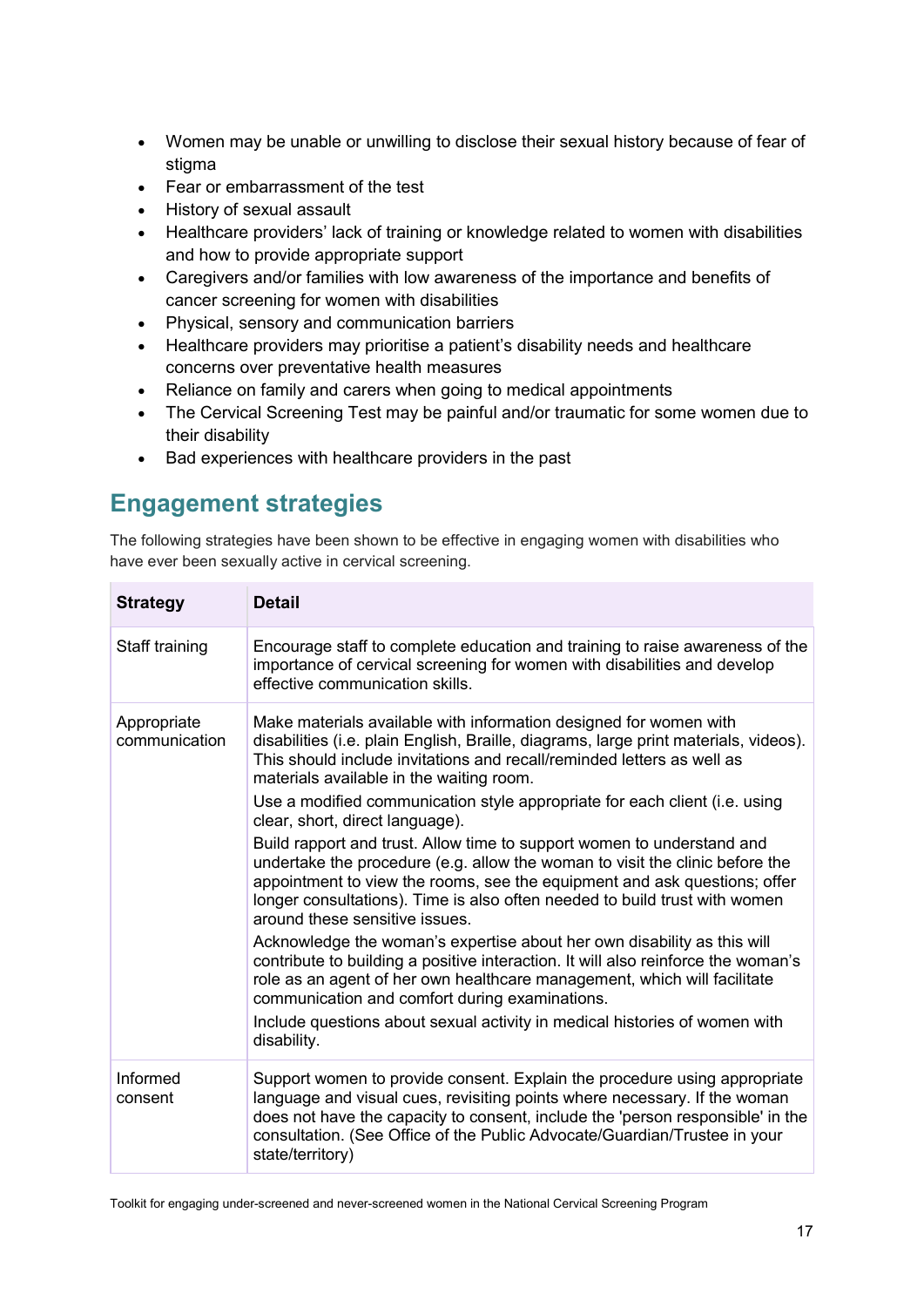| <b>Strategy</b>                                | <b>Detail</b>                                                                                                                                                                                                                                                                                                                                                                                                                             |
|------------------------------------------------|-------------------------------------------------------------------------------------------------------------------------------------------------------------------------------------------------------------------------------------------------------------------------------------------------------------------------------------------------------------------------------------------------------------------------------------------|
| Accessibility                                  | Ensure the clinic is wheel chair accessible and that height adjustable exam<br>tables and equipment is available.                                                                                                                                                                                                                                                                                                                         |
| Patient records                                | Identify women with disabilities who are under-screened or never-screened<br>and flag them in the practice database.                                                                                                                                                                                                                                                                                                                      |
| Choice of<br>cervical<br>screening<br>provider | Most health services have experience supporting women with disabilities,<br>but if necessary, healthcare providers could refer patients to services that<br>may be better able to cater for women's particular needs in relation to<br>cervical screening. For example, a clinic with rooms and/or equipment<br>designed to be accessible for people with disabilities, or to specialised health<br>services for women with disabilities. |

### **Communication tips that may help when talking with someone with a disability**

- 1. Ensure you have the person's attention
	- Address the person by name, use eye contact
- 2. Be aware of known communication difficulties
	- Receptive difficulties (e.g. deafness, cognitive impairment, autism spectrum disorder) and/or
	- Expressive difficulties (e.g. cerebral palsy, autism spectrum disorder)
- 3. If unsure of ability to understand, assume competence and adjust accordingly
	- It is more appropriate and respectful to 'assume competence' than assume a lack of understanding
- 4. If uncertain, ASK about communication preferences/style/techniques
	- How does s/he say 'Yes/ No'?
	- Does s/he use a communication device or aid?
	- Check if an interpreter is required
- 5. Be appropriate and respectful in your choice of:
	- Language: simple, clear words & short uncomplicated sentences
	- Visual information: pictures, diagrams, signs, gestures
	- Tone & volume: a respectful approach reflects your degree of familiarity with the person, their age and the context of your interaction
- 6. Wait for a response
	- Allow the person time to listen, process what you say and respond. DONT RUSH!
	- Check that you have their permission before starting the procedure
- 7. Check understanding in the person's own words
	- DO NOT simply ask 'Do you understand?' Most people will say 'Yes'!) Remember that receptive language may be better than expressive language (or vice versa).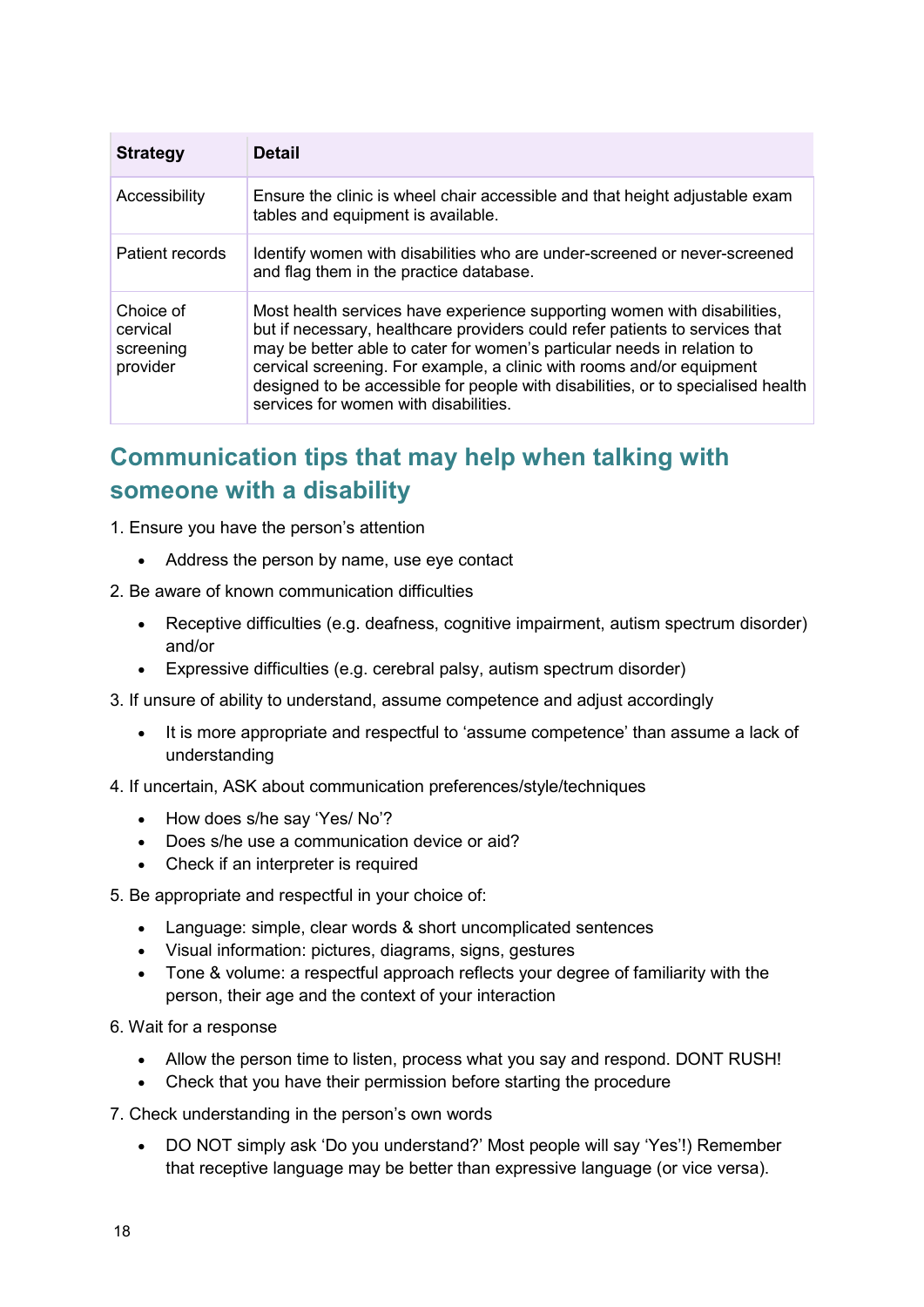8. Be honest and take responsibility for communication breakdowns

- e.g. 'I'm sorry, I don't understand you.' NEVER PRETEND to understand!
- 9. If they don't understand you KEEP TRYING.
	- Repeat the information using clear simple words and concepts. Say it in a different way with different words and try to use pictures.

10. KEEP TRYING if you don't understand. Try alternative strategies like:

- Would you say that again please?
- Is there another way you can think of saying it?
- Could you use another word?
- Could you show me?
- Is there someone who could help us?
- ASK a family member/carer/support worker if appropriate if they can assist you.

(Included with thanks to the Centre for Developmental Disability Health Victoria)

#### **Healthcare provider resources**

[Working with people with intellectual disabilities in healthcare settings](http://www.cddh.monashhealth.org/index.php/resources/) discusses barriers and strategies for providing good healthcare. Includes information on attitude, communication, working with carers and for providing proactive healthcare (6 pages, includes summary above; Centre for Developmental Disability Health).

See [Health literacy](#page-33-1) for strategies to help improve patients' health literacy.

#### **Consumer resources**

[Section 5: Consumer resources](#page-46-0) includes a range of downloadable resources to support conversations about cervical screening.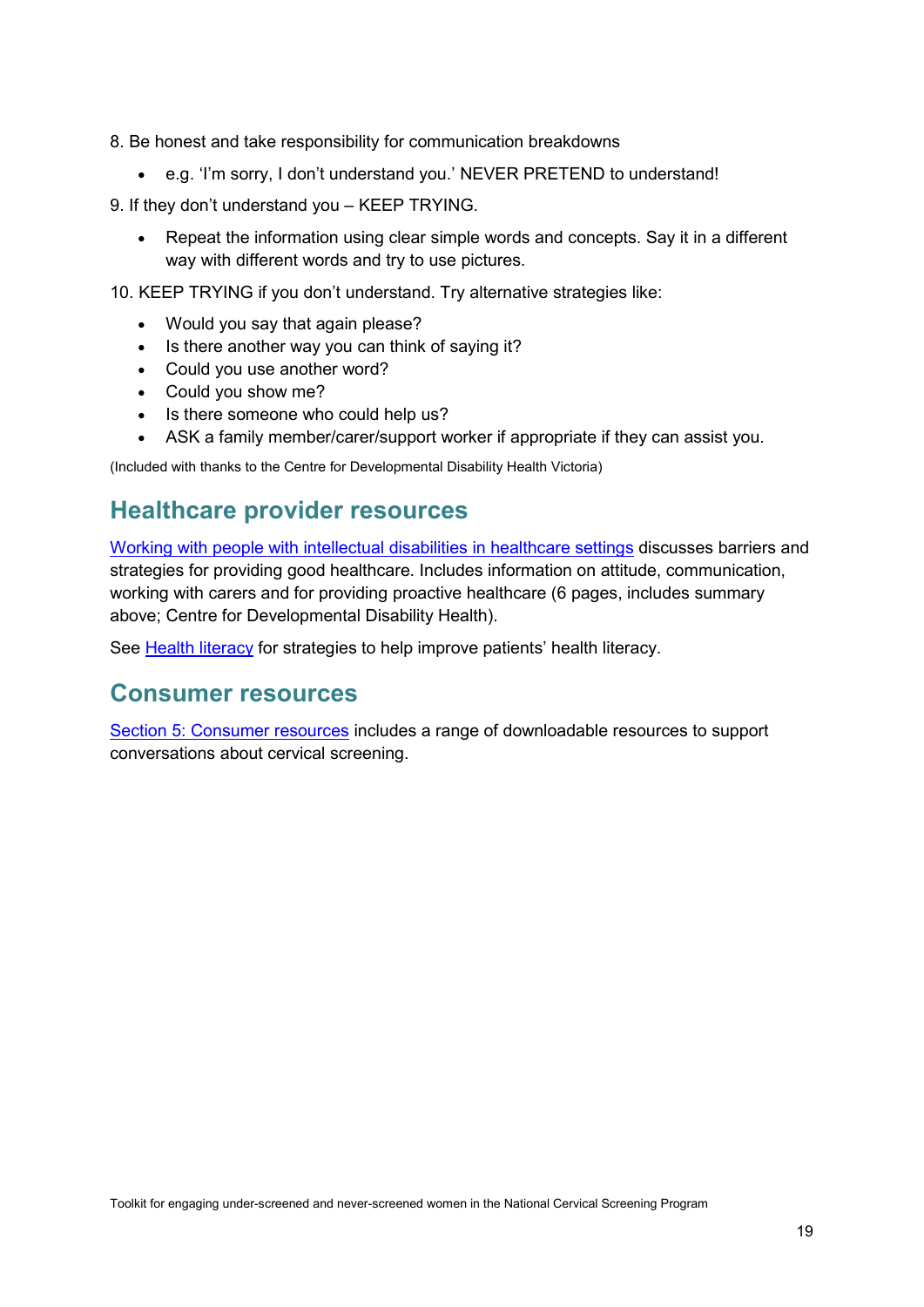### <span id="page-23-0"></span>**Women who identify as lesbian, gay, bisexual, transgender or intersex (LGBTI) and have a cervix**

Watch our [case study video](https://youtu.be/fvwJWu3DbuQ) on overcoming the LGBTI barriers.

LGBTI people experience higher rates of discrimination and poorer health outcomes than other Australian women, and may be less likely to participate in regular cervical screening than heterosexual women. This is particularly the case for women who have never had sex with men

Transgender men who still have a cervix are also at risk of cervical cancer. They are less likely to have regular cervical screening than the general population, and more likely to have an unsatisfactory result. They are also less likely to be offered screening by healthcare providers.

### **Barriers to screening**

In addition to the [general barriers](#page-5-1) women may face in participating in cervical screening, the following barriers have been identified as common for women who identify as lesbian, bisexual or are same-sex attracted, and people who identify as transgender and have a cervix.

#### **Barriers to cervical screening for LGBTI people**

- Misconception that lesbian, bisexual and same-sex attracted women, and transgender men who have a cervix, are not at risk of cervical cancer (i.e. belief that cervical screening is not necessary)
- Healthcare providers' misconception that lesbian, bisexual and same-sex attracted women, and transgender men who have a cervix are not at risk of cervical cancer (i.e. incorrectly advising patients not to participate in screening)
- Misconception that HPV is only spread through heterosexual intercourse (i.e. incorrect belief that women who have not had sex with men are not at risk of cervical cancer)
- Discrimination and social stigma
- Fear of negative attitudes of healthcare providers
- High levels of psychological distress, experiences of trauma and abuse
- Healthcare providers' lack of understanding about sexual and gender diversity
- Heterosexual assumptions by healthcare providers
- Difficulty finding a suitable healthcare provider (i.e. accepting, empathetic, nonjudgemental)
- Previous negative experiences with healthcare providers/healthcare services
- Reluctance to disclose sexual orientation/identity
- Potential distress for transgender patients caused by the conflict between their sex assigned at birth (i.e. female) and their gender identify (i.e. male)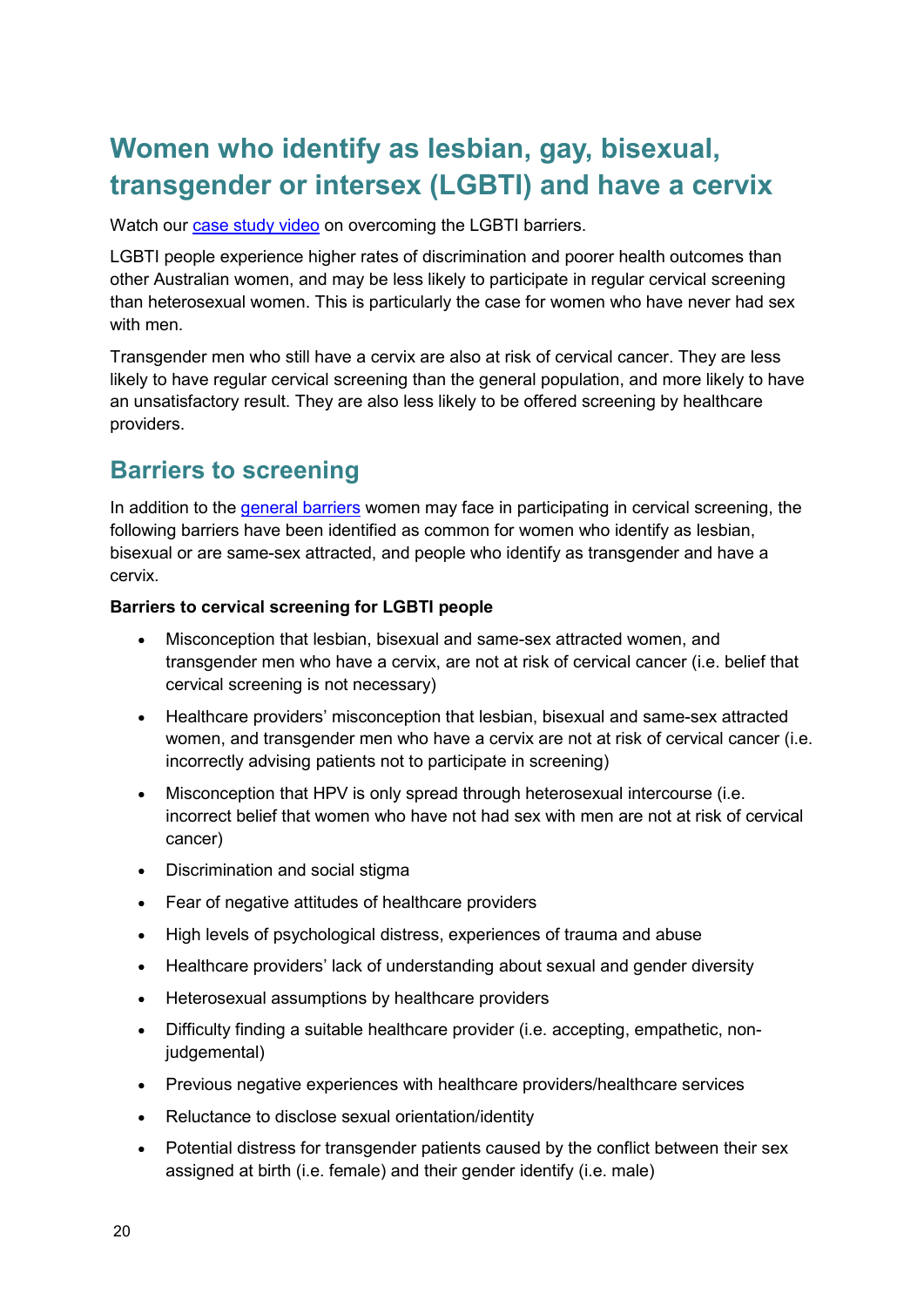• Transgender men with a cervix may find speculum examinations painful.

#### **Engagement strategies**

The following evidence-based strategies have been shown to be effective in engaging women who identify as LGBTI and have a cervix in cervical screening.

| <b>Strategy</b>              | <b>Detail</b>                                                                                                                                                                                                                                                                                                                                                                                                                                                                          |
|------------------------------|----------------------------------------------------------------------------------------------------------------------------------------------------------------------------------------------------------------------------------------------------------------------------------------------------------------------------------------------------------------------------------------------------------------------------------------------------------------------------------------|
| Staff training               | Encourage all health service staff to undertake Lesbian, Gay, Bisexual,<br>Transgender, and Intersex (LGBTI) -specific cultural sensitivity training.                                                                                                                                                                                                                                                                                                                                  |
| Appropriate<br>communication | When discussing cervical screening with patients, healthcare provider should<br>employ a nonjudgmental and open-minded approach (e.g. avoiding the<br>assumption that everyone is heterosexual).<br>Use terminology that encompasses all sexual orientations (e.g., asking about a<br>patient's partner/significant other instead of their husband), and acknowledging                                                                                                                 |
|                              | the patient's same-sex partner and including them in conversations.<br>Advise lesbian, bisexual and same-sex attracted women, and transgender men<br>who have a cervix, that they are at risk of cervical cancer and recommend that<br>screening is appropriate for them.                                                                                                                                                                                                              |
|                              | When communicating with patients, reflect their use of language and self-<br>identification. If in doubt, ask what terms they prefer.<br>Use gender-neutral language on intake forms and give patients ample choices<br>when documenting next of kin, relationship status and sexual orientation.                                                                                                                                                                                      |
| Avoid making<br>assumptions  | If a female patient identifies a female partner, do not assume that she has<br>never had a male sexual partner or been pregnant.                                                                                                                                                                                                                                                                                                                                                       |
| Supportive<br>environment    | Provide a safe, supportive, sensitive and welcoming environment for the<br>LGBTI community.<br>Make the waiting room welcoming, with posters and resources directed to the<br>LGBTI community.<br>Prominently display your health service's policy of non-discrimination and<br>confidentiality.<br>Signal your health service's willingness to provide quality services to all<br>patients and your openness to disclosures about sexuality e.g. through<br>messages on your website. |

#### **Healthcare provider resources**

[Guide to sensitive care of lesbian, gay and bisexual people attending general practice](https://www2.health.vic.gov.au/about/populations/lgbti-health/rainbow-equality/building-inclusive-services/general-practice) – This guide has been designed to assist GPs, practice nurses and practice staff to be inclusive of and sensitive to LGBTQI people. It includes definitions for minority sexual orientations and the specific health issues faced by LGB people, as well as a range of suggestions for improving communication and practice (4 pages, the University of Melbourne).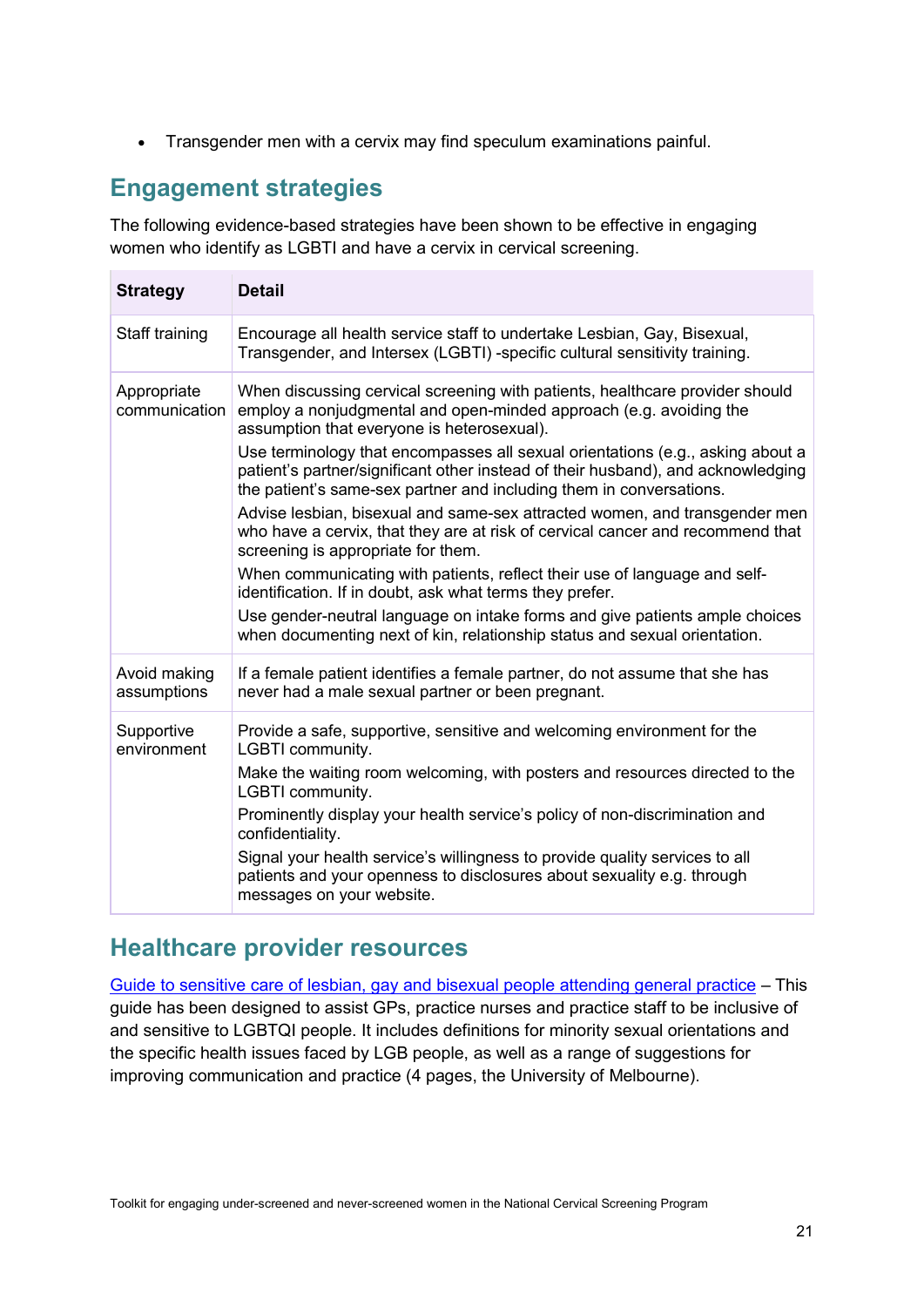### **Healthcare provider training**

Various training programs are available to assist healthcare providers working with LGBTI communities to improve their practice:

- [LGBTI Professional Development, Education and Training](http://lgbtihealth.org.au/training/) information on training opportunities available across Australia – National LGBTI Health Alliance
- Victoria HOW2 create a lesbian, gay, bisexual, transgender and intersex (LGBTI) inclusive service – interactive training program with  $4 \times 4.5$  hour sessions held 6 to 8 weeks apart. Conducted by Gay and Lesbian Health Victoria (GLHV).

#### **Consumer resources**

[Section 5: Consumer resources](#page-46-0) includes a range of downloadable resources about to support conversations about cervical screening.

### <span id="page-25-0"></span>**Women who have experienced sexual assault**

Sexual assault is common in Australia, with 19% of women having experienced some form of sexual violence since the age of 15.

Sexual assault includes any unwanted sexual act or behaviour which is threatening, violent, forced or coercive, and to which a person has not given consent or was not able to give consent.

Women who have experienced sexual assault are often reminded of the experience by gynaecological procedures and are less likely to attend for cervical screening. If they do screen, they are more likely to have a negative experience during the procedure.

Women who have experienced sexual assault are also more likely to have higher levels of gynaecological problems and cervical neoplasia.

### **Barriers to screening**

In addition to the [general barriers](#page-5-1) women may face in participating in cervical screening, the following barriers have been identified as common for women who have experienced sexual assault.

#### **Barriers to screening for women who have experienced sexual assault**

- Feelings of anxiety, shame, embarrassment, fear and vulnerability
- Avoidance as a way to cope with trauma (i.e. avoiding a gynaecological examination as a way to control or avoiding triggers of trauma response)
- Reluctance to disclose sexual assault to a healthcare provider
- Parallels with the abuse situation/reminder of the sexual assault for example, perceived loss of control, the power disparity between healthcare providers and patients, feeling exposed and the physical sensation of the examination. The gynaecological procedure may feel threatening and re-traumatising.
- Lack of trust, feeling unsafe
- Availability of a female doctor or nurse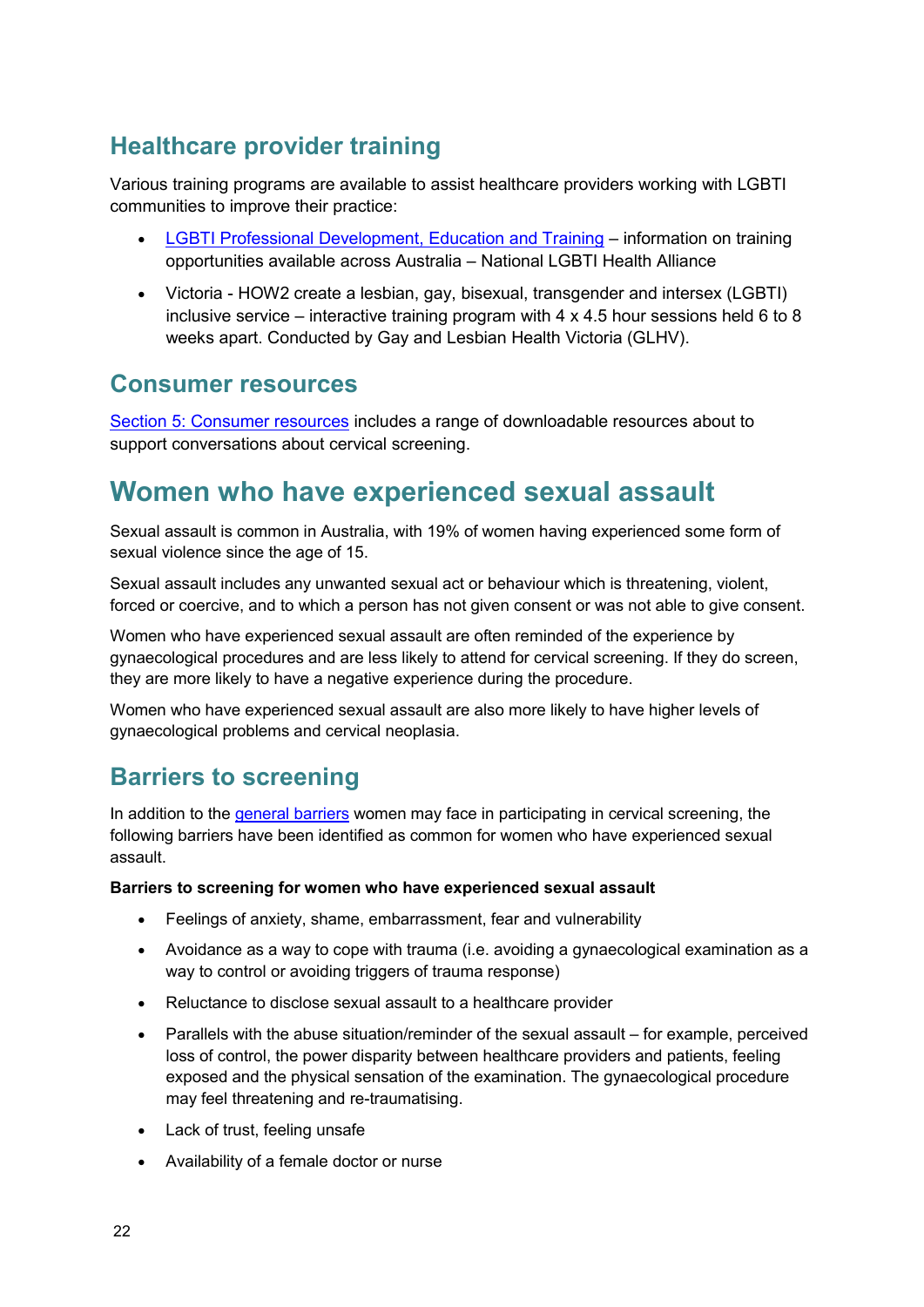- Physical pain/discomfort during examination
- Healthcare providers' lack of knowledge about the impact of sexual assault
- Insensitivity of healthcare providers

### **Engagement strategies**

The following strategies have been shown to be effective in engaging women who have experienced sexual assault in cervical screening.

| <b>Strategy</b>                                        | <b>Detail</b>                                                                                                                                                                                                                                                                                                                                                                                                                                                                                                                                                                                                                                                                                                         |
|--------------------------------------------------------|-----------------------------------------------------------------------------------------------------------------------------------------------------------------------------------------------------------------------------------------------------------------------------------------------------------------------------------------------------------------------------------------------------------------------------------------------------------------------------------------------------------------------------------------------------------------------------------------------------------------------------------------------------------------------------------------------------------------------|
| Staff training                                         | Encourage all healthcare providers to undertake training about sexual assault,<br>supporting women to participate in cervical screening, managing disclosure<br>and making referrals to specially trained cervical screening providers. This<br>training should build knowledge and skills in order to feel more confident to<br>meet the needs of women.                                                                                                                                                                                                                                                                                                                                                             |
| Appropriate<br>communication                           | Present opportunities for disclosure of sexual assault (e.g. including questions<br>during history taking).<br>Offer more than one appointment and/or longer appointment times (e.g. the<br>first visit to familiarise the women with healthcare providers, procedure and<br>instruments and the second for the test itself). This strategy will also help build<br>rapport and trust.<br>Ask women for their consent before undertaking the procedure.<br>Acknowledge the difficulties that screening poses for these women and your<br>willingness to support these women through the procedure.<br>Provide women with control over their appointment (e.g. they are able ask to<br>stop the procedure at any time. |
| Make the<br>procedure as<br>comfortable as<br>possible | Offer women the opportunity to perform the test in a different position (e.g. on<br>their side rather than their back, letting them have their hands and arms free<br>during the examination).<br>Consider use of a smaller speculum.<br>In some cases it may be appropriate to offer self-collection.                                                                                                                                                                                                                                                                                                                                                                                                                |
| Supportive<br>environment                              | Place relevant posters or pamphlets in your practice to indicate an awareness<br>and willingness to discuss sexual assault and support women to undertake<br>cervical screening.<br>Encourage the woman to bring a friend or support person to the appointment.<br>Offer and/or advertise the availability of counsellors and provide contact<br>details.                                                                                                                                                                                                                                                                                                                                                             |
|                                                        | Patient records   If sexual assault is disclosed, flag this in medical records so healthcare<br>providers are aware for future visits.                                                                                                                                                                                                                                                                                                                                                                                                                                                                                                                                                                                |
| Choice of<br>cervical<br>screening<br>provider         | Ensure female cervical screening providers are available.<br>Refer women to a cervical screening provider who is experienced in working<br>with women who have experience sexual assault.<br>If sexual assault is disclosed, provide additional support and referrals as<br>required.                                                                                                                                                                                                                                                                                                                                                                                                                                 |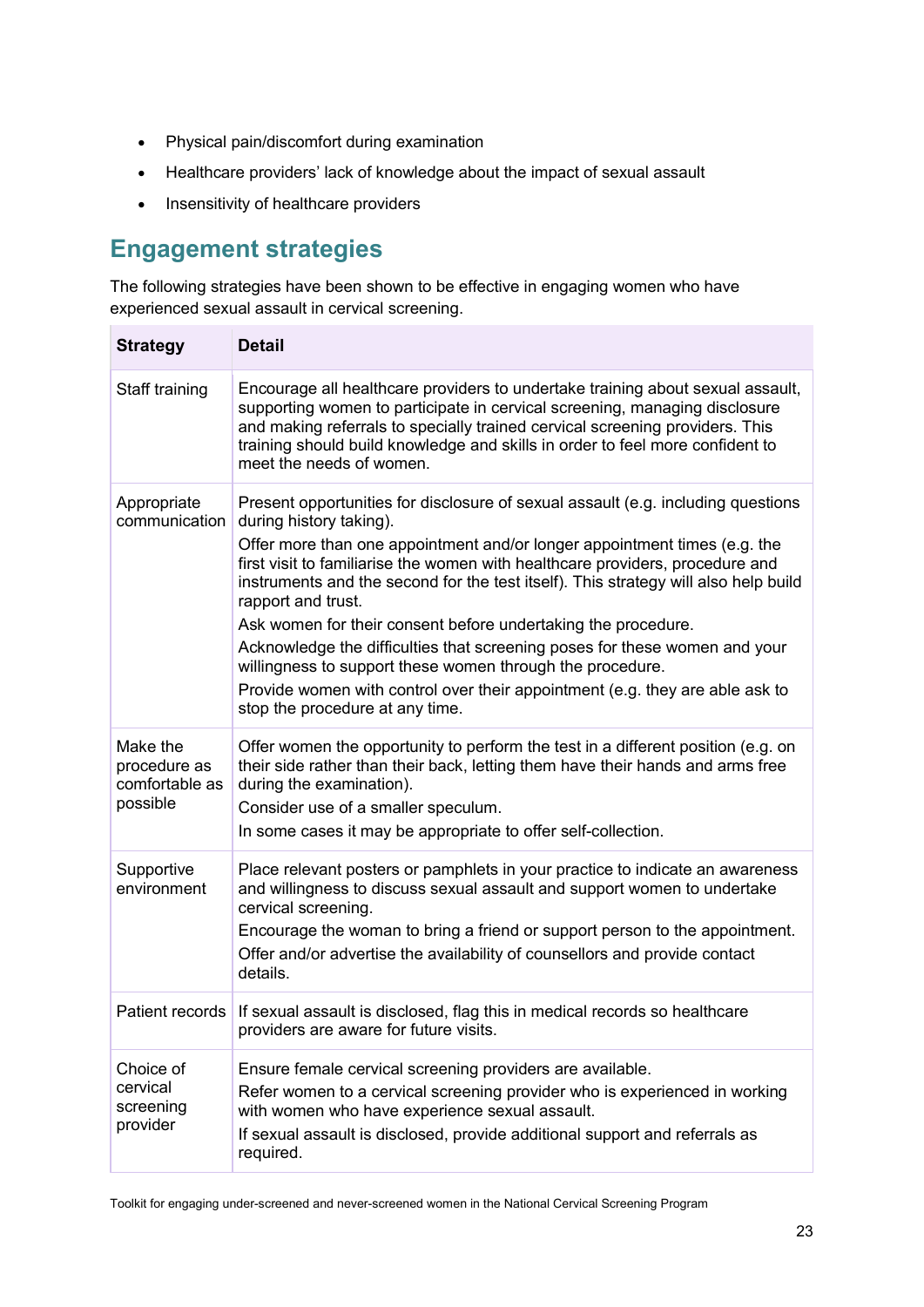#### **Healthcare provider resources**

[Sexual assault and cervical screening –](https://www.cancervic.org.au/for-health-professionals/cervical-screening-providers/cervical-screening-resources) resource card – discusses the impact of sexual assault on cervical screening and provides suggestions for supporting victims/survivors (2 pages).

#### **Consumer resources**

[Section 5: Consumer resources](#page-46-0) includes a range of downloadable resources to support conversations about cervical screening.

### <span id="page-27-0"></span>**Women from remote areas**

Women who live in remote areas of Australia have generally poorer health and wellbeing than women in urban areas. There is a higher incidence of cervical cancer in remote and very remote areas, which is likely to be related to the proportionally high number of Aboriginal and Torres Strait Islander women living in these areas.

Although the cervical screening participation rates in remote areas are only slightly lower than those in regional and urban areas, women in remote areas face particular barriers to participation. These barriers are related to access to health services, socioeconomic disparities and privacy issues.

#### **Barriers to screening**

In addition to the [general barriers](#page-5-1) women may face in participating in cervical screening, the following barriers have been identified as common for women from remote areas.

#### **Barriers to screening for women from remote areas**

- Less access to health services compared to those living in major cities for example, fewer GPs, fewer female GPs, fewer GPs who bulk-bill, fewer after-hours services, fewer hours when GPs are available and greater waiting times for appointments.
- Geographical remoteness greater distance to services.
- Socioeconomic disparities (i.e. lower education and income).
- In rural and remote towns women may develop a personal relationship with their healthcare provider. Not all women want to have a close relationship with their cervical screening provider. The lack of social distance in a small town may lead to the lack of privacy.
- Out of pocket costs for health services.

#### **Engagement strategies**

Strategies for engaging women from remote areas in cervical screening relate to improving access to screening and to addressing privacy concerns.

- Mobile and outreach services have been effective in engaging women from remote areas in cervical screening.
- Consider flexible appointments, group transportation and/or transportation assistance.
- Offer opportunistic screening where possible.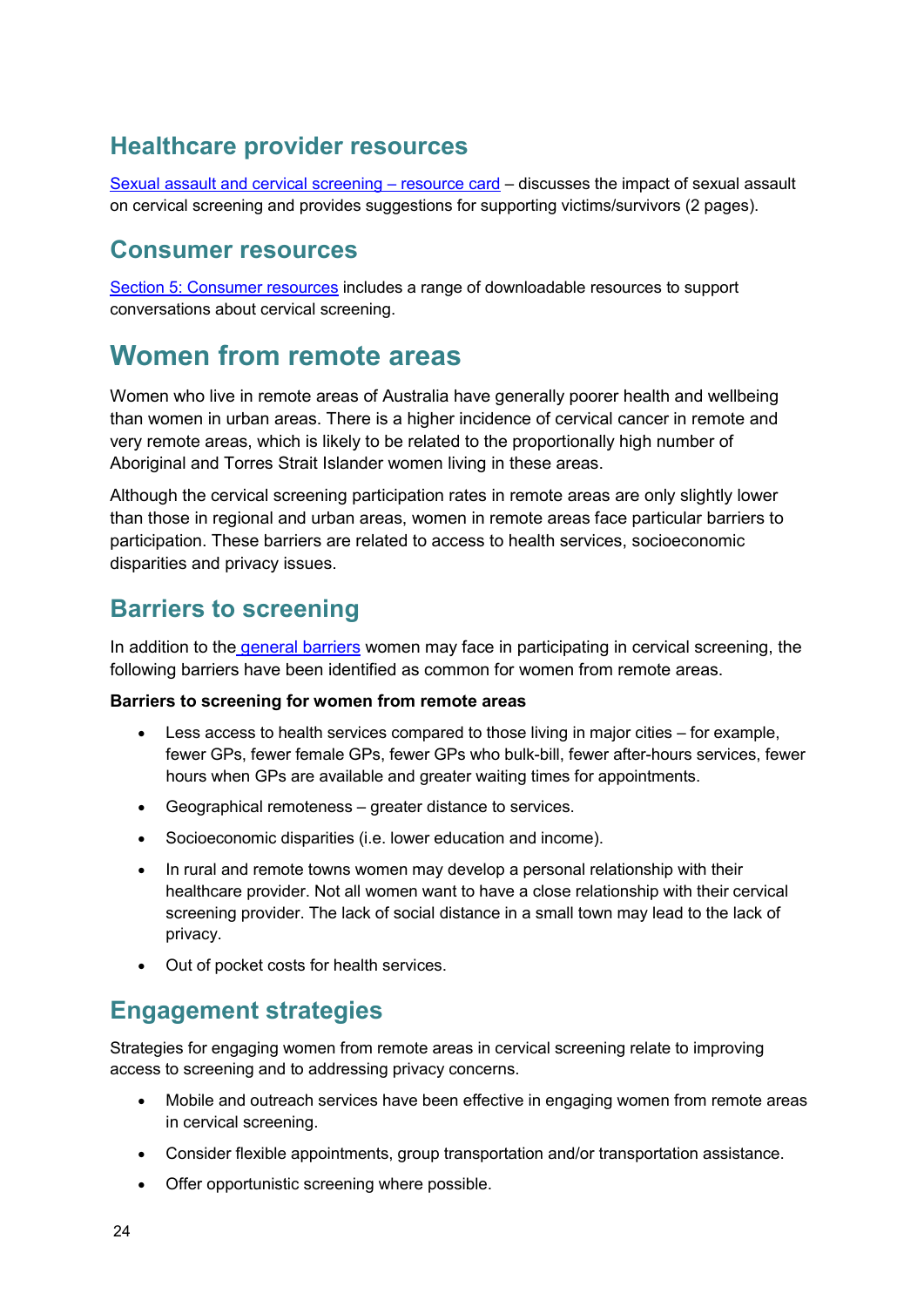- Reduce or eliminate fees for women with a healthcare card.
- Ensure women understand that their privacy and confidentiality will be maintained.

See [Engagement strategies for Aboriginal and Torres Strait Islander women](#page-10-0) for further ideas.

#### **Consumer resources**

[Section 5: Consumer resources](#page-46-0) includes a range of downloadable resources that can support conversations about cervical screening.

### <span id="page-28-0"></span>**Older women**

Older women may still be at risk of cervical cancer. Although not necessarily underscreened, some older woman may face particular barriers to participating in cervical screening. It may be more difficult for a practitioner to collect a cervical screening sample as the transformation zone moves higher up the vaginal canal as women age. Post-menopausal women may be reluctant to have a Cervical Screening Test as changes to oestrogen levels can cause vaginal atrophy and dryness, which can make the procedure uncomfortable

Woman aged between 70 and 74 years of age can safely exit the National Cervical Screening Program if their last Cervical Screening Test indicates oncogenic HPV has not been detected, as they have a low risk of developing cervical cancer.

Woman aged 75 years or older who have never had a Cervical Screening Test or has not had one in the previous five years, may request a Cervical Screening Test and be screened.

### **Barriers to screening**

In addition to the [general barriers](#page-5-1) women may face in participating in cervical screening, the following barriers have been identified as common for older women.

#### **Barriers to cervical screening for older women**

- Pain and/or discomfort associated with speculum insertion.
- Misconception that women who have been in a monogamous relationship for many years do not require cervical screening.
- Misconception that if you have gotten to this age and never had a screen that there is no need to have one now
- Misconception that women who are no longer sexually active do not require cervical screening.
- Misconception that women who have had a hysterectomy do not require cervical screening.

#### **Engagement strategies**

The following strategies may be effective in engaging older women in cervical screening.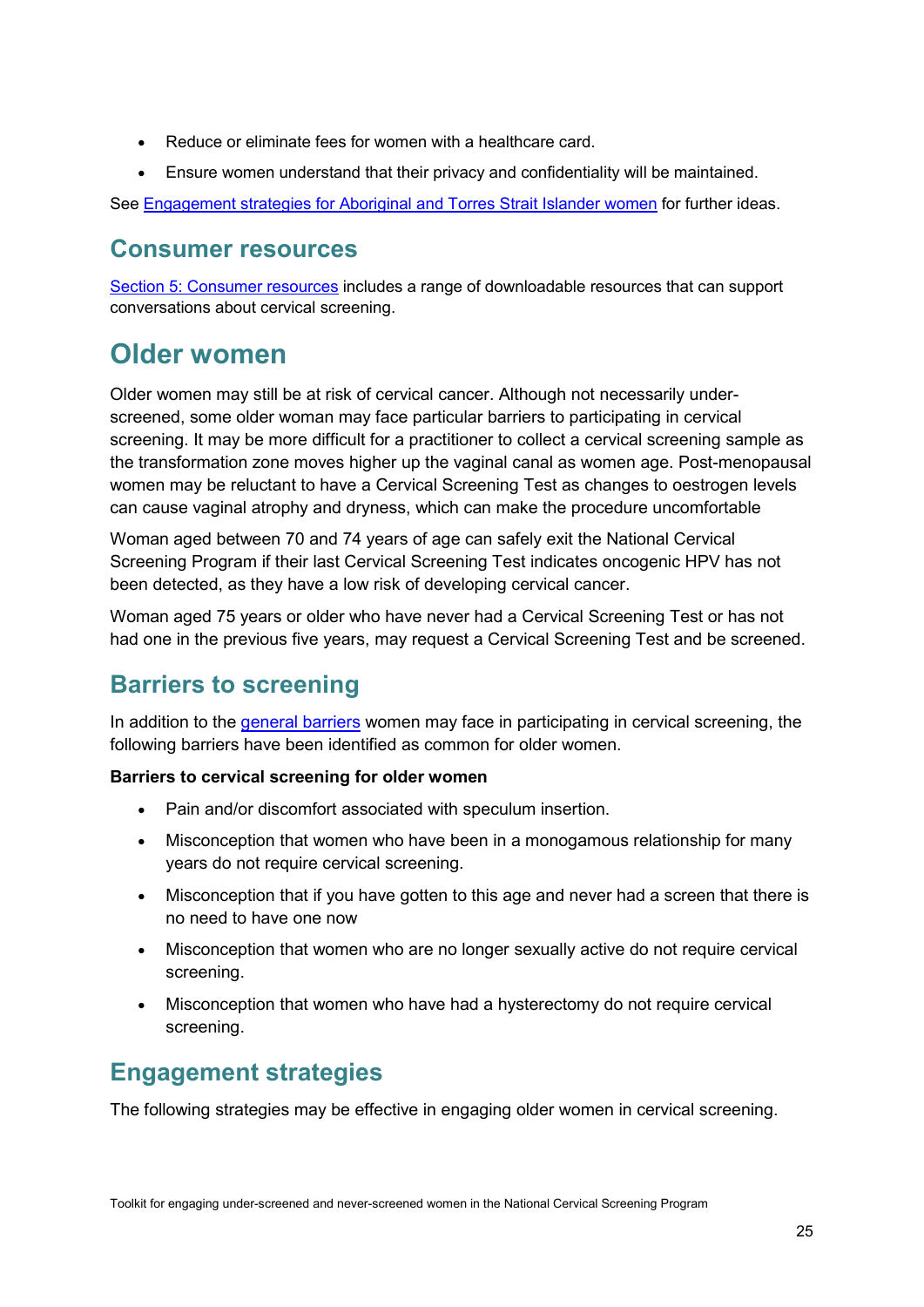| <b>Strategy</b>                                                     | <b>Detail</b>                                                                                                                                                                                                                                                                                                                                                                                                                                                                                                                         |
|---------------------------------------------------------------------|---------------------------------------------------------------------------------------------------------------------------------------------------------------------------------------------------------------------------------------------------------------------------------------------------------------------------------------------------------------------------------------------------------------------------------------------------------------------------------------------------------------------------------------|
| Explain that HPV<br>may lay dormant                                 | It is important to convey to older women that HPV is common and may lay<br>dormant for many years, even decades.<br>Reinforce that no matter how long it has been since a woman was last<br>sexually active, cervical screening is still important to help prevent cervical<br>cancer.                                                                                                                                                                                                                                                |
| Determine type<br>and reason for<br>hysterectomies                  | Women who have had a hysterectomy should discuss whether vaginal<br>screening is required with their healthcare provider. The answer will depend<br>on the type of hysterectomy performed (i.e. whether the woman still has a<br>cervix) and the reasons why it was needed.                                                                                                                                                                                                                                                           |
| Making the<br>Cervical<br><b>Screening Test</b><br>more comfortable | With a loss of oestrogen after menopause there is a natural decline in<br>vaginal lubrication and the vaginal walls can become thinner and dryer,<br>contributing to pain or discomfort during vaginal examinations.<br>Discuss cervical screening and determine whether your patient finds the<br>Cervical Screening Test painful.<br>A short-course of vaginal oestrogen cream can be effective in preparing the<br>vagina temporarily for a more comfortable Cervical Screening Test as it<br>reduces vaginal atrophy and dryness. |

#### **Consumer resources**

[Section 5: Consumer resources](#page-46-0) includes a range of downloadable resources that can support conversations about cervical screening.

### <span id="page-29-0"></span>**Women who experience socio-economic disadvantage**

NCSP participation data from 2014–15 showed 51% participation for the lowest socioeconomic group compared to 63% for the highest socio-economic group (AIHW 2017).

### **Barriers to screening**

In addition to the general barriers women may face in participating in cervical screening, the following barriers have been identified as common for women who experience socioeconomic disadvantage.

#### **Barriers to cervical screening for women who experience socio-economic disadvantage**

- Cost: out-of-pocket expenses associated with going to the GP unless bulk billing is available, and pathology costs if laboratories charge higher than the MBS fee
- Low education levels
- Literacy barriers
- Competing priorities, such as employment, access to food etc.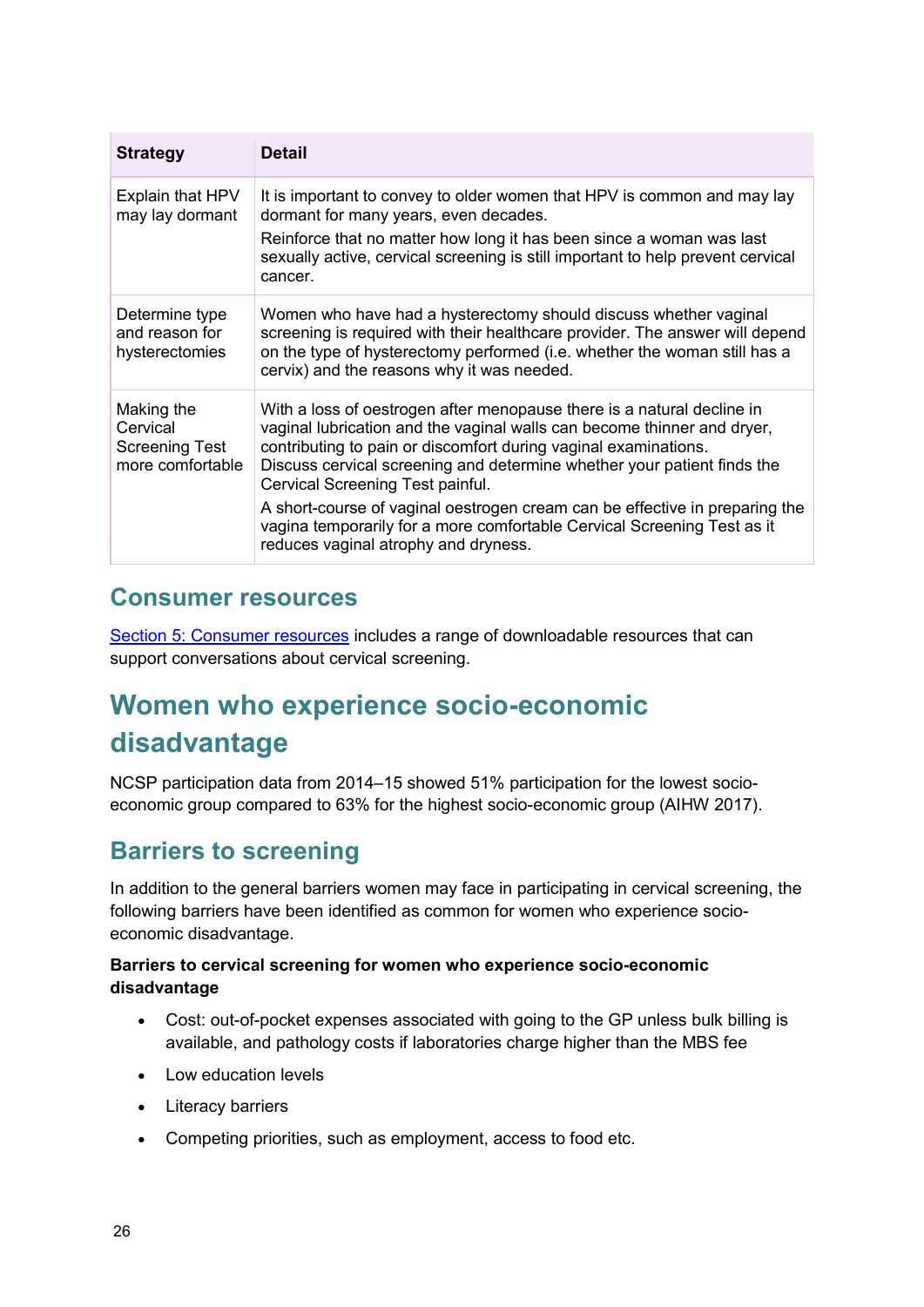### **Engagement strategies**

The following strategies may be effective in engaging women who experience socioeconomic disadvantage in cervical screening.

| <b>Strategy</b>                | <b>Detail</b>                                                                                                 |
|--------------------------------|---------------------------------------------------------------------------------------------------------------|
| Reduce out-of-<br>pocket costs | Reduce or eliminate fees for women with a healthcare card                                                     |
| Service flexibility            | Offer screening opportunistically                                                                             |
| Appropriate<br>communication   | Provide resources explaining the importance of cervical screening that have<br>been written in plain English. |

#### **Health literacy**

'Health literacy' refers to how people understand information about health and healthcare, and how they apply that information to their lives.

In Australia, it has been estimated that almost 60% of adults have a low level of individual health literacy. The proportion of people with low individual health literacy is even higher for people who speak English as a second language.

Low health literacy is a barrier to good health and healthcare. The following diagram provides an overview of some of the steps health services can take to help improve the health literacy of their patients.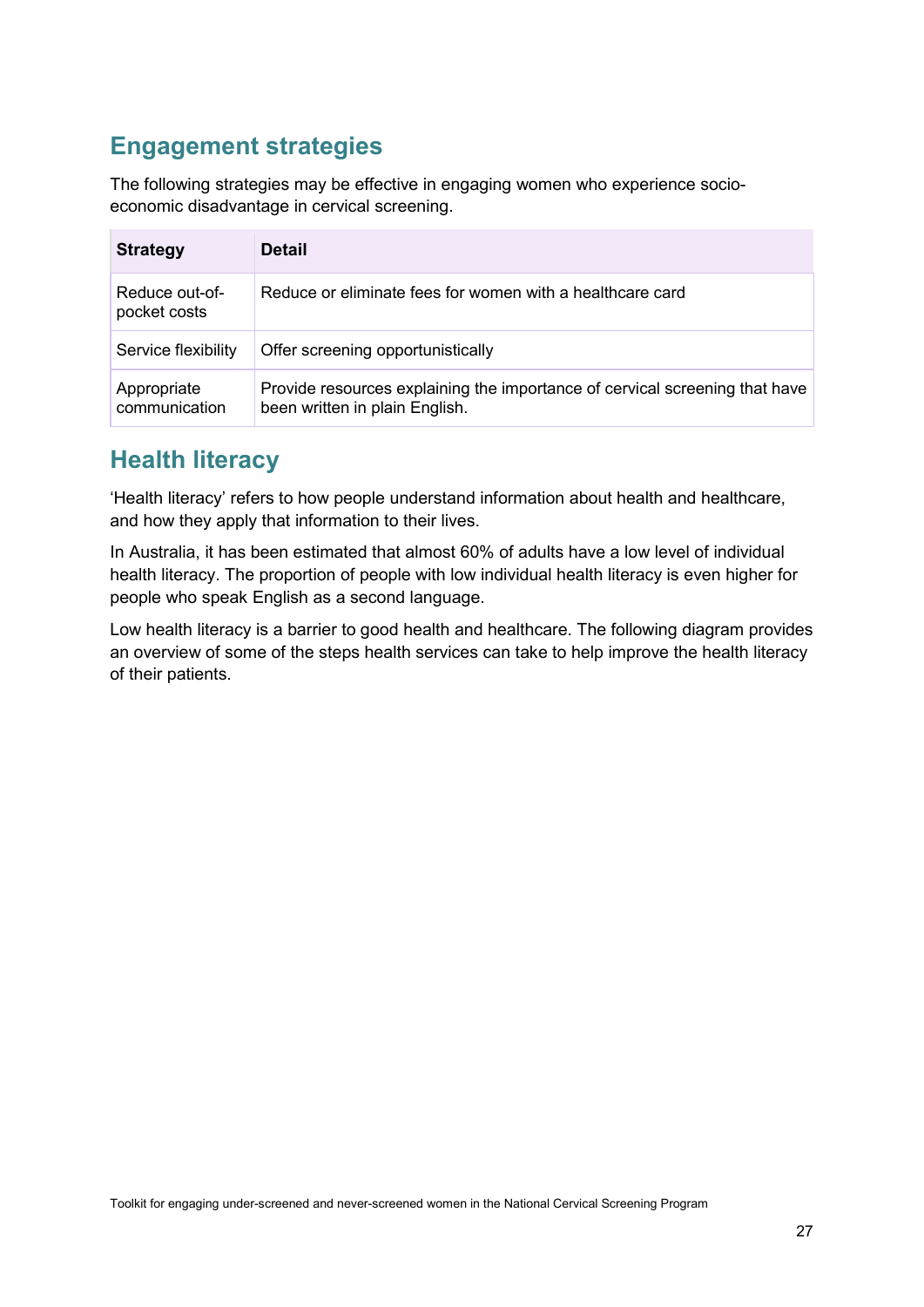

**Source: The Australian Commission on Safety and Quality in Health Care. Health Literacy for Clinicians**

### **Strategies include:**

- Asking the patient to repeat the instructions/information they have just been told
- Expressing directions specificity, 'you must take one week off work' as opposed to 'you need to rest'
- Using plain language rather than medical terms
- Sitting face-to-face with patients
- Using simple diagrams and pictures, and
- Repeating directions multiple times.

#### **Healthcare provider resources**

Health Literacy – [a summary for clinicians](https://www.safetyandquality.gov.au/publications-and-resources/resource-library/health-literacy-summary-clinicians) – explains how clinicians can help their patients to better-understand health information (8 pages, Australian Commission on Quality and Safety in Health Care).

Health Literacy – [A new concept for general practice](https://www.racgp.org.au/afp/2009/march/health-literacy/) – *Australian Family Physician* article, 2009.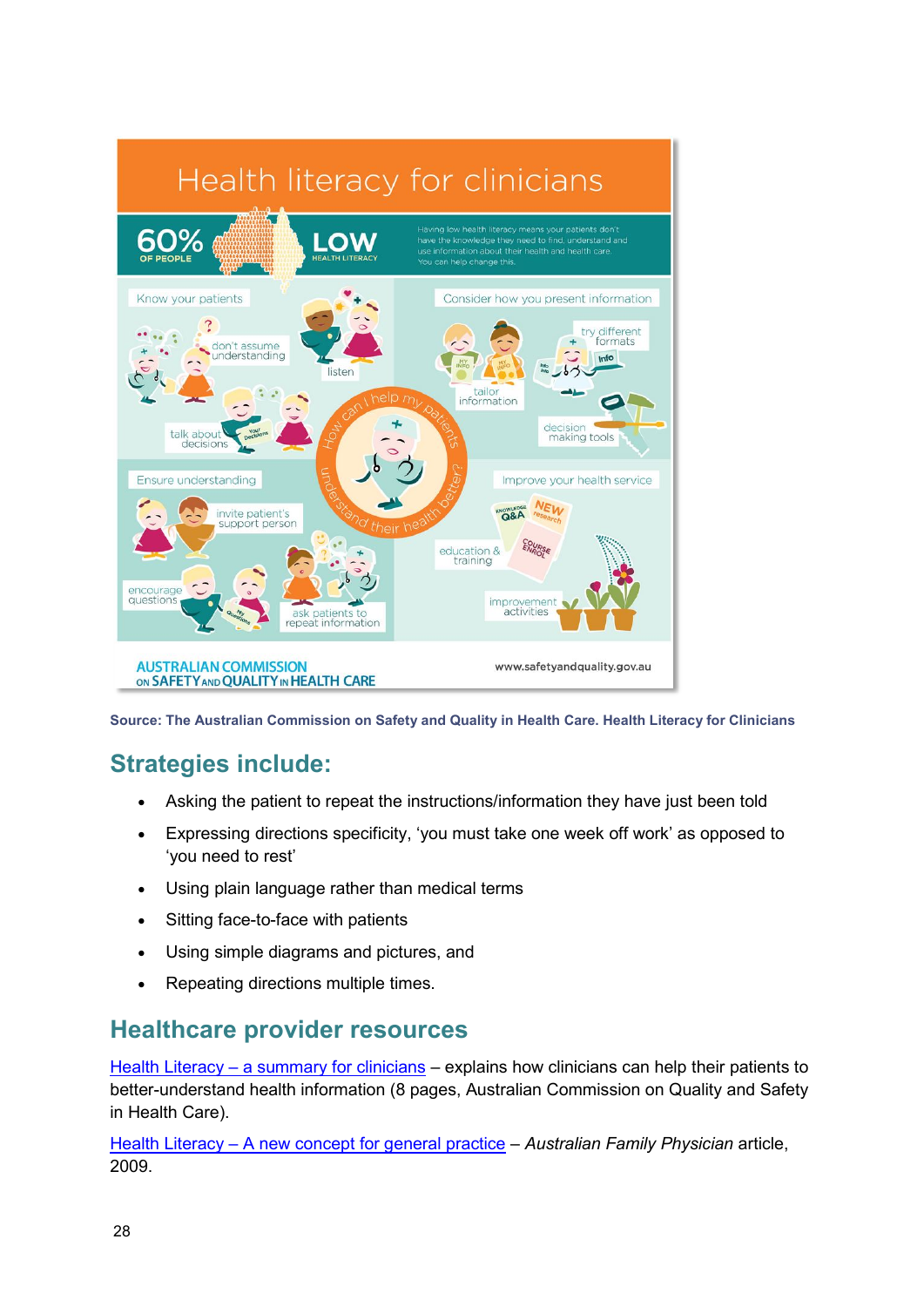[Supportive systems for health literacy](https://www.ceh.org.au/supportive-sysealth-literacy/) – provides information on how to strengthen health literacy within health services by improving systems and practices. Strategies include implementing a Plain Language Policy and capacity building activities (2 pages, Centre for Culture, Ethnicity & Health).

#### **Consumer resources**

[Section 5: Consumer resources](#page-46-0) includes a range of downloadable resources that can support conversations about cervical screening.

### <span id="page-32-0"></span>**Women who have had the HPV vaccine**

There has been an ongoing decline in cervical screening participation among younger women (20 to29 years), which may reflect younger vaccinated women becoming complacent about the need for screening.

It is important to reinforce to women who have received the HPV vaccine that they should still have regular Cervical Screening Tests because the vaccine does not protect against all the types of HPV that are associated with cervical cancer.

Women who began sexual activity before being vaccinated may already have been exposed HPV.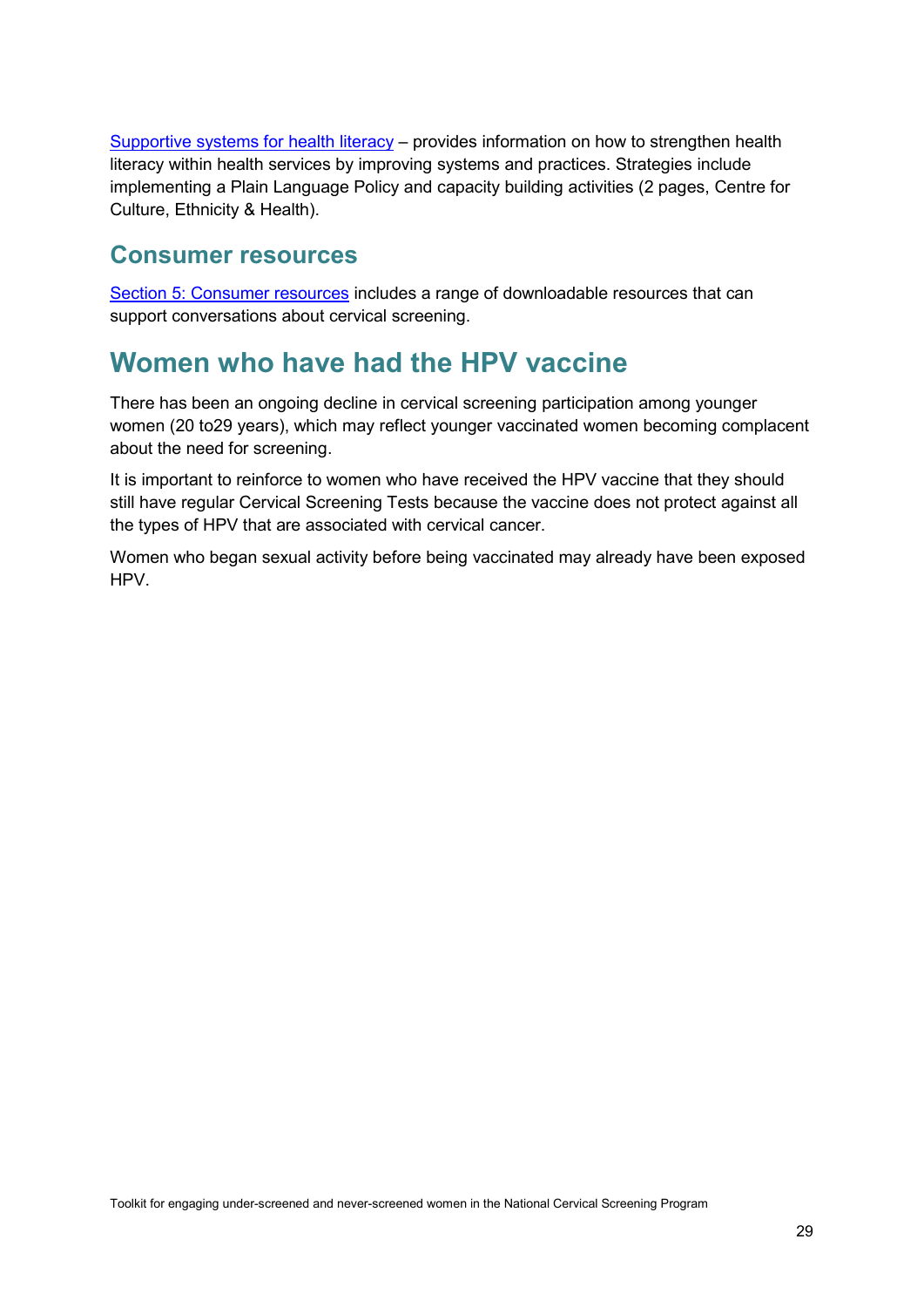# <span id="page-33-0"></span>**Informed consent for screening**

Women should be supported to make an informed choice about participating in the NCSP. As with all medical testing, informed consent must be obtained before the Cervical Screening Test is undertaken.

Informed consent for screening can only be given if women:

- Have the capacity to give informed consent to the proposed procedure
- Have been given adequate information to enable them to make an informed decision
- Have been given a reasonable opportunity to make the decision
- Have given consent freely without undue pressure or coercion by any other person, and
- Have not withdrawn consent or indicated any intention to withdraw consent.

Involving women in the decision-making process helps to respect their autonomy, and includes acknowledging both the benefits and harms associated with screening.

| <b>Benefits of cervical screening</b>                                                                                                                       | Potential harms associated with cervical<br>screening                                                                                                                                                                                                                                              |  |
|-------------------------------------------------------------------------------------------------------------------------------------------------------------|----------------------------------------------------------------------------------------------------------------------------------------------------------------------------------------------------------------------------------------------------------------------------------------------------|--|
| Regular cervical screening is one of the main<br>methods to prevent cervical cancer.                                                                        | Cervical screening can lead to treatment of<br>cervical abnormalities that may go away on<br>their own.                                                                                                                                                                                            |  |
| Cervical cancer has a long pre-cancerous<br>stage, which provides an opportunity for the<br>early detection of abnormalities through<br>cervical screening. | There is an increased risk of pregnancy-<br>related morbidity due to unnecessary<br>excisional treatments. (Please note that the<br>risk of treatment-related harm is minimised in<br>the renewed NCSP as reflex LBC will be used<br>to triage samples that have oncogenic HPV<br>types detected.) |  |
| Treatment of cervical abnormalities is highly<br>effective for preventing progression to cervical<br>cancer.                                                | False positive test results may cause anxiety.                                                                                                                                                                                                                                                     |  |

<span id="page-33-1"></span>Informed consent is particularly important when working with women with low English literacy and women with intellectual disabilities. Healthcare providers should take additional steps to ensure these patients have been given sufficient information, that they fully understand the procedure and that they freely consent.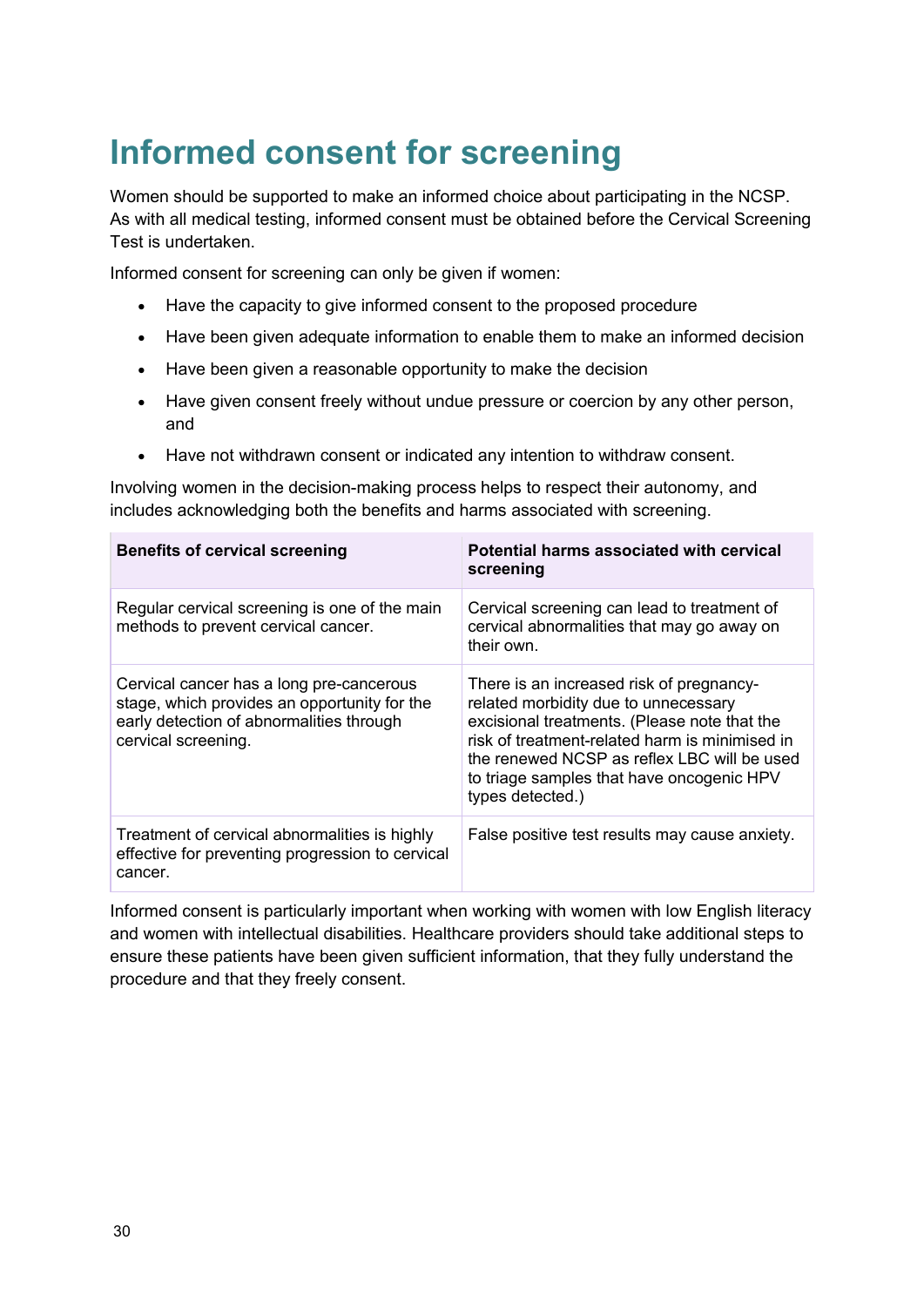# <span id="page-34-0"></span>**Health literacy**

'Health literacy' refers to how people understand information about health and healthcare, and how they apply that information to their lives.

In Australia, it has been estimated that almost 60% of adults have a low level of individual health literacy. The proportion of people with low individual health literacy is even higher for people who speak English as a second language.

Low health literacy is a barrier to good health and healthcare. The following diagram provides an overview of some of the steps health services can take to help improve the health literacy of their patients.



**Source: The Australian Commission on Safety and Quality in Health Care. Health Literacy for Clinicians** Strategies include:

• Asking the patient to repeat the instructions/information they have just been told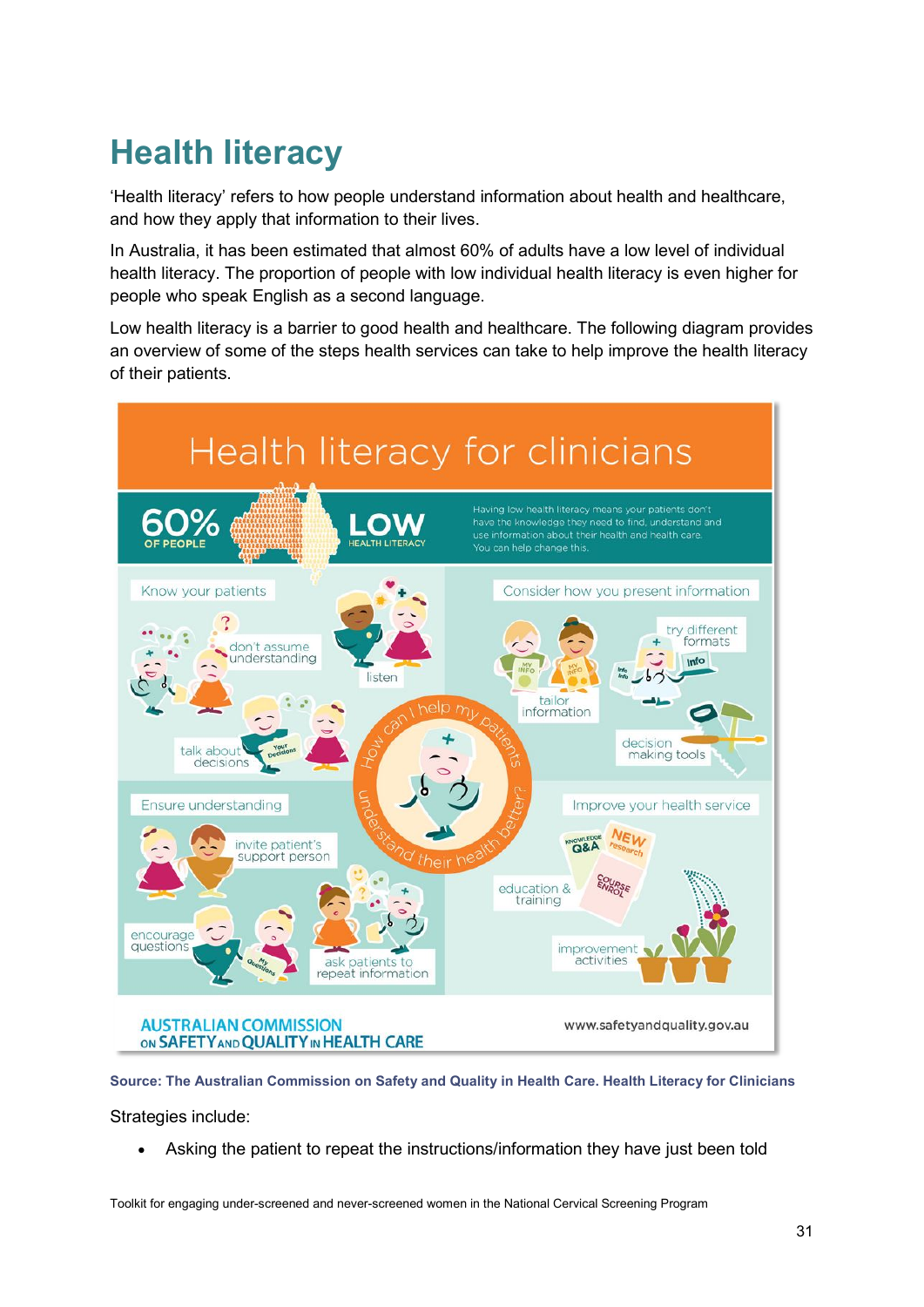- Expressing directions specifically: 'you must take one week off work' as opposed to 'you need to rest'
- Using plain language rather than medical terms
- Sitting face-to-face with patients
- Using simple diagrams and pictures
- Repeating directions multiple times, and
- Trying to embed all the above into your communication strategy use plain language, along with graphic, as well as medical terminology (take this is a teaching opportunity) to explain and then get feedback to ensure client understanding.

### <span id="page-35-0"></span>**Healthcare provider resources – general**

[Discussing cervical screening with women who have never screened](https://www.cancervic.org.au/for-health-professionals/cervical-screening-providers/cervical-screening-toolkit) – tip sheet with points to include in a conversation about cervical screening (2 pages)

[Explaining HPV to women](https://www.cancervic.org.au/for-health-professionals/cervical-screening-providers/cervical-screening-toolkit) – includes key messages and suggested phrases for explaining HPV to women (2 pages)

Health Literacy – [a summary for clinicians](https://www.safetyandquality.gov.au/publications-and-resources/resource-library/health-literacy-summary-clinicians) – explains how clinicians can help their patients to better-understand health information (8 pages, Australian Commission on Quality and Safety in Health Care).

## <span id="page-35-1"></span>**Healthcare provider training**

[Cervical Screening Online Training Modules](https://learn.nps.org.au/mod/page/view.php?id=7804) – a series of six nationally accredited on-line training modules about cervical screening. Please refer to the online modules developed in partnership with National Prescribing Service and the Commonwealth Department of Health.

These have been developed to support healthcare providers when communicating with under screened women, the importance of cervical screening. Including videos focused on women from culturally and linguistically diverse communities and women with an intellectual disability.

Module 3 (Communicating the importance of cervical screening) focuses on engagement with under-screened and never-screened women.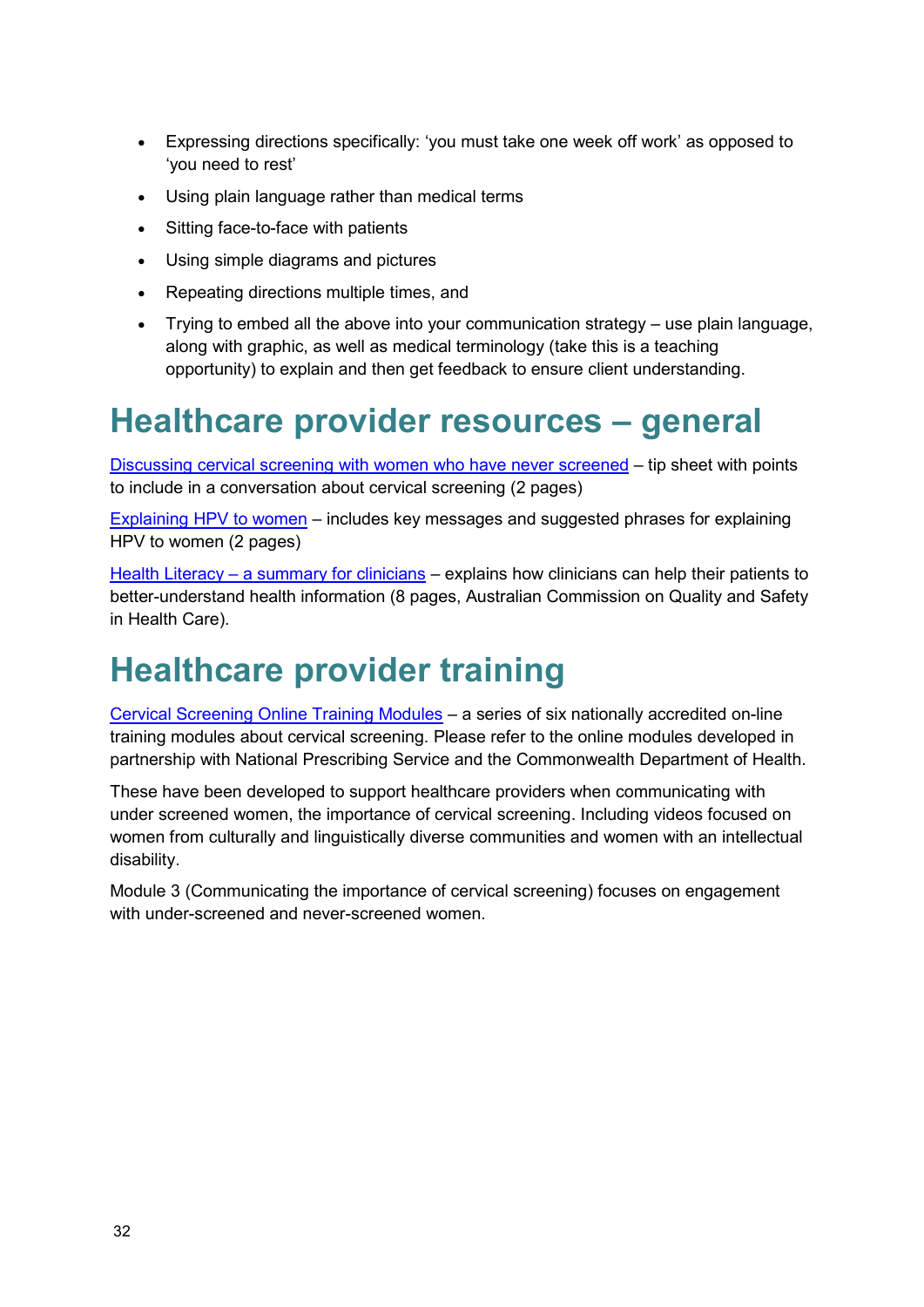# <span id="page-36-0"></span>**Section 2: Self-collection**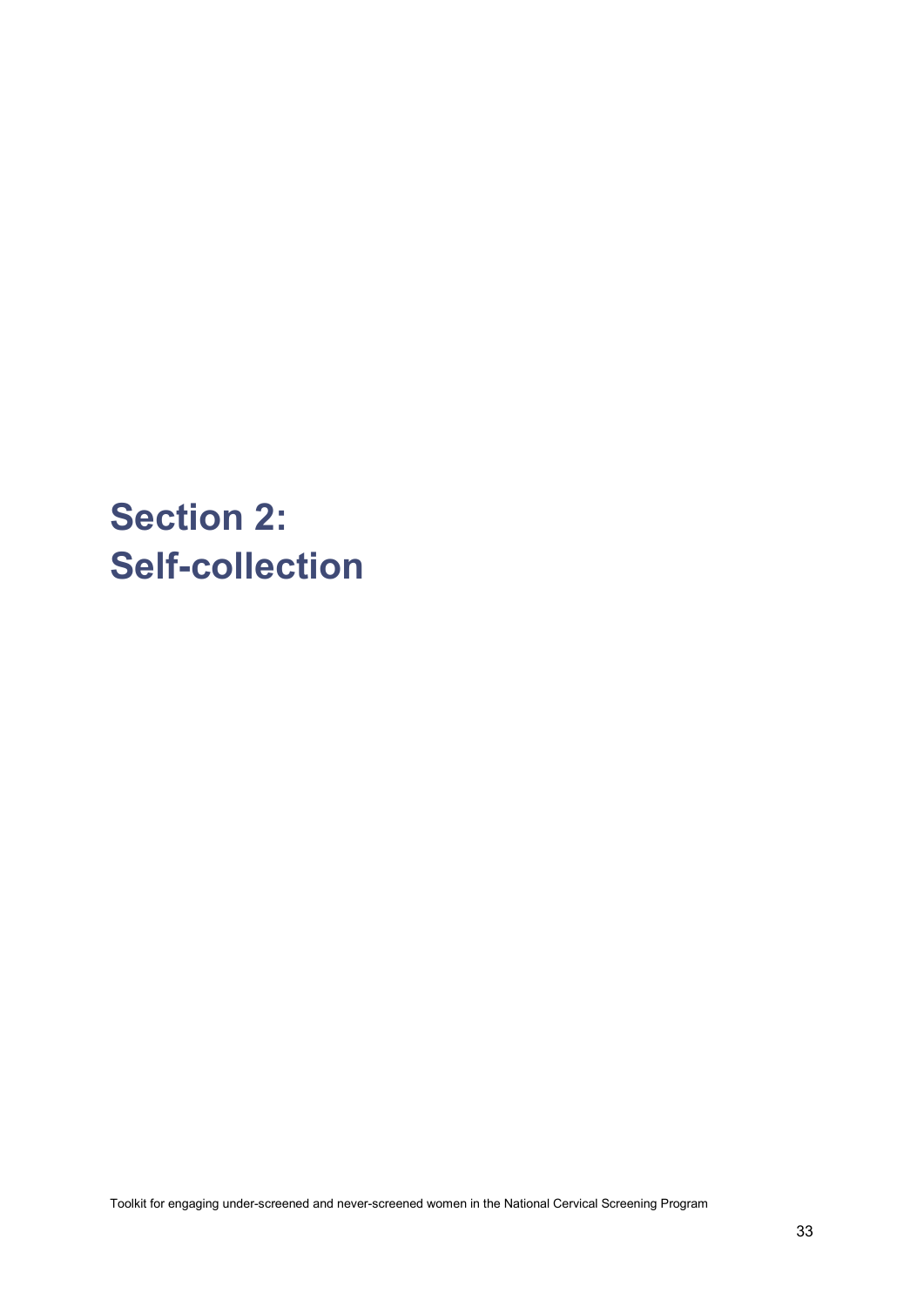#### **CHANGES TO THE 2016 NATIONAL CERVICAL SCREENING PROGRAM CLINICAL GUIDELINES – SCREENING IN PREGNANCY**

The recommendations for screening in pregnancy in [Chapter 14](https://wiki.cancer.org.au/australia/Clinical_question:Screening_in_pregnancy) have been modified to reflect clinical expert advice on the risks and benefits of self-collection of specimens for HPV testing during pregnancy.

**REC14.13 Self-collection in pregnancy:** Self-collection for HPV testing may be considered during pregnancy in never-screened or under-screened women, following counselling by a health care professional regarding the risk of bleeding.

# <span id="page-37-0"></span>**Aims of self-collection in cervical screening**

The [Self-Collection Policy](https://health.gov.au/resources/publications/national-cervical-screening-program-self-collection-policy) of the National Cervical Screening Program aims to improve participation in screening by providing an alternative screening process for asymptomatic women who are under-screened or never-screened.

Patients with symptoms that suggest cervical cancer need diagnostic testing rather than screening. Diagnostic testing involves a co-test and a gynaecological assessment, and may require referral to a gynaecologist for specialist gynaecological assessment. Therefore selfcollection is not appropriate.

# <span id="page-37-1"></span>**Eligibility for self-collection**

Self-collection HPV testing is now a cervical screening option for under-screened and neverscreened women. It is only offered in a clinical setting to women who:

• have never had a Cervical Screening Test and are aged 30 years or over

OR

• are under-screened - defined as overdue for cervical screening by two years or longer and are 30 years of age or over. During the early years of transition to the renewed NCSP, this will mean greater than four years since a woman's last conventional Pap test or greater than seven years since her last Cervical Screening Test.

Self-collection may be considered during pregnancy in never-screened or under-screened women, following counselling by a healthcare professional regarding the risk of bleeding.

Additionally, women who have experienced Female Genital Mutilation (FGM) may physically be unable to have a speculum examination or a Cervical Screening Test taken by a practitioner. They are also eligible for self-collection.

# <span id="page-37-2"></span>**Managing self-collection results**

If the self-collected sample shows that high-risk HPV has been detected the woman will need to return to her healthcare provider for further testing and/or referral to a specialist and should be followed up in accordance with the [NCSP: Guidelines for the management of screen-detected](http://wiki.cancer.org.au/australia/Guidelines:Cervical_cancer/Screening)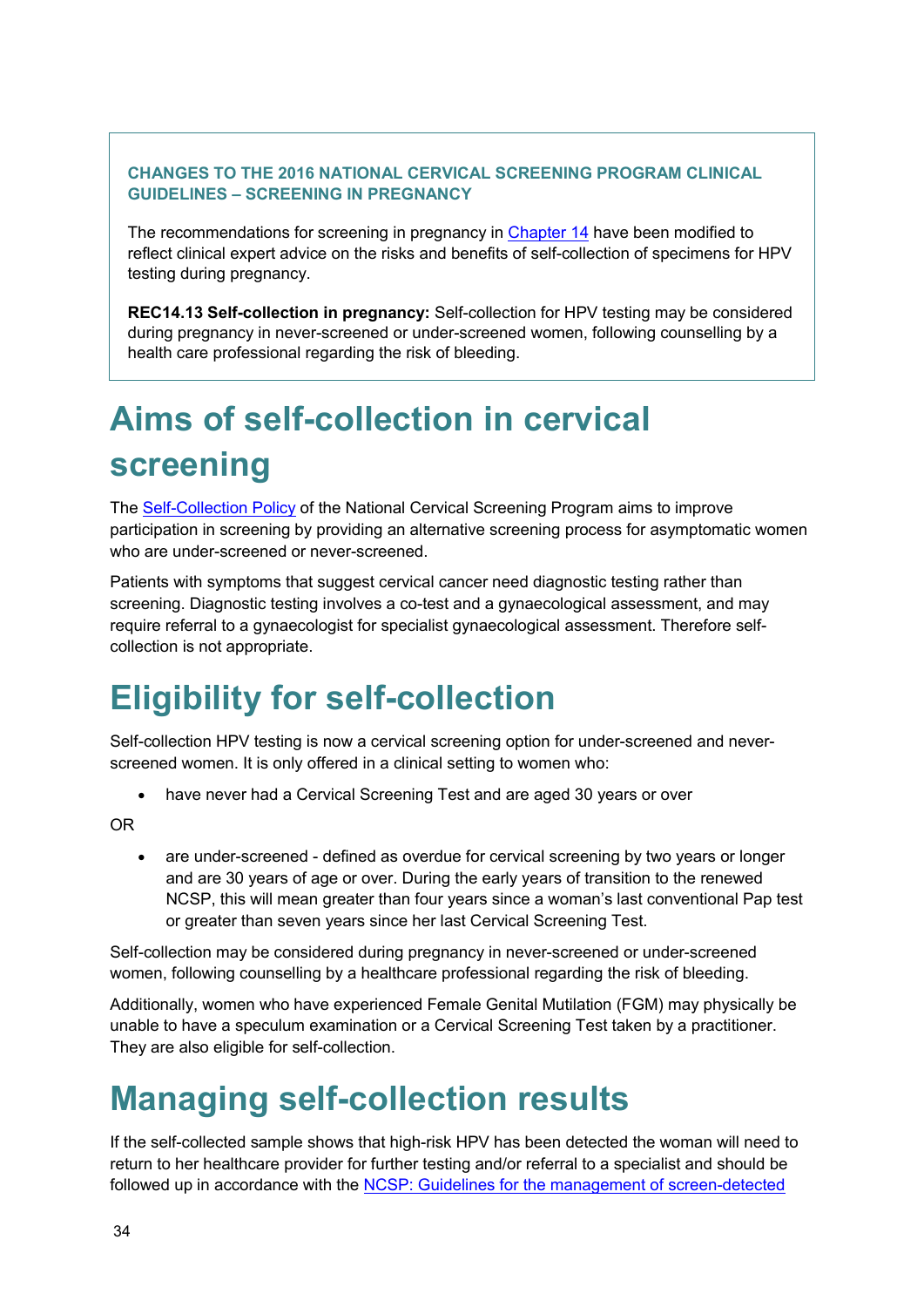[abnormalities, screening women in specific populations and investigation of women with](http://wiki.cancer.org.au/australia/Guidelines:Cervical_cancer/Screening)  [abnormal vaginal bleeding](http://wiki.cancer.org.au/australia/Guidelines:Cervical_cancer/Screening) (2016 Guidelines).

Women who have HPV detected (not 16/18) and decline a follow-up test with a speculum examination should be offered a second self-collection HPV test in 12 months. This could be considered part of the same screening event because the women have not received a definite result. As this approach may delay diagnosis of abnormalities in under-screened women, **it should only be an option for women who would otherwise by unlikely to complete the screening pathway**, and who accept that they will need further testing if the second selfcollection HPV test also shows oncogenic HPV detected (any type).

## <span id="page-38-0"></span>**Practice-level considerations**

A whole-of-practice approach to Renewal is recommended, with all staff adequately trained on the changes to the National Cervical Screening Program and self-collection. Services will need to determine which of their practitioners will provide self-collection consultations – nurse cervical screening providers, GPs or both, remembering that under-screened women are most likely to engage if they know and trust their health practitioners.

All health services should maintain comprehensive data on their patients' screening history. Identifying under-screened and never-screened women and flagging them through patient records will help staff to opportunistically offer cervical screening, and potentially, offer selfcollection to eligible women if they decline a Cervical Screening Test taken by a practitioner.

Self-collection must be requested and facilitated by a healthcare providers who also offers routine cervical screening services.

Self-collection must be offered and used appropriately.

# <span id="page-38-1"></span>**Points to note when discussing selfcollection**

- Only offer self-collection to under-screened women aged 30 years or over who meet the eligibility criteria above and have declined a Cervical Screening Test taken by a practitioner. Screening that is not in-line with current recommendations will result in an out-of-pocket fee for patients.
- Be mindful of the barriers many under-screened women face in relation to cervical screening (See [Addressing barriers to screening\)](#page-4-0).
- As these women are under-screened or have never screened, you may need to allow a longer consultation time for questions and to address any concerns. Some women may need more time to consider the test and could be booked to return at a later date. These options need to be weighed up with the possibility of the woman not returning, or of her considering the cost of a longer appointment to be a barrier.
- Explain
	- What is HPV?
	- The importance of regular screening.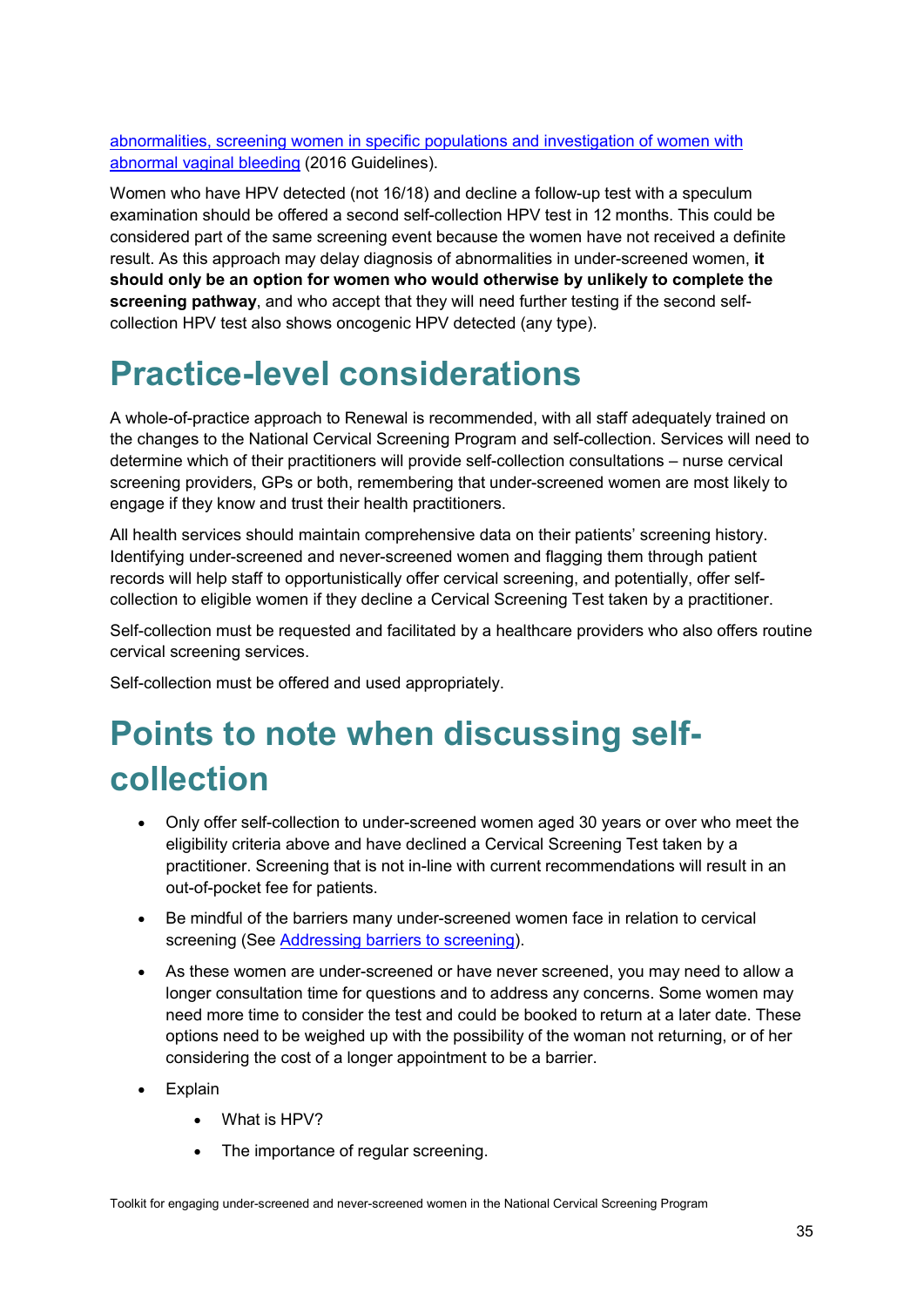- What the self-collection Cervical Screening Test is, noting it is almost as accurate as a health practitioner administered Cervical Screening Test but a healthcare provider administered test is the preferred option.
- What different results indicate it is important to prepare women for different possible results and the associated follow-up tests.
- Check that the woman understands how to complete the test. There have been cases where women have agreed to self-collection, but not taken a sample.
- Women should collect their sample whilst at your health service, either in the bathroom or behind a screen in the consulting room, and return it to you.
- Some women who are eligible for self-collection may not be confident to take a sample themselves. They may prefer for their healthcare provider to take the sample for them during the consultation. If the Cervical Screening Test is completed by the healthcare provider with a swab and no speculum is used, it would still classify as self-collection.
- Discussing results requires sensitivity. Consider how you will provide women with their results. Given these are under-screened women who may be anxious about screening, some health services make appointments for all women to return to receive their selfcollection results, regardless of the result.
- All women who have HPV detected will require further testing. It is very important to tell your patients that if HPV is detected they will need to come back for a conventional Cervical Screening Test taken by a practitioner, or be referred for a colposcopy.
- Reinforce the need for regular cervical screening.

### <span id="page-39-0"></span>**Healthcare provider resources**

Quick reference guide – [self-collected cervical screening tests](https://health.gov.au/resources/publications/national-cervical-screening-program-quick-reference-guide-self-collected-cervical-screening-tests) – (4 pages).

## <span id="page-39-1"></span>**Consumer resources**

[How to take your own sample for a HPV test](https://health.gov.au/resources/publications/national-cervical-screening-program-how-to-take-your-own-sample-for-an-hpv-test) – visual step by step instructions (1 page).

[Fact sheet: Self-collection and the cervical screening test](https://health.gov.au/resources/publications/national-cervical-screening-program-self-collection-and-the-cervical-screening-test) – information for under-screened or never-screened women in plain English (1 page).

Fact sheet [translations: Self-collection and the cervical screening test –](https://health.gov.au/resources/translated/national-cervical-screening-program-self-collection-and-the-cervical-screening-test-other-languages) available in multiple languages.

[Fact sheet translations: Self-collection and the cervical screening test for Aboriginal and Torres](https://health.gov.au/resources/translated/national-cervical-screening-program-self-collection-and-the-cervical-screening-test-for-aboriginal-and-torres-strait-islander-women-language-versions)  [Strait Islander women](https://health.gov.au/resources/translated/national-cervical-screening-program-self-collection-and-the-cervical-screening-test-for-aboriginal-and-torres-strait-islander-women-language-versions) – available in multiple languages.

[Consumer resources](#page-46-0) – includes a range of downloadable resources that can support conversations about cervical screening.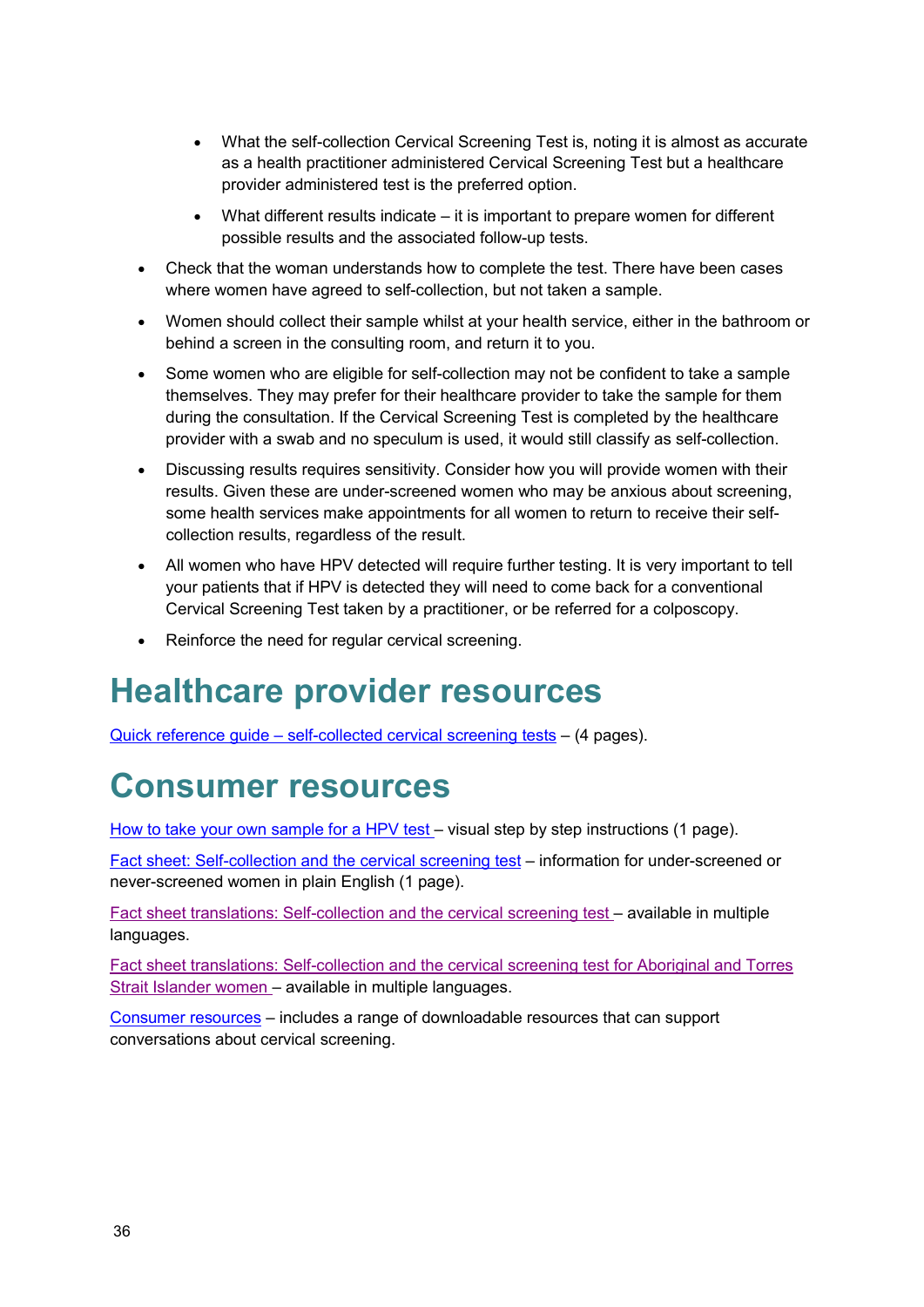<span id="page-40-0"></span>**Section 3: Health service preparation**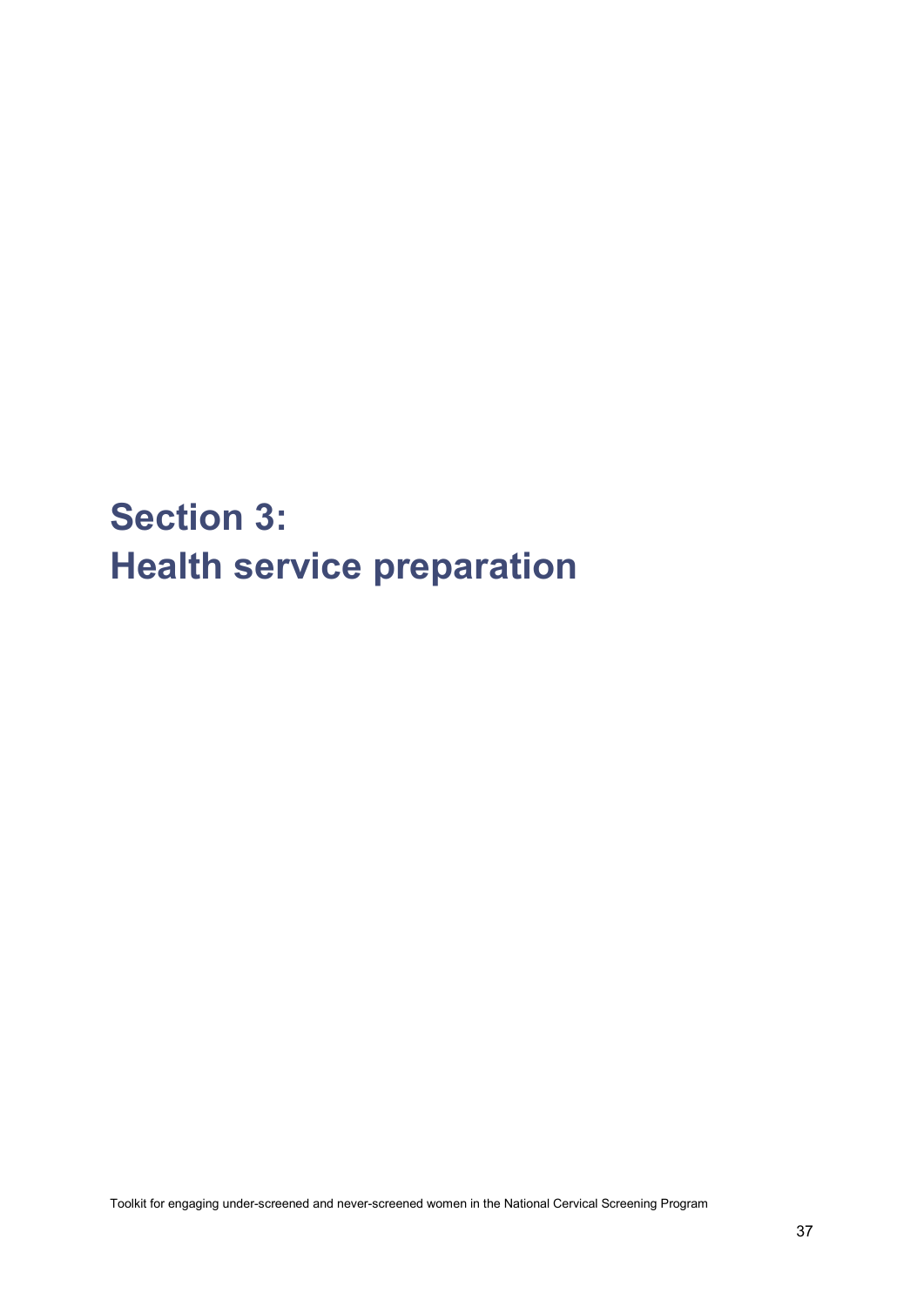This section includes information to support health services to implement the renewed National Cervical Screening Program (NCSP).

Information is aimed at ensuring your service is able to provide all women with access to safe, cost effective and culturally sensitive cervical screening. We have included background reading as well as practical tips for improving service accessibility, recall and reminder systems, workforce readiness and quality practice.

Although the focus is on under-screened and never-screened women, much of the information will be applicable to cervical screening in general.

# <span id="page-41-0"></span>**Service level actions to reduce barriers to cervical screening**

There are several practical steps health services and cervical screening providers can take to reduce barriers to cervical screening. Options will depend on your service, its capacity and your local community. With the renewal of the NCSP, it is timely for services to consider the following suggestions:

- Reduce or eliminate any out-of-pocket costs for women with a healthcare card
- Reduce or eliminate out-of-pocket costs for women from marginalised groups, including those from under-screened populations as defined in Section 1- [Addressing](#page-4-0)  [barriers to screening](#page-4-0)
- Send reminder letters to under-screened and never-screened women to promote attendance
- Encourage all clinical staff within your service to discuss cervical screening with patients even if they are attending for another reason
- Provide education sessions for women in the community
- Have an 'open day' so women can see where the Cervical Screening Test will be done and ask any questions
- Display posters in the waiting room reminding women of the importance of cervical screening
- Provide brochures in the waiting room so women can gain more information about cervical screening
- Provide childcare for women accessing your service
- Provide transport for women accessing your service
- Provide after-hours clinics
- Ensure you have equipment that can assist women with a disability accessing your service (consider electronic beds with adjustable height and/or a hoist)
- Promote your service within community groups
- Advertise when female cervical screening providers will be available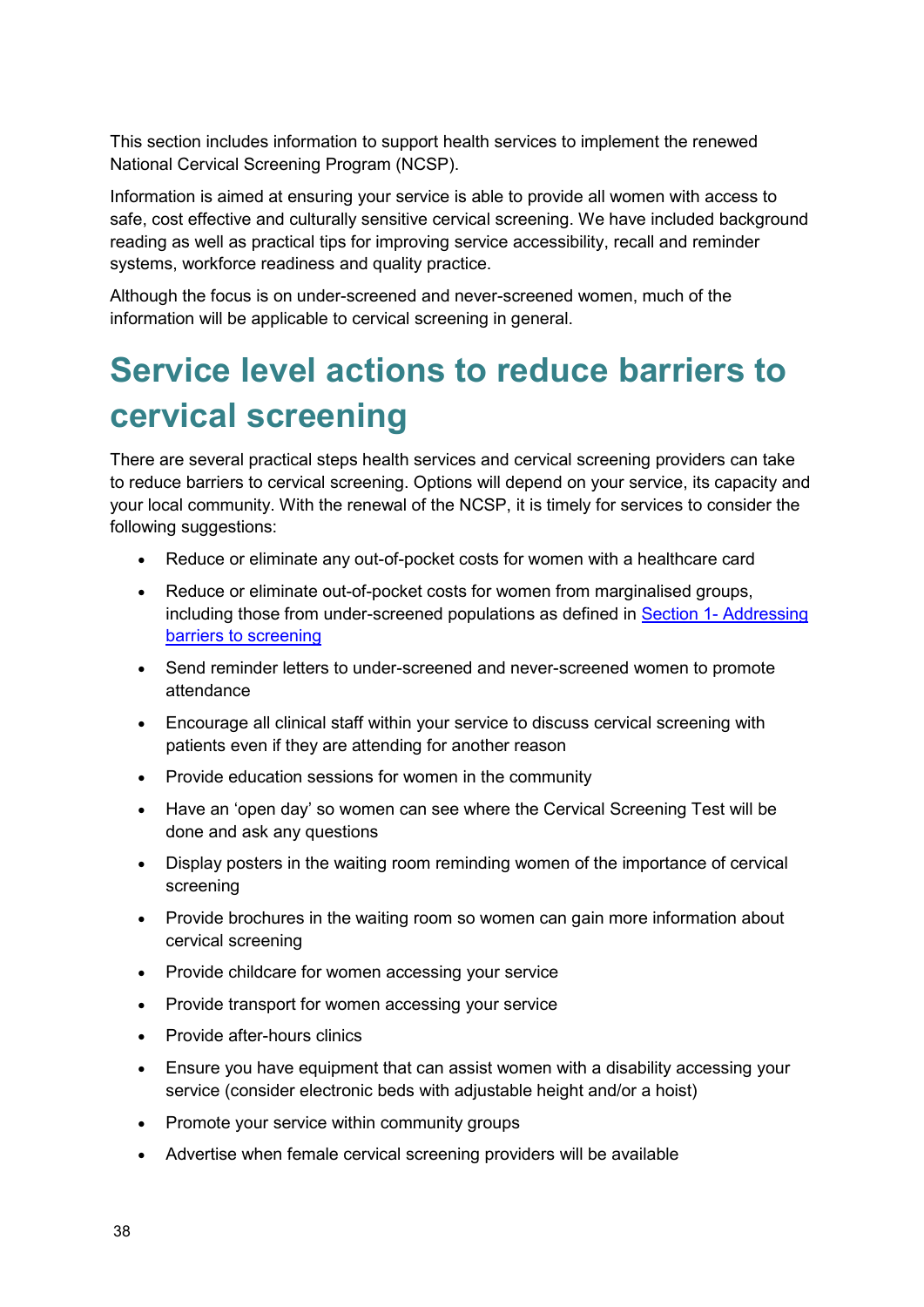• Provide up-to-date program resources in waiting rooms (See [Section 5 –](#page-46-0) Consumer [resources\)](#page-46-0).

### <span id="page-42-0"></span>**Healthcare provider training**

Ongoing training and professional development are important considerations for cervical screening providers as they help ensure competent, current patient care. For nurse cervical screening providers, continuing professional development is part of the requirements for national registration.

There are several accredited training courses available for general practice staff that may be relevant to cervical screening and/or to working with vulnerable communities. Training options include:

- Courses on Women's Health, Sexual and Reproductive Health and Family Planning
- Cervical screening workshops
- Briefing / training on renewal of the NCSP
- Clinical audits, PDSA Cycles etc.

Visit [RACGP –](https://www.racgp.org.au/education/qicpd-program/) QI&CPD or contact your Primary Health Network for details on any local training about renewal of the NCSP.

Six interactive, accredited, on-line training modules on cervical screening are available for GPs, nurses and specialists:

- Cervical cancer
- Changes to the NCSP
- Communicating the importance of screening- this module includes information about engaging under-screened and never-screened women
- Screening in practice
- Understanding the screening clinical pathway
- Communicating test results and patient management.

There are many training options available for improving cultural competence and inclusive practices:

- [Training for healthcare providers working with Aboriginal and Torres Strait Islander](#page-11-0)  [communities](#page-11-0)
- [Training for healthcare providers working with CALD communities](#page-19-1)
- [Cultural Respect Encompassing Simulation Training \(CREST\)](https://edtech.le.unimelb.edu.au/login/crest/) training to promote culturally sensitive healthcare and communication. Available nationally on-line or as face-to-face training in Victoria. The four modules cover:
	- Introduction to cultural diversity
	- Negotiating between different health beliefs
	- Effective communication when English proficiency is low
	- Communicating culturally sensitive issues.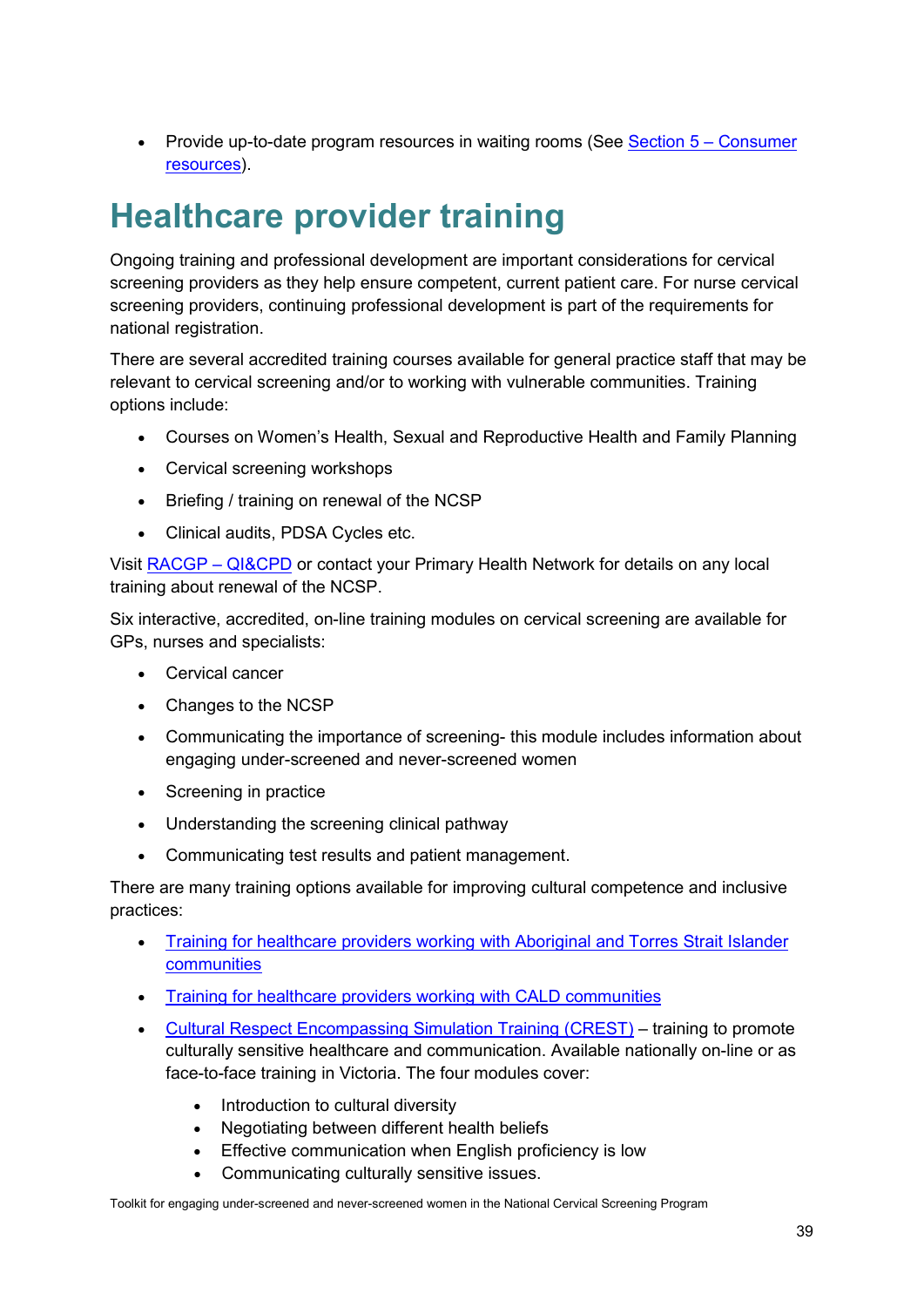## <span id="page-43-0"></span>**Healthcare provider resources**

[Clinical Audit Tool](https://help.pencs.com.au/display/CR/Patients+who+have+never+been+screened+or+are+overdue+to+screen+for+more+than+one+screening+program) – describes process for using PENCAT to identify under-screened and never-screened women.

[Letter/email to under-screened patients](https://www.cancervic.org.au/for-health-professionals/cervical-screening-providers/cervical-screening-toolkit) – introduces the changes to the NCSP and invites under-screened women to make an appointment.

A [range of resources](https://health.gov.au/initiatives-and-programs/national-cervical-screening-program/cervical-screening-resources) have been developed to support you to communicate the changes to the National Cervical Screening Program to practice staff and patients.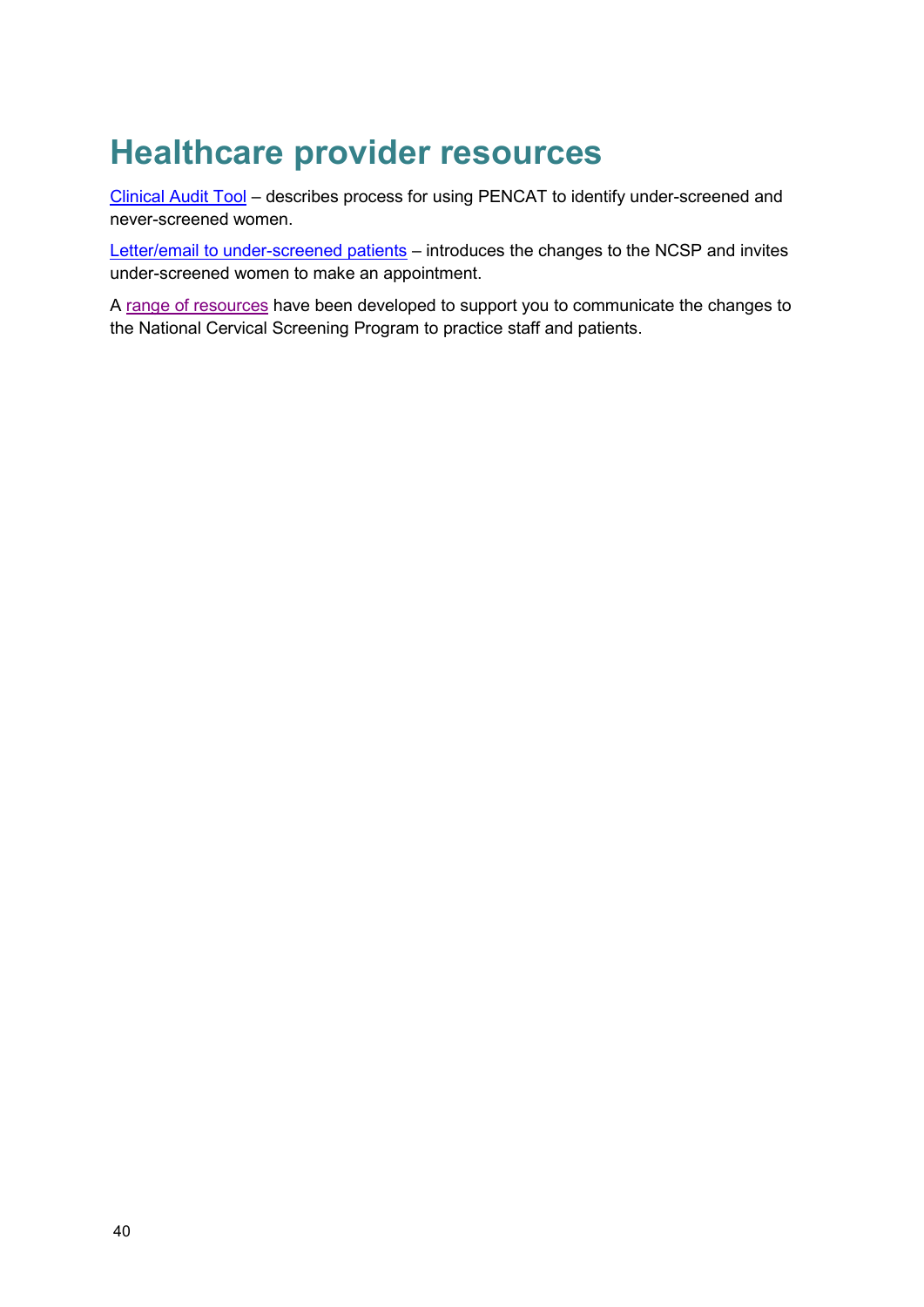<span id="page-44-0"></span>**Section 4: Guidelines and screening pathways**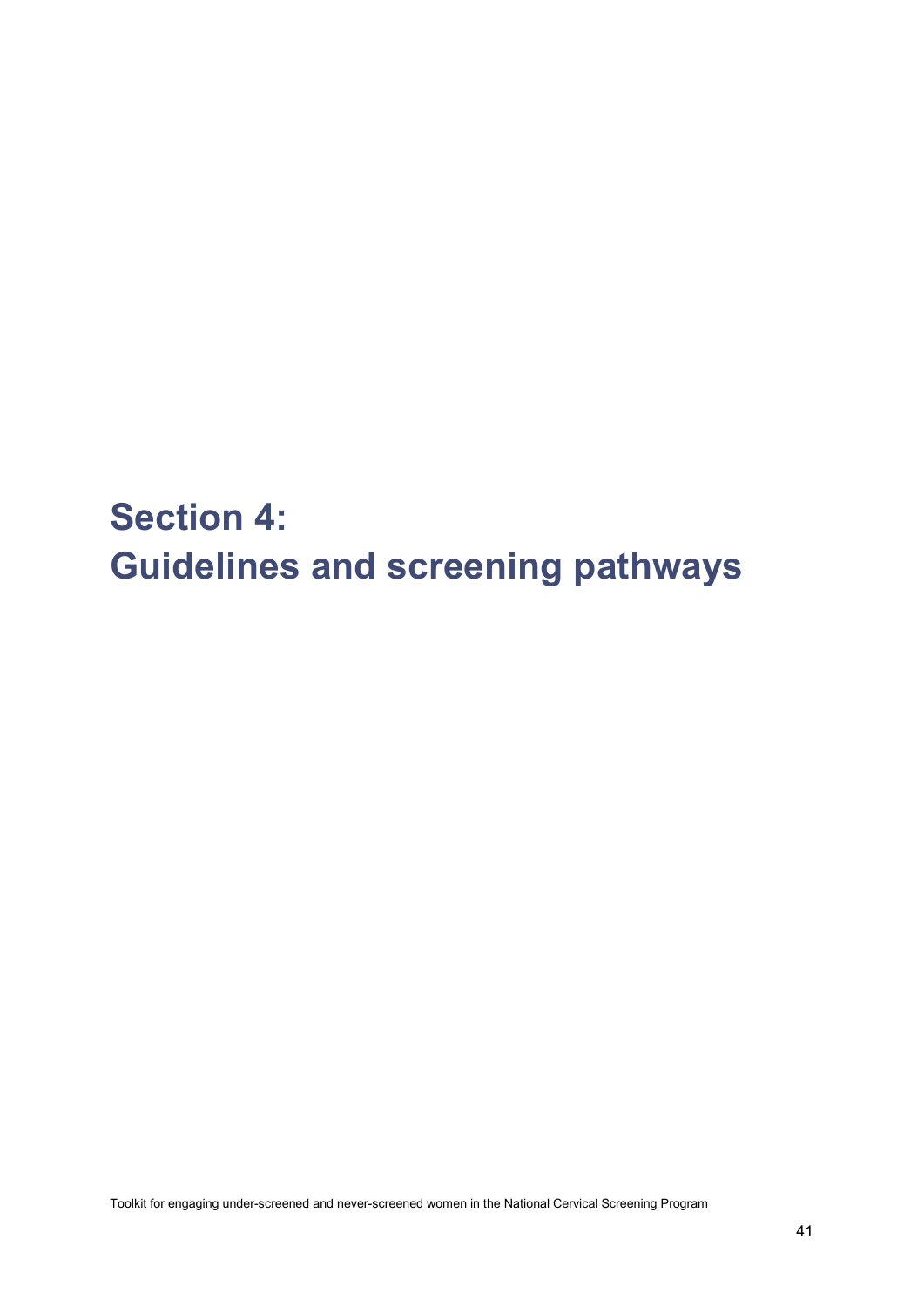These guidelines are important references for the management of screen-detected abnormalities.

The summaries include screening pathways and advice on the management of different HPV test results.

The Clinical Guidelines provide detailed information and recommendations on all aspects of the NCSP.

# <span id="page-45-0"></span>**Healthcare provider resources**

Quick reference guide – [clinician-collected cervical screening tests](https://health.gov.au/resources/publications/national-cervical-screening-program-quick-reference-guide-clinician-collected-cervical-screening-tests) – (2 pages).

Quick reference guide – [self-collected cervical screening tests](https://health.gov.au/resources/publications/national-cervical-screening-program-quick-reference-guide-self-collected-cervical-screening-tests) – (2 pages).

NCSP Clinical Guidelines - [guidelines for the management of screen-detected abnormalities,](http://wiki.cancer.org.au/australia/Guidelines:Cervical_cancer/Screening)  [screening in specific populations and investigation of abnormal vaginal bleeding, 2016](http://wiki.cancer.org.au/australia/Guidelines:Cervical_cancer/Screening) (291 pages). Sections that may be of interest to healthcare providers working with under-screened and never-screened women include:

- [Chapter 6](http://wiki.cancer.org.au/australia/Guidelines:Cervical_cancer/Screening/Management_of_oncogenic_HPV_test_results) Management of oncogenic HPV test results
- [Chapter 12](http://wiki.cancer.org.au/australia/Clinical_question:HPV_screening_strategies_for_Aboriginal_and_Torres_Strait_Islander_women) Screening in Aboriginal and Torres Strait Islander women
- [Chapter 15](http://wiki.cancer.org.au/australia/Clinical_question:Women_experienced_early_sexual_activity_or_victims_of_abuse) Screening in women who have experienced early sexual activity or have been victims of sexual abuse.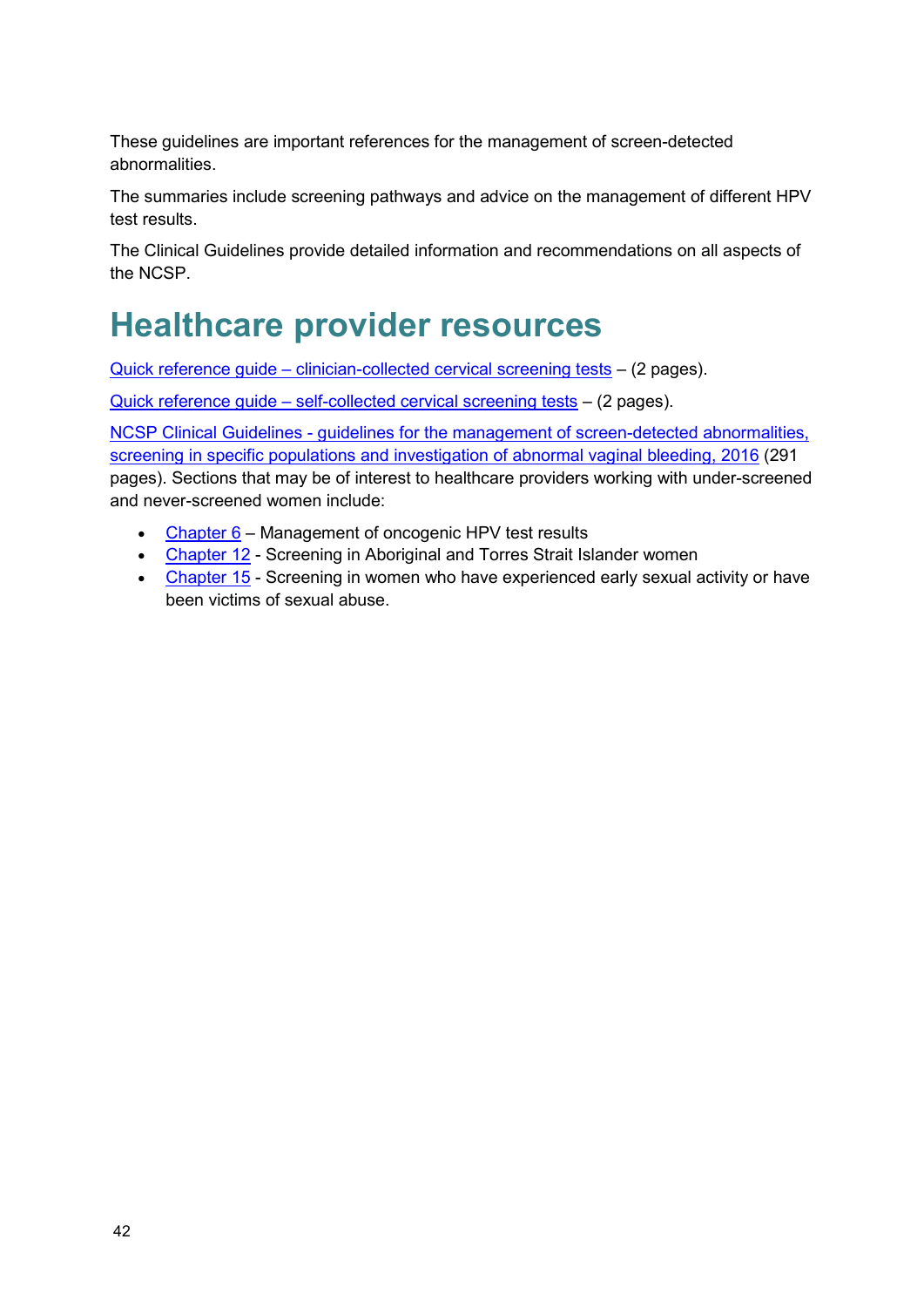# <span id="page-46-0"></span>**Section 5: Consumer resources**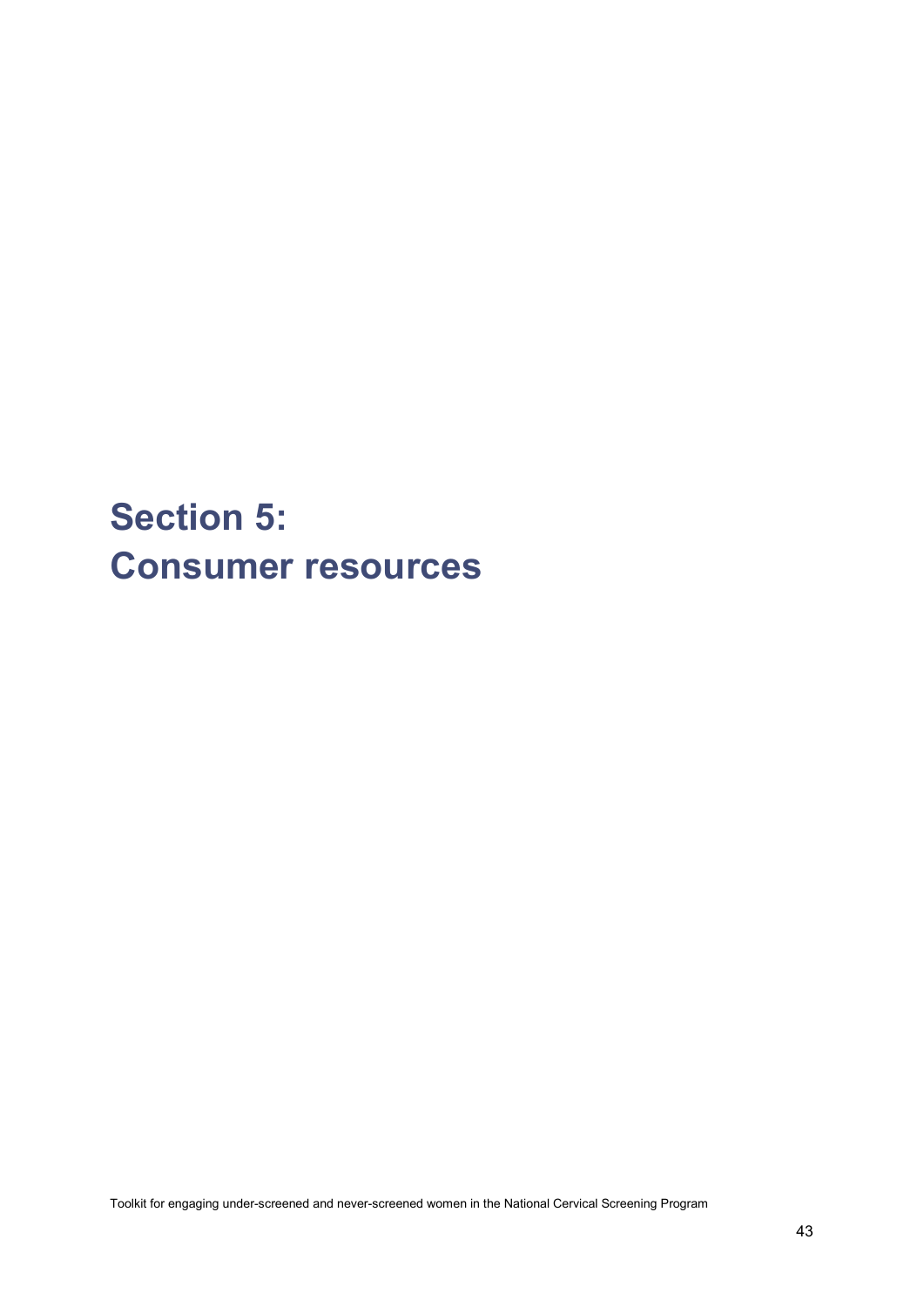Consumer resources about the National Cervical Screening Program are available on the [Cervical screening resources](https://health.gov.au/initiatives-and-programs/national-cervical-screening-program/cervical-screening-resources) page.

These resources are available in various languages and for different population groups. Some may be downloaded for printing while others can be ordered in hard copy for your health service.

This diagram of the female reproductive system may be useful for explaining HPV, cervical cancer and the Cervical Screening Test:



**Reproduced, with permission, from Cancer Council Australia.**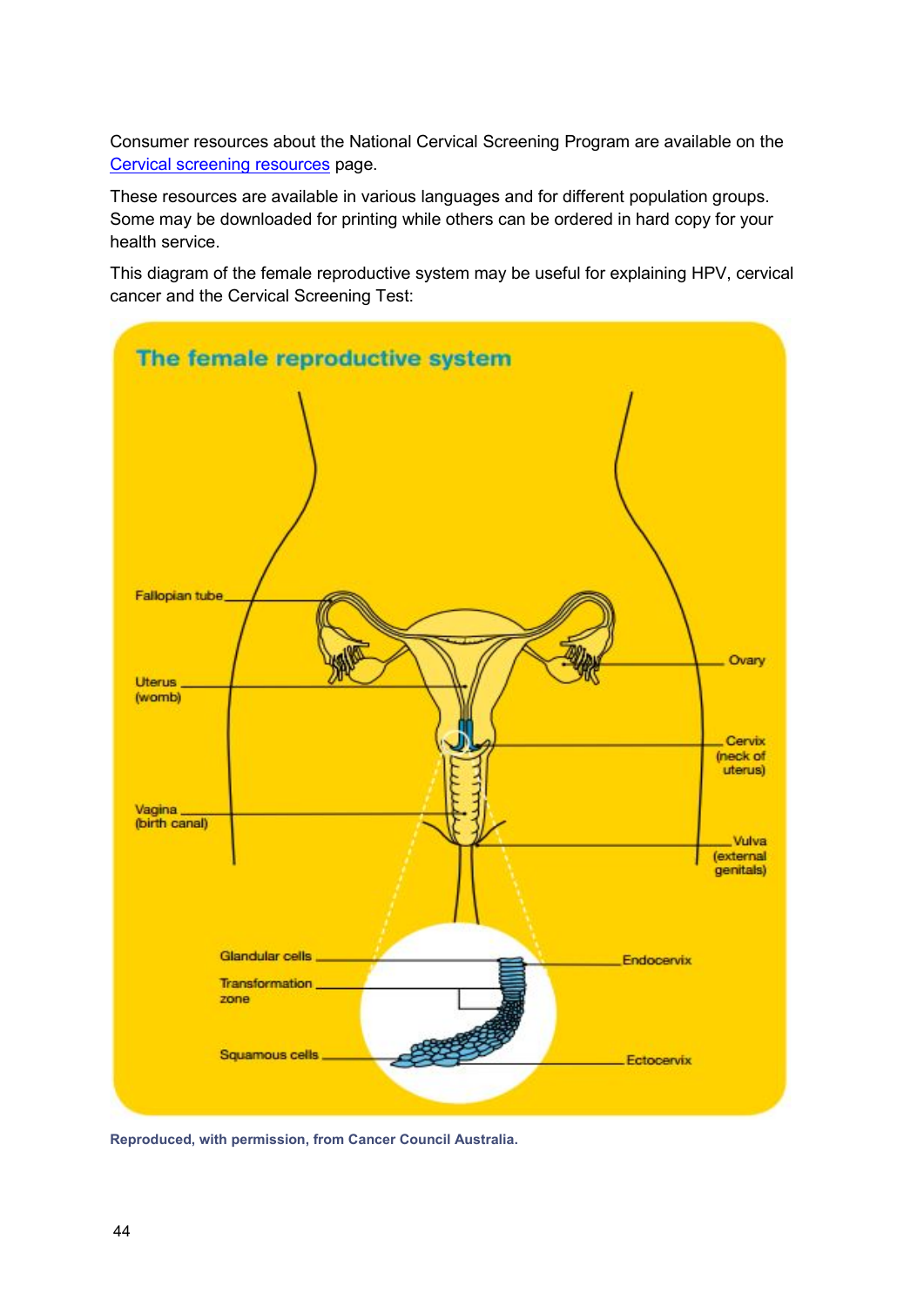# <span id="page-48-0"></span>**Community education sessions**

Community education sessions about cervical screening can help to engage under-screened and never-screened women.

Health educators might conduct sessions with existing women's groups or gather women together for special events, such as Women's Health Days. Groups may include women's groups, carers groups, Aboriginal Elders groups, consumer groups, church groups etc.

Tips:

- Where possible, deliver the information in the group's first language. If group members are from CALD backgrounds, bilingual health educators may be available locally to deliver education sessions about cervical screening. If they are not, engage the assistance of an interpreter.
- For groups of Aboriginal or Torres Strait Islander women, consider engaging, or working in partnership with, local Aboriginal health workers or educators to deliver education sessions about cervical screening.
- Ensure the health educator has a good understanding of their audience and is able to deliver information in a culturally sensitive manner.
- Use visual aids, such as diagrams of the female reproductive system and cervical screening equipment (speculums etc) to explain concepts.
- Allow plenty of time for questions.
- If planning a larger event, include a range of interesting topics and engaging guest speakers to increase the appeal of the event and hopefully, attract more women.
- Providing transport and/or child care may encourage more women to attend.
- Choose a time that works well for the women you are trying to attract. You might find that evenings work better in your community.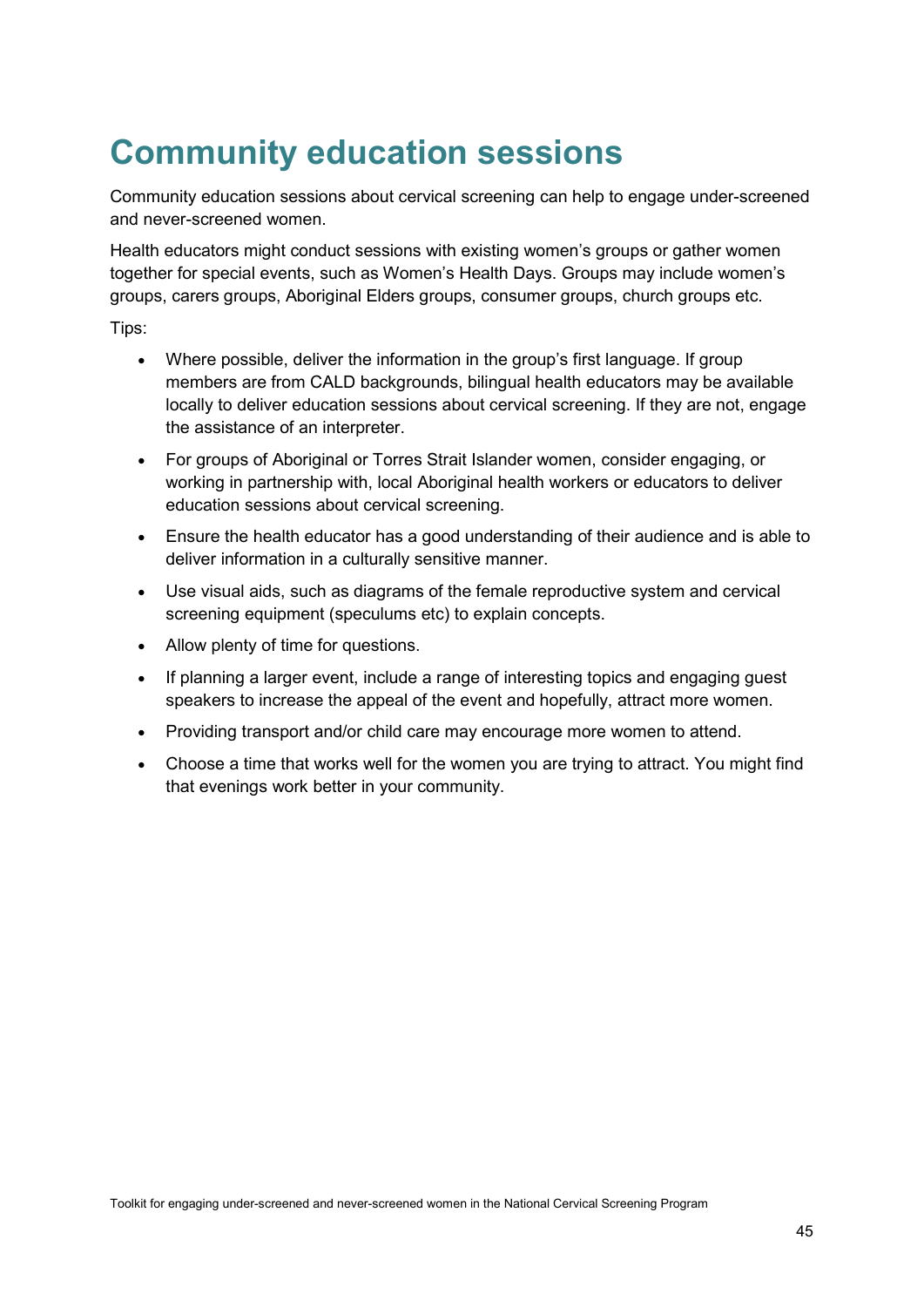<span id="page-49-0"></span>**Section 6: References and further information**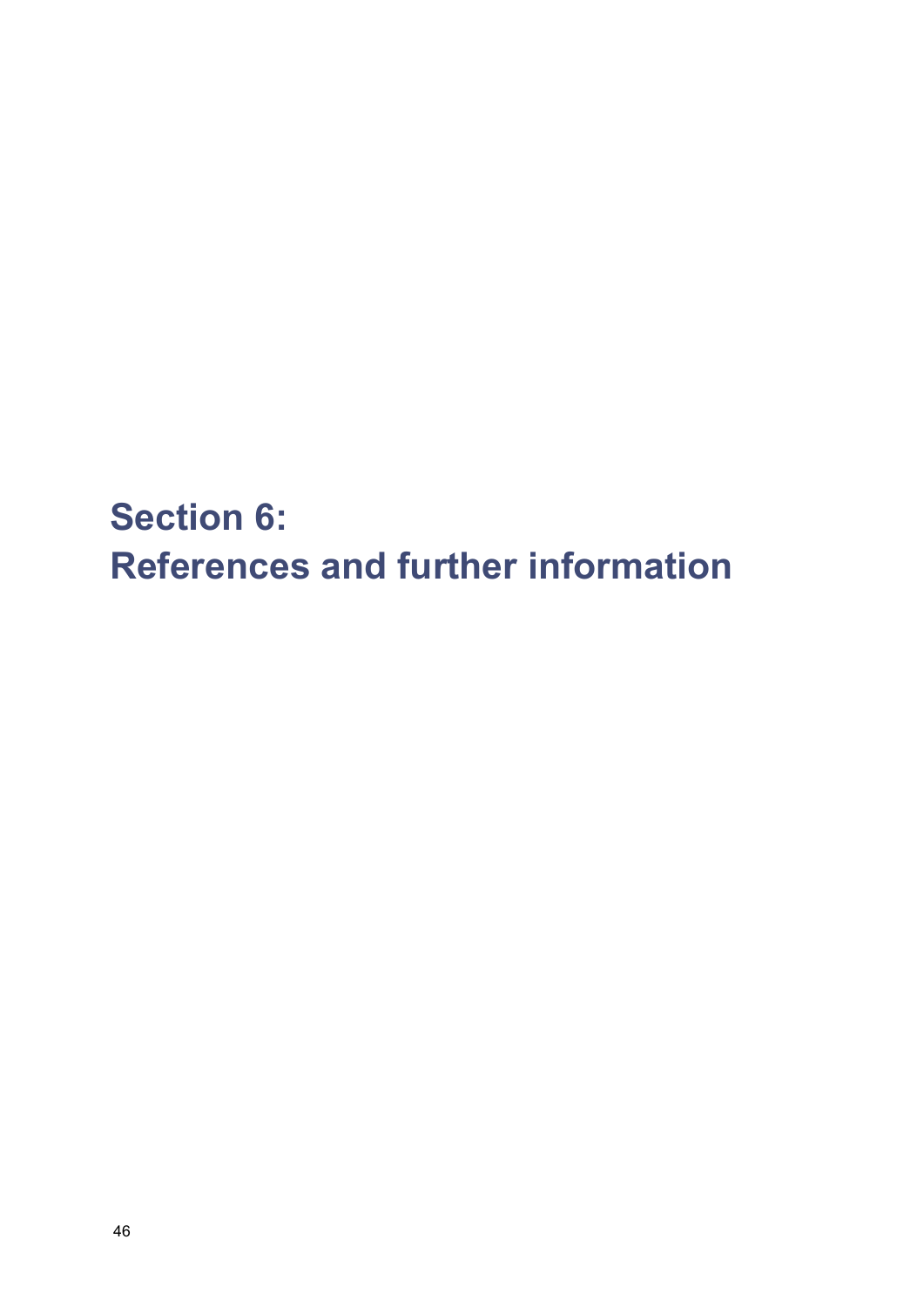This section provides information on further reading, as well as references for the information included throughout the Toolkit. References include the published evidence behind the barriers to cervical screening and suggested engagement strategies.

# <span id="page-50-0"></span>**Further information**

- The Australian Department of Health's [cancer screening](https://health.gov.au/health-topics/cancer/cancer-screening) page.
- [National Cancer Screening Register](http://www.ncsr.gov.au/)
- [National Cervical](https://health.gov.au/resources/publications/national-cervical-screening-program-national-cervical-screening-policy) Screening Policy
- [Cancer Council Australia](http://www.cancer.org.au/health-professionals/) links to the healthcare providers' section of the Cancer Council website. Section includes clinical guidelines and primary care resources for all cancers.

### <span id="page-50-1"></span>**Journal articles**

The following journal articles have been included because they include information relevant to engaging under-screened or never-screened women in cervical screening. Although some are several years old and refer to Pap tests as the screening modality, they may still be of interest to healthcare providers.

- [A care team model for cervical screening](https://www.racgp.org.au/afp/2015/july/a-team-care-model-of-cervical-%E2%80%A8screening-in-a-general-practice/) provides an example of a team-approach to increasing cervical screening in general practice and reports on the effectiveness of invitation letters for women with no cervical screening record. *Australian Family Physician*, RACGP, 2015 (4 pages).
- [The role of general practitioners in the continued success of the National Cervical](http://www.racgp.org.au/afp/2014/may/national-cervical-screening-program/)  [Screening Program](http://www.racgp.org.au/afp/2014/may/national-cervical-screening-program/) – presents strategies for engaging all women, particularly highrisk and vulnerable women, in cervical screening. *Australian Family Physician*, RACGP, 2014 (3 pages).
- [Cervical screening in general practice –](https://www.racgp.org.au/afp/200703/15392) strategies for improving participation assesses the effects of four different strategies for increasing cervical screening within a small general practice. *Australian Family Physician*, RACGP, 2007 (3 pages).

### <span id="page-50-2"></span>**References – General**

- Armstrong N, James V, Dixon-Woods M. The role of primary care professionals in women's experiences of cervical cancer screening: a qualitative study. *Family Practice*. 2012;29(4):462-6.
- Australian Bureau of Statistics, Health Literacy, accessed 20 May 2017, [\(http://www.abs.gov.au/AUSSTATS/abs@.nsf/Lookup/4102.0Main+Features20June+](http://www.abs.gov.au/AUSSTATS/abs@.nsf/Lookup/4102.0Main+Features20June+2009) [2009\)](http://www.abs.gov.au/AUSSTATS/abs@.nsf/Lookup/4102.0Main+Features20June+2009)
- Australian Government Department of Health. [National Cervical Screening Program](https://health.gov.au/resources/publications/national-cervical-screening-program-national-cervical-screening-policy)  [Policy.](https://health.gov.au/resources/publications/national-cervical-screening-program-national-cervical-screening-policy) 2018.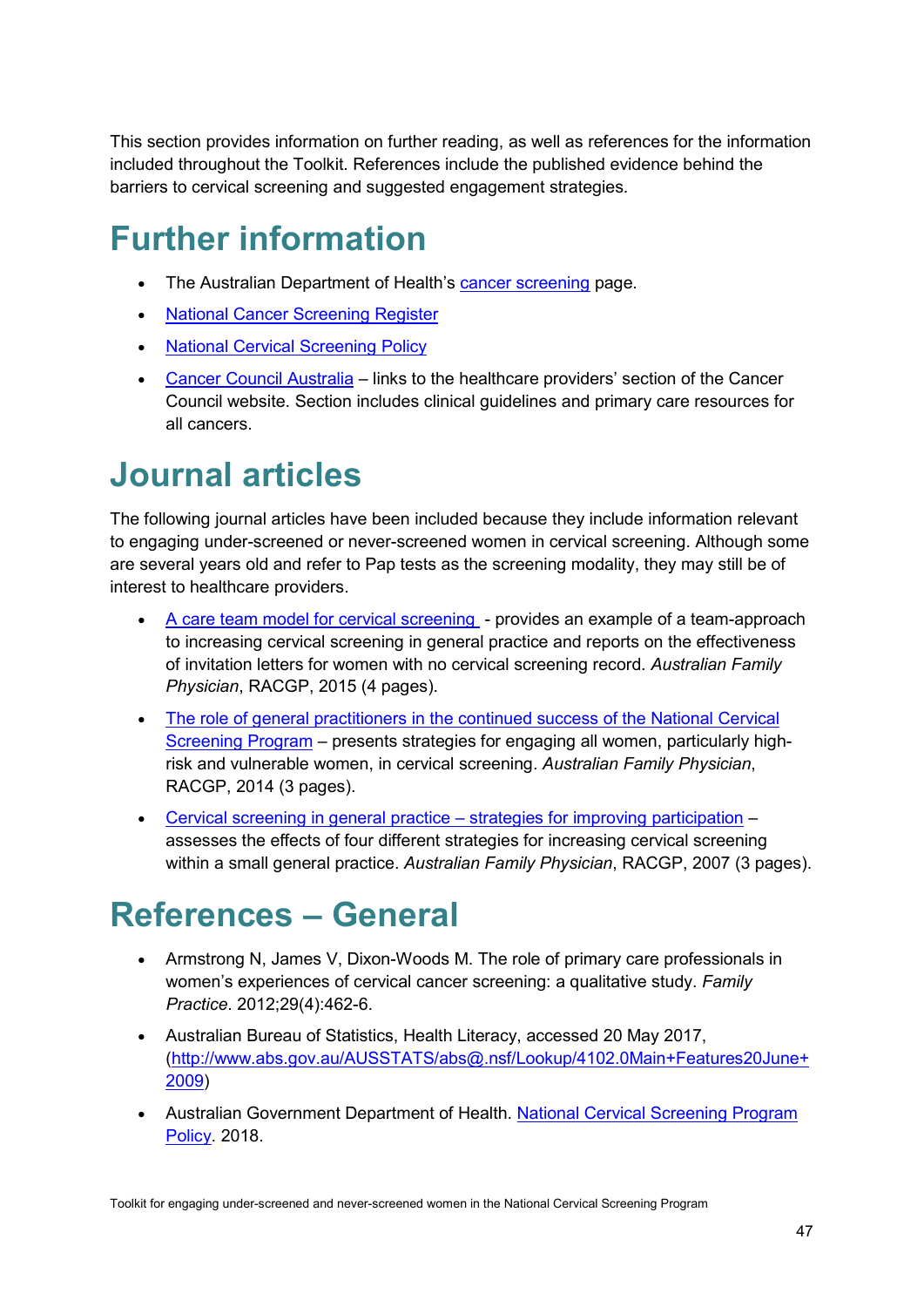- Australian Government Medical Services Advisory Committee. National Cervical Screening Program renewal: executive summary. Report November 2013. MSAC application no.1276. Assessment report. Canberra: Australian Government Department of Health, 2014.
- Brouwers M, De Vito C, Bahirathan L, Carol A, Carroll J, Cotterchio M, et al. Effective interventions to facilitate the uptake of breast, cervical and colorectal cancer screening: an implementation guideline. *Implementation Science* 2011;6(112).
- Camilloni L, Ferroni E, Cendales B, Pezzarossi A, Furnari G, Borgia P, et al. Methods to increase participation in organised screening programs: a systematic review. *BMC Public Health*. 2013;13(464).
- Cancer Council Australia. National Cervical Screening Program: Guidelines for the management of screen-detected abnormalities, screening in specific populations and investigation of abnormal vaginal bleeding. Sydney: Cancer Council Australia, 2016.
- Chorley A, Marlow L, Forster A, Haddrell J, Waller J. Experiences of cervical screening and barriers to participation in the context of an organised programme: a systematic review and thematic synthesis. *Psychooncology*. 2017;26(2):161-72.
- Day S, van Dort P, Tay-Teo K. *Improving participation in cancer screening programs: a review of social cognitive models, factors affecting participation, and strategies to improve participation*. Melbourne: Victorian Cytology Service; 2010.
- Decker K, Turner D, Demers A, Martens P, Lambert P, Chateau D. Evaluating the effectiveness of cervical cancer screening invitation letters. *Journal of Women's Health*. 2013;22(8):687-93.
- Dieng M, Trevena L, Turner R, Wadolowski M, McCaffery K. What Australian women want and when they want it: cervical screening testing preferences, decision-making styles and information needs. Health Expectations. 2013;16(2):177-88.
- Emery J, Trevena L, Mazza, Fallon-Ferguson J, Shaw K, Williams B et al. *The role of primary and community based health professionals in early detection and follow-up in cancer care - a rapid review of best practice models*. New South Wales: Sax Institute; 2012.
- Everett T, Bryant A, Griffin M, Martin-Hirsch P, Forbes C, Jepson R. Interventions targeted at women to encourage the uptake of cervical screening. *Cochrane Database of Systematic Reviews*. 2011;5.
- Gravitt PE. The known unknowns of HPV natural history. The Journal of Clinical Investigation 2011;121:4593-9.
- Kyrgiou M, Koliopoulos G, Martin-Hirsch P, et al. Obstetric outcomes after conservative treatment for intraepithelial or early invasive cervical lesions: systematic review and meta-analysis. Lancet 2006;367:489-98.
- McCaffery K, Irwig L. Australian women's needs and preferences for information about human papillomavirus in cervical screening. *Journal of Medical Screening*. 2005;12:134–41.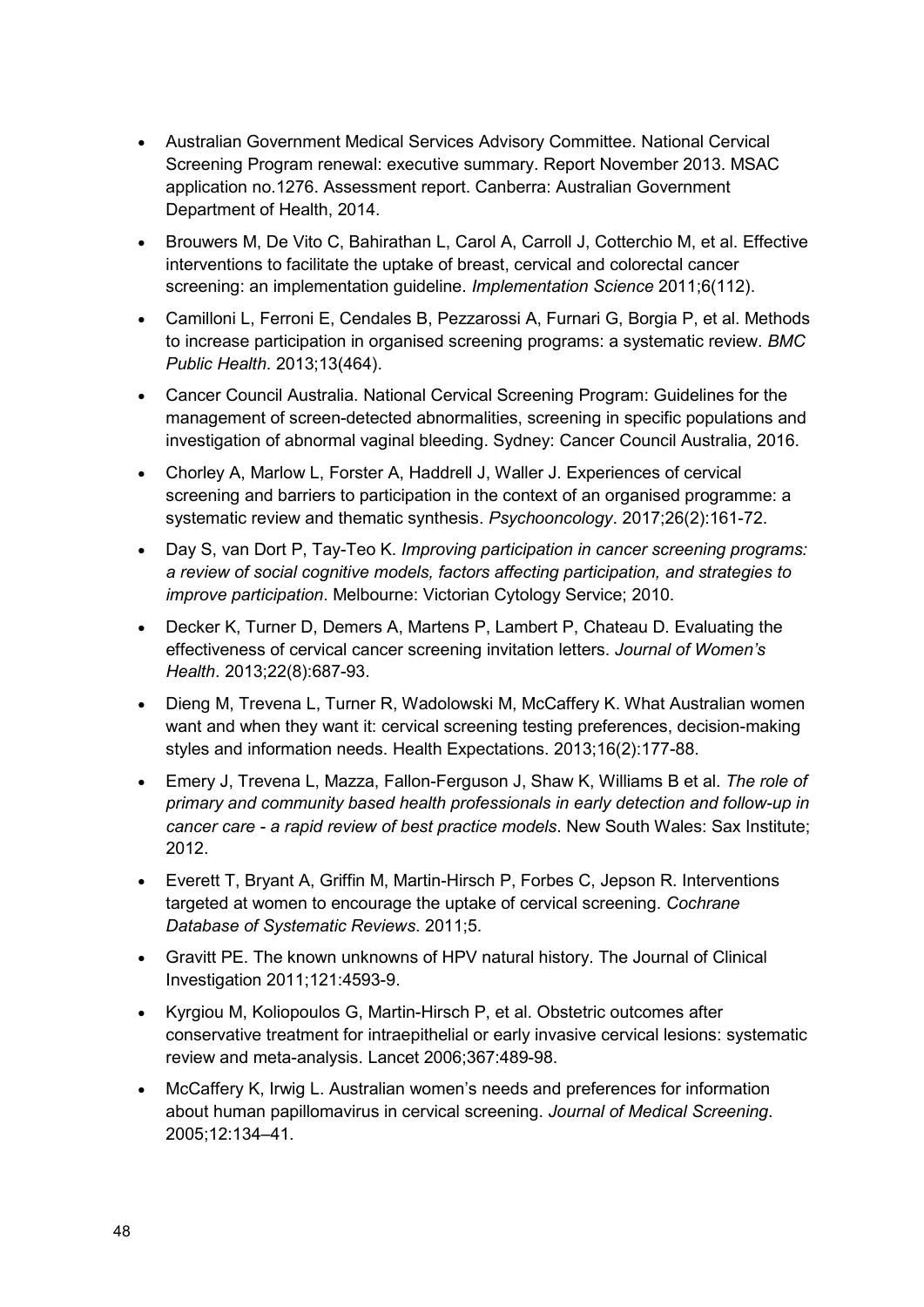- Morrell S, Taylor R, Zeckendorf S, Niciak A, Wain G, Ross J. How much does a reminder letter increase cervical screening among under-screened women in NSW? *Australian and New Zealand Journal of Public Health*. 2005;29(1):78-84.
- Munro A, Pavicic H, Leung Y, Westoby V, Steel N, Semmens J, et al. The role of general practitioners in the continued success of the National Cervical Screening Program. *Australian Family Physician*. 2014;43(5):293-6.
- O'Connor M, Murphy J, Martin C, O'Leary J, Sharp L, Irish Cervical Screening Consortium. Motivators for women to attend cervical screening: the influential role of GPs. Family Practice. 2014;31(4):475-82.
- Women's Health Queensland Wide Inc., 2013, *Vaginal oestrogen cream: Ask a Health Question*, Accessed 3 December 2020, (https://webarchive.nla.gov.au/awa/20170419104139/http://womhealth.org.au/conditio ns-and-treatments/ask-health-question-vaginal-oestrogen-cream )
- Rennie D. Boxsell J. Pedretti K. A team care model of cervical screening in a general practice. *Australian Family Physician*. 2015;44(7):515.
- Sabatino S, Habarta N, Baron R, Coates R, Rimer B, Kerner J, et al. Interventions to increase recommendation and delivery of screening for breast, cervical, and colorectal cancers by healthcare providers: systematic reviews of provider assessment and feedback and provider incentives. *American Journal of Preventive Medicine*. 2008;35(1):S67-74.
- Stewart R, Thistlethwaite J. Pap tests: What do women expect? *Australian Family Physician*. 2010;39(10):775.
- Waller J, Bartoszek M, Marlow L, Wardle J. Barriers to cervical cancer screening attendance in England: a population-based survey. *Journal of Medical Screening*. 2009;16(4):199-204.
- Zapka J, Lemon S. Interventions for patients, providers, and health care organizations. Cancer. 2004;101(5):1165-87.
- Victorian Cervical Cytology Registry. Statistical Report. The Victorian Cervical Cytology Registry (VCCR), 2013, [https://www.vcs.org.au/population-health/statistical](https://www.vcs.org.au/population-health/statistical-reports/annual-statistical-reports/?issuu=NDAyNzk3Mzh8U3RhdGlzdGljYWwgUmVwb3J0IDIwMTM)[reports/annual-statistical](https://www.vcs.org.au/population-health/statistical-reports/annual-statistical-reports/?issuu=NDAyNzk3Mzh8U3RhdGlzdGljYWwgUmVwb3J0IDIwMTM)[reports/?issuu=NDAyNzk3Mzh8U3RhdGlzdGljYWwgUmVwb3J0IDIwMTM=](https://www.vcs.org.au/population-health/statistical-reports/annual-statistical-reports/?issuu=NDAyNzk3Mzh8U3RhdGlzdGljYWwgUmVwb3J0IDIwMTM) (accessed 3 December 2020).

# <span id="page-52-0"></span>**References – Aboriginal and Torres Strait Islander women**

• Aboriginal and Torres Strait Islander Women's Forum. Principles of Practice, Standards and Guidelines for Providers of Cervical Screening Services for Indigenous Women. Canberra: Australian Government Department of Health and Aging; 2004.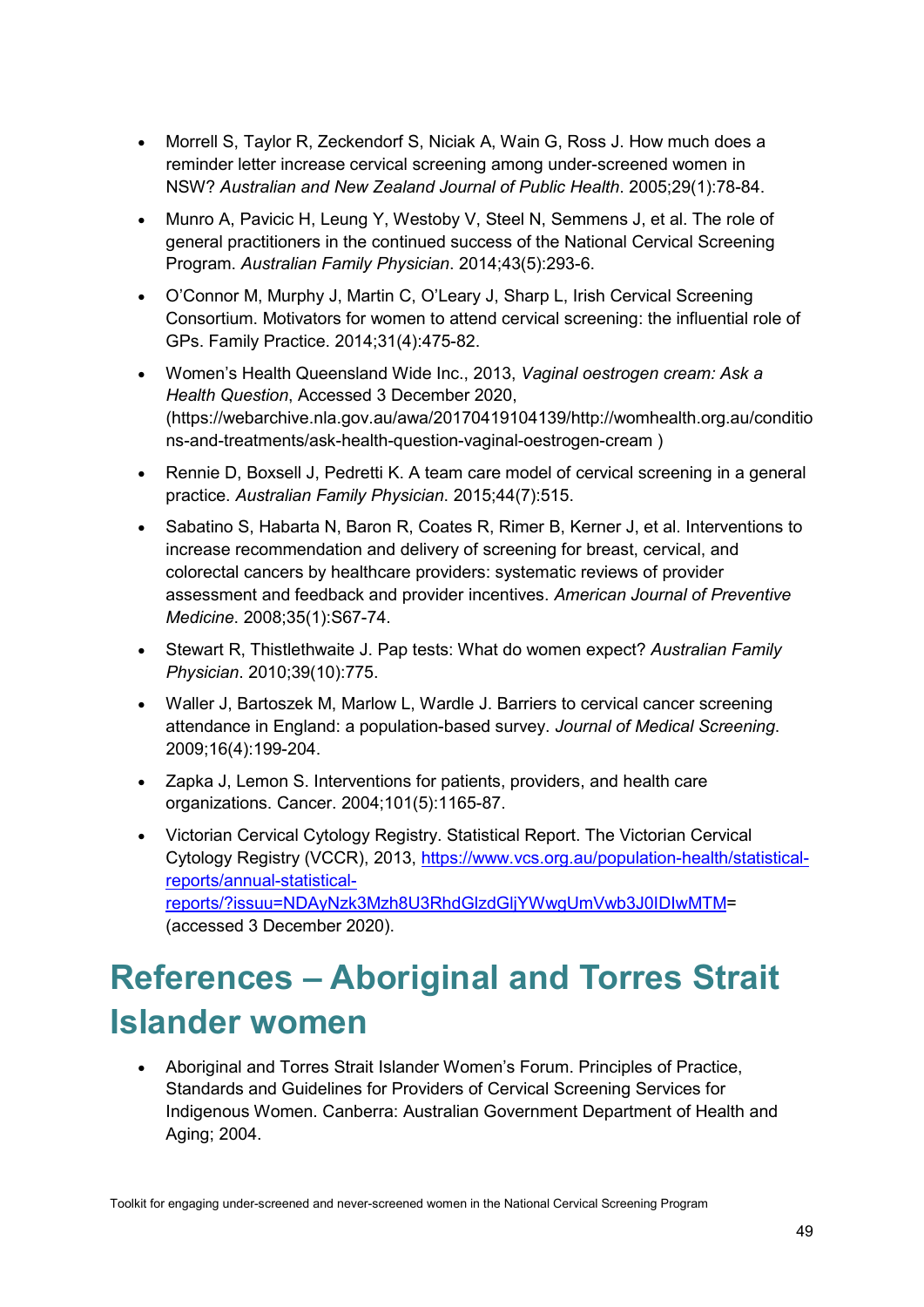- Angus S. A model for engaging and empowering Indigenous women in cancer screening. *Cancer Forum*. 2005:29(1).
- Australian Government Department of Health. Principles of practice, standards and guidelines for providers of cervical screening services for indigenous women. Canberra, 2004. Accessed 3 December 2020.( https://webarchive.nla.gov.au/awa/20200319072222/http://www.cancerscreening.gov. au/internet/screening/publishing.nsf/Content/cv-indi-women-cnt)
- Australian Institute of Health and Welfare, Cancer Australia 2013. *Cancer in Aboriginal and Torres Strait Islander peoples of Australia: an overview*. Cancer series No.78. Cat. no. CAN 75. Canberra: Australian Institute of Health and Welfare; 14.
- Australian Institute of Health and Welfare 2015. *Cervical screening in Australia 2012– 2013.* Cancer series No. 93. Cat. No. CAN 91. Canberra: Australian Institute of Health and Welfare; 27.
- Australian Institute of Health and Welfare. *Cervical screening in Australia 2013–2014*. Cancer Series No. 97. Cat. No. CAN 95. Canberra: Australian Institute of Health and Welfare; 2016.
- Binns P, Condon J. Participation in cervical screening by Indigenous women in the Northern Territory: a longitudinal study. *Medical Journal of Australia*. 2006;185(9):490-4.
- Coory M, Fagan P, Muller J, Dunn N. Participation in cervical cancer screening by women in rural and remote Aboriginal and Torres Strait Islander communities in Queensland. *Medical Journal of Australia.* 2002;177(10):544-7.
- Kolahdooz F, Jang S, Corriveau A, Gotay C, Johnston N, Sharma S. Knowledge, attitudes, and behaviours towards cancer screening in indigenous populations: a systematic review. *The Lancet Oncolog*y. 2014;15(11):e504-16.
- Reath J, Carey M. Breast and cervical cancer in Indigenous women: overcoming barriers to early detection. *Australian Family Physician*. 2008;37(3):178.
- Shahid S, Finn L, Bessarab D, Thompson S. Understanding, beliefs and perspectives of Aboriginal people in Western Australia about cancer and its impact on access to cancer services. *BMC Health Services Research*. 2009;9(132).
- Shannon G, Franco O, Powles J, Leng Y, Pashayan N. Cervical cancer in Indigenous women: The case of Australia. *Maturitas*. 2011;70(3):234-45.
- Thurecht K. Aboriginal women talk about Pap smear screening for cervical cancer in South-East Queensland. *Aboriginal and Islander Health Worker Journal.* 2000;24(5):21.
- Whop L, Garvey G, Baade P, Cunningham J, Lokuge K, Brotherton J, et al. The first comprehensive report on Indigenous Australian women's inequalities in cervical screening: A retrospective registry cohort study in Queensland, Australia (2000- 2011). *Cancer*. 2016;122(10):1560-9.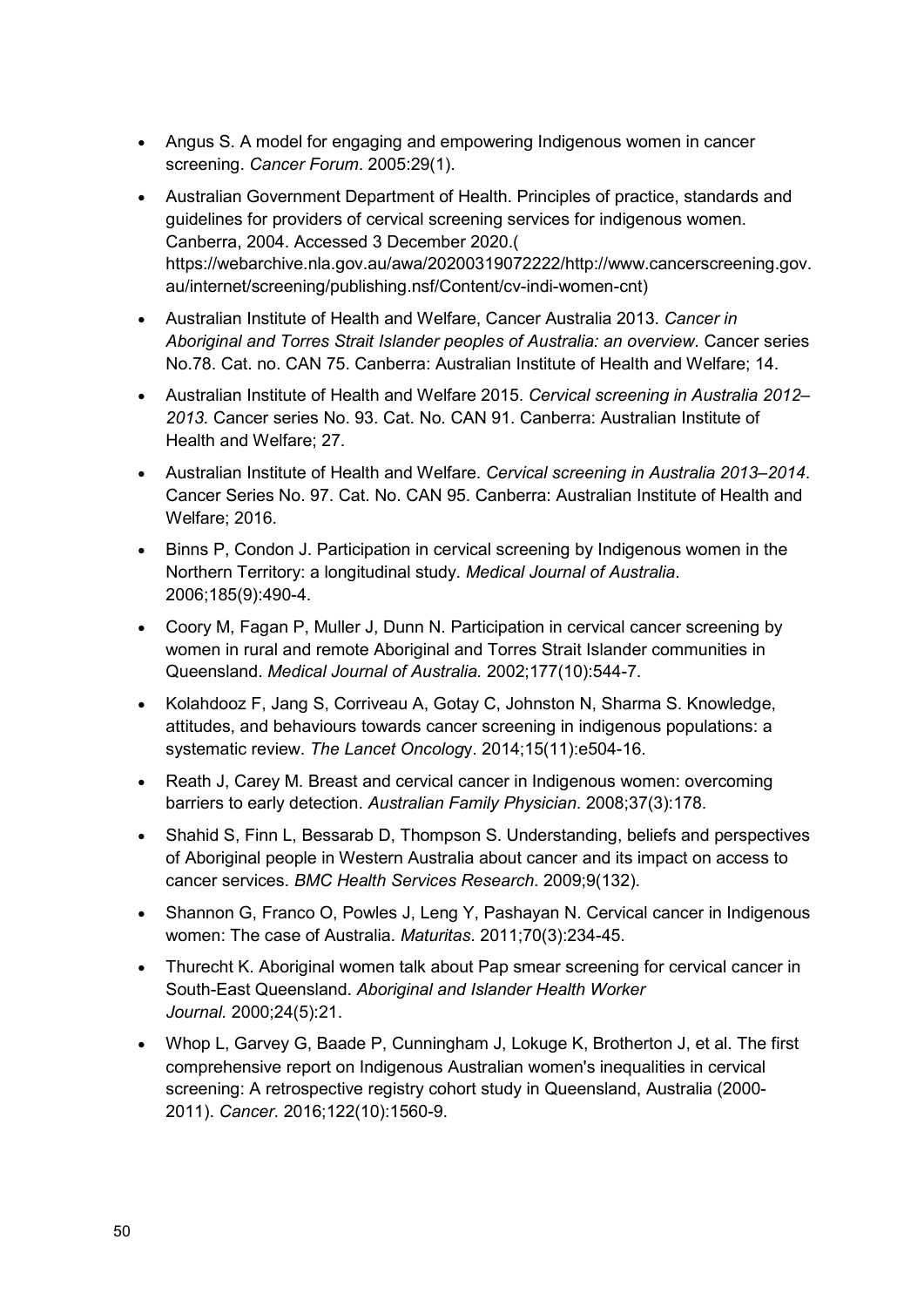# <span id="page-54-0"></span>**References – Women from CALD backgrounds**

- Abdullahi A, Copping J, Kessel A, Luck M, Bonell C. Cervical screening: Perceptions and barriers to uptake among Somali women in Camden. Public health. 2009;123(10):680-5.
- Adams J, Adam M. Mama & Nunu (Mother and Baby) *Pregnancy Care for African Women: an Information Manual for Service Providers.* Melbourne: Women's Health West; 2001.
- Aminisani N, Armstrong B, Canfell K. Cervical cancer screening in Middle Eastern and Asian migrants to Australia: a record linkage study. Cancer Epidemiology. 2012;36:e394–400.
- Chang S, Woo J, Yau V, Gorzalka B, Brotto L. Cervical cancer screening and Chinese women: insights from focus groups. *Frontiers in Psychology*. 2013;4(48).
- Day S, van Dort P, Tay-Teo K. *Improving participation in cancer screening programs: a review of social cognitive models, factors affecting participation, and strategies to improve participation*. Melbourne: Victorian Cytology Service; 2010.
- Federation of Ethnic Councils of Australia. *Cancer and culturally and linguistically diverse communities.* Canberra: Federation of Ethnic Communities Councils of Australia; 2010.
- Ilter E, Celik A, Haliloglu B, Unlugedik E, Midi A, Gunduz T, Ozekici U. Women's knowledge of Pap smear test and human papillomavirus: acceptance of HPV vaccination to themselves and their daughters in an Islamic society. *International Journal of Gynecological Cancer*. 2010;20(6):1058-62.
- Kwok C, White K, Roydhouse J. Chinese-Australian women's knowledge, facilitators and barriers related to cervical cancer screening: a qualitative study. *Journal of Immigrant and Minority Health*. 2011;13(6):1076-83.
- Lesjak M, Hua M, Ward J. Cervical screening among immigrant Vietnamese women seen in general practice: current rates, predictors and potential recruitment strategies. *Australian and New Zealand Journal of Public Health*. 1999;23(2):168-73.
- Lu M, Moritz S, Lorenzetti D, Sykes L, Straus S, Quan H. A systematic review of interventions to increase breast and cervical cancer screening uptake among Asian women. *BMC Public Health*. 2012;12(413).
- Marlow L, Waller J, Wardle J. Barriers to cervical cancer screening among ethnic minority women: a qualitative study. *Journal of Family Planning and Reproductive Health Care*. 2015. [Epub ahead of print].
- Marlow L, Wardle J, Waller J. Understanding cervical screening non-attendance among ethnic minority women in England. *British Journal of Cancer*. 2015;113(5):833-9.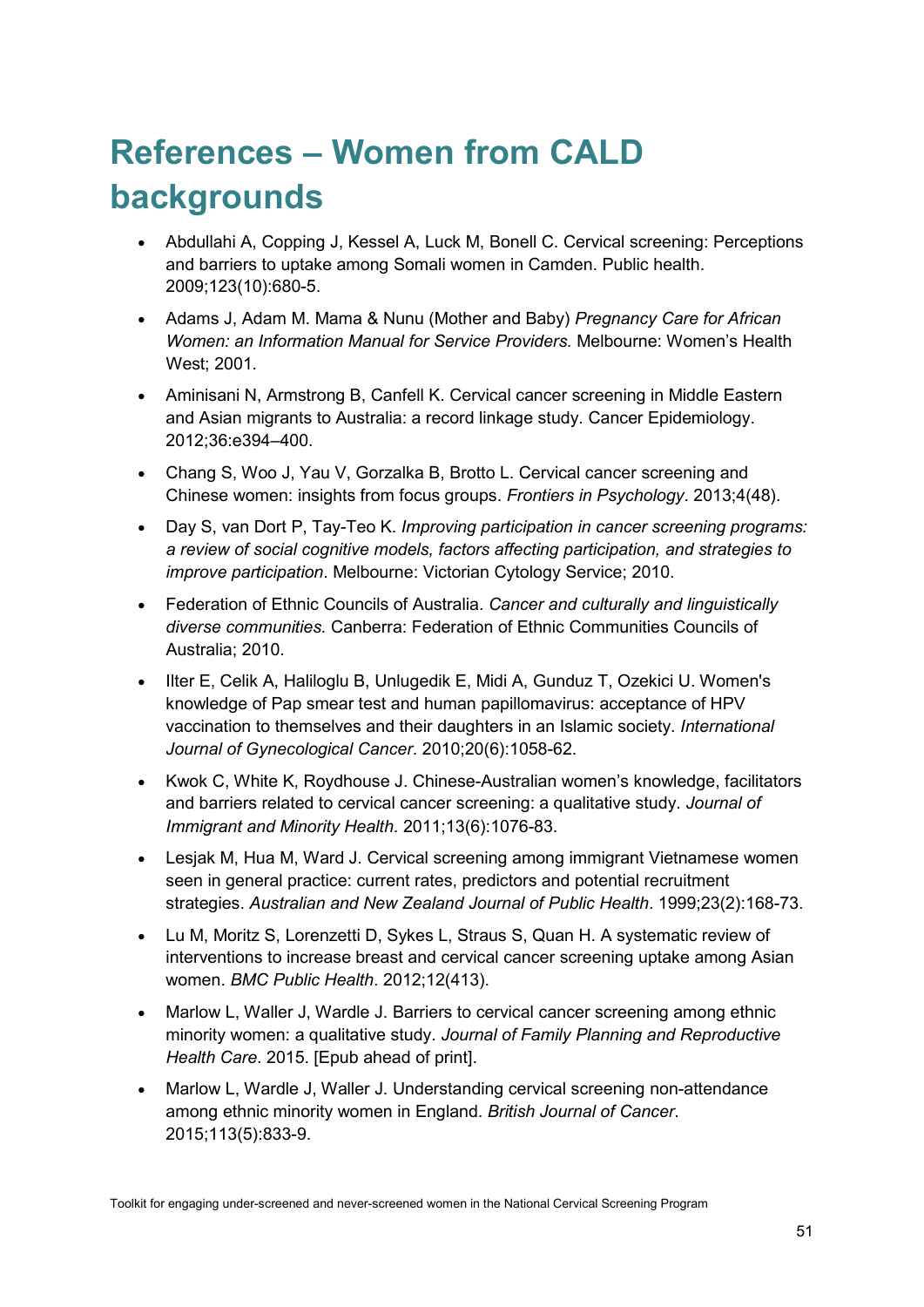- Ogunsiji O, Wilkes L, Peters K, Jackson D. Knowledge, attitudes and usage of cancer screening among West African migrant women. *Journal of Clinical Nursing*. 2013;22(7-8):1026-33.
- Phillipson L, Larsen-Truong K, Jones S, Pitts L. *Improving cancer outcomes among culturally and linguistically diverse communities: a rapid review.* New South Wales: Cancer Institute NSW; 2012.
- Redwood-Campbell L, Fowler N, Laryea S, Howard M, Kaczorowski J. 'Before You Teach Me, I Cannot Know': Immigrant Women's Barriers and Enablers With Regard to Cervical Cancer Screening Among Different Ethnolinguistic Groups in Canada. *Canadian Journal of Public Health*. 2011;102(3):230-4.
- Saleh M, Barlow, Stewart K, Meiser B, Tucker K, Eisenbruch M, Kirk J. Knowledge, attitudes and beliefs of Arabic-Australians concerning cancer. *Psycho-Oncology*. 2012 Feb 1;21(2):195-202.
- Sheikh-Mohammed M, MacIntyre C, Wood N, Leask J, Isaacs D. Barriers to access to health care for newly resettled sub-Saharan refugees in Australia. *Medical Journal of Australia*. 2006;185(11-12):594-7.
- Taylor, R., Mamoon, H., Morrell, S. and Wain, G. *'Cervical screening in migrants to Australia'*, A*ust N Z J Public Health*, vol. 25, no. 1, 2001, pp. 55-61.
- Victorian Cervical Cytology Registry. Improving Cancer Screening Participation in Under-Screened, Never-Screened and Hard-to-Reach Populations: Environmental Survey Results for Participants. Victoria, Australia: 2010.

# <span id="page-55-0"></span>**References – Women who have experienced female genital cutting**

- Abdullahi A, Copping J, Kessel A, Luck M, Bonell C. Cervical screening: Perceptions and barriers to uptake among Somali women in Camden. Public health. 2009;123(10):680-5.
- Adams J, Adam M. Mama & Nunu (Mother and Baby) *Pregnancy Care for African Women: an Information Manual for Service Providers.* Melbourne: Women's Health West; 2001.
- Family Planning Victoria. A service coordination guide: *Improving the health care of women and girls affected by female genital mutilation/cutting*. Melbourne: Family Planning Victoria; 2012.
- Federation of Ethnic Councils of Australia. *Cancer and culturally and linguistically diverse communities.* Canberra: Federation of Ethnic Communities Councils of Australia; 2010.
- Homed I. *Female genital mutilation/cutting: a mandatory reporting tool to support health professionals.* Melbourne: Women's Health West; 2014.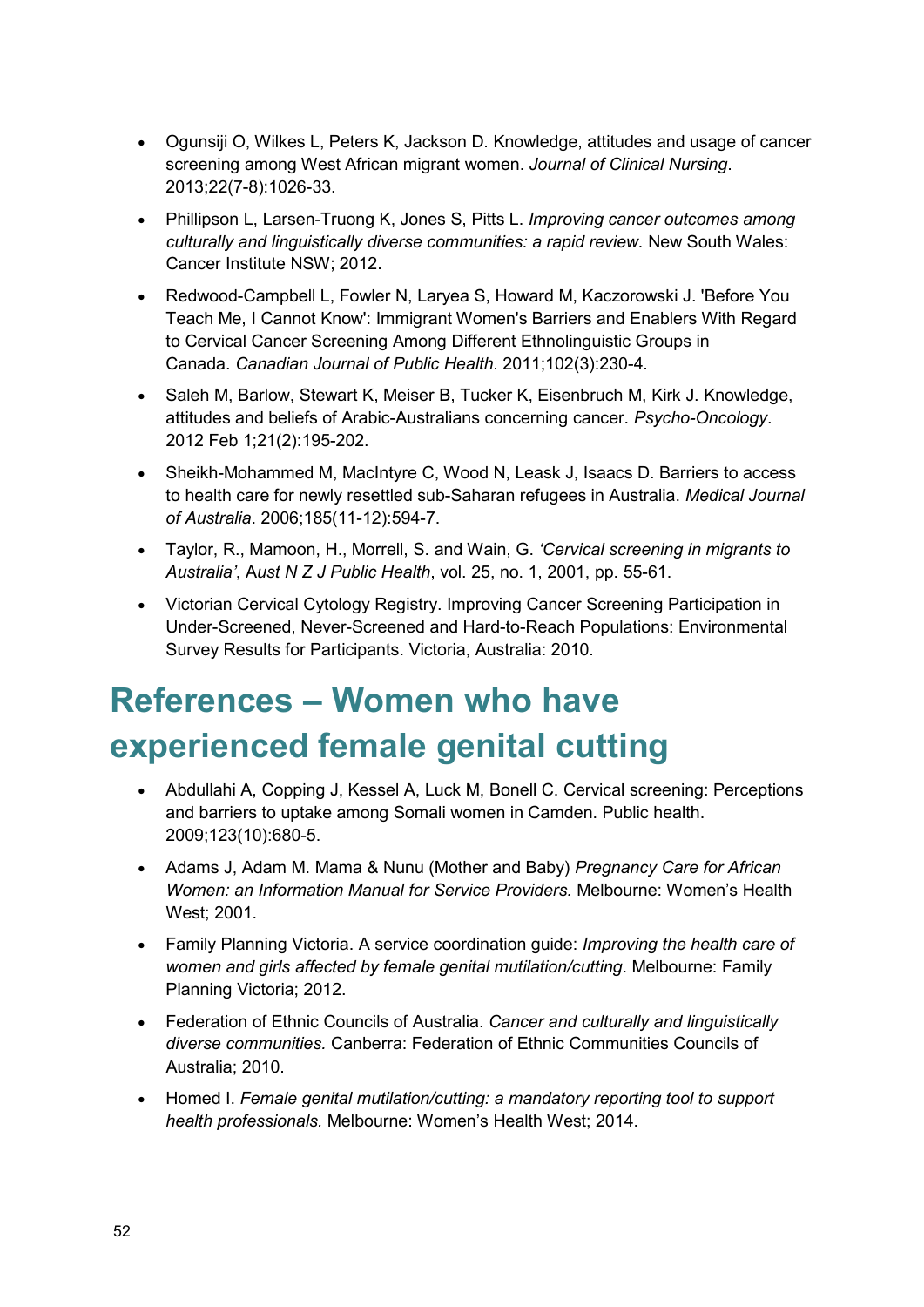- Simpson J, Robinson K, Creighton S, Hodes D. Female genital mutilation: the role of health professionals in prevention, assessment, and management. *BMJ*. 2012;344:e1361.
- United Nations Children's Emergency Fund. Female Genital Mutilation/Cutting: A statistical overview and exploration of the dynamics of change. New York: UNICEF; 2013.
- Vaughan C, White N, Keogh L, Tobin J, Ha B, Ibrahim M, et al. *Listening to North Yarra Communities about female genital cutting.* Melbourne, The University of Melbourne; 2014.
- Victorian State Government 2015, Better Health Channel, *Female Genital Mutilation (FGM)*, Accessed 29 May 2017, [\(https://www.betterhealth.vic.gov.au/health/conditionsandtreatments/female-genital](https://www.betterhealth.vic.gov.au/health/conditionsandtreatments/female-genital-mutilation-fgm)[mutilation-fgm\)](https://www.betterhealth.vic.gov.au/health/conditionsandtreatments/female-genital-mutilation-fgm)
- World Health Organisation. *Eliminating female genital mutilation: an interagency statement UNAIDS, UNDP, UNECA, UNESCO, UNFPA, UNHCHR, UNHCR, UNICEF, UNIFEM, WHO*. Geneva: World Health Organisation; 2008.

### <span id="page-56-0"></span>**References – Women with disabilities**

- Brown H, Plourde N, Ouellette-Kuntz H, Vigod S, Cobigo V. Brief report: cervical cancer screening in women with intellectual and developmental disabilities who have had a pregnancy. *Journal of Intellectual Disability Research*. 2016;60(1):22-7.
- Cobigo V, Ouellette‐Kuntz H, Balogh R, Leung F, Lin E, Lunsky Y. Are cervical and breast cancer screening programmes equitable? The case of women with intellectual and developmental disabilities. *Journal of Intellectual Disability Research*. 2013;57(5):478-88.
- Department of Health. Victorian population health survey of people with an intellectual disability 2009. Melbourne: Victorian Government Department of Health; 2009.
- Glover G, Christie A, Hatton C. Access to cancer screening by people with learning disabilities in England 2012/13: information from the joint health and social care assessment framework. *Tizard Learning Disability Review*, 2014;19(4):194-8.
- Johnson K, Strong R, Hillier L, Pitts M. Screened out! *Women with disabilities and cervical screening*. Melbourne: Australian Research Centre in Sex Health and Society, La Trobe University and PapScreen Victoria; 2002.
- Marriott A, Turner S, Ashby S, Rees D. Cancer screening for people with learning disabilities and the role of the screening liaison nurse. *Tizard Learning Disability Review*. 2015;20(4):239-46.
- Marriott A, Turner S. Making reasonable adjustments to cancer screening. England: Public Health England; 2015.
- Merten J, Pomeranz J, King J, Moorhouse M, Wynn R. Barriers to cancer screening for people with disabilities: A literature review. *Disability and Health Journal*. 2015;8(1):9-16.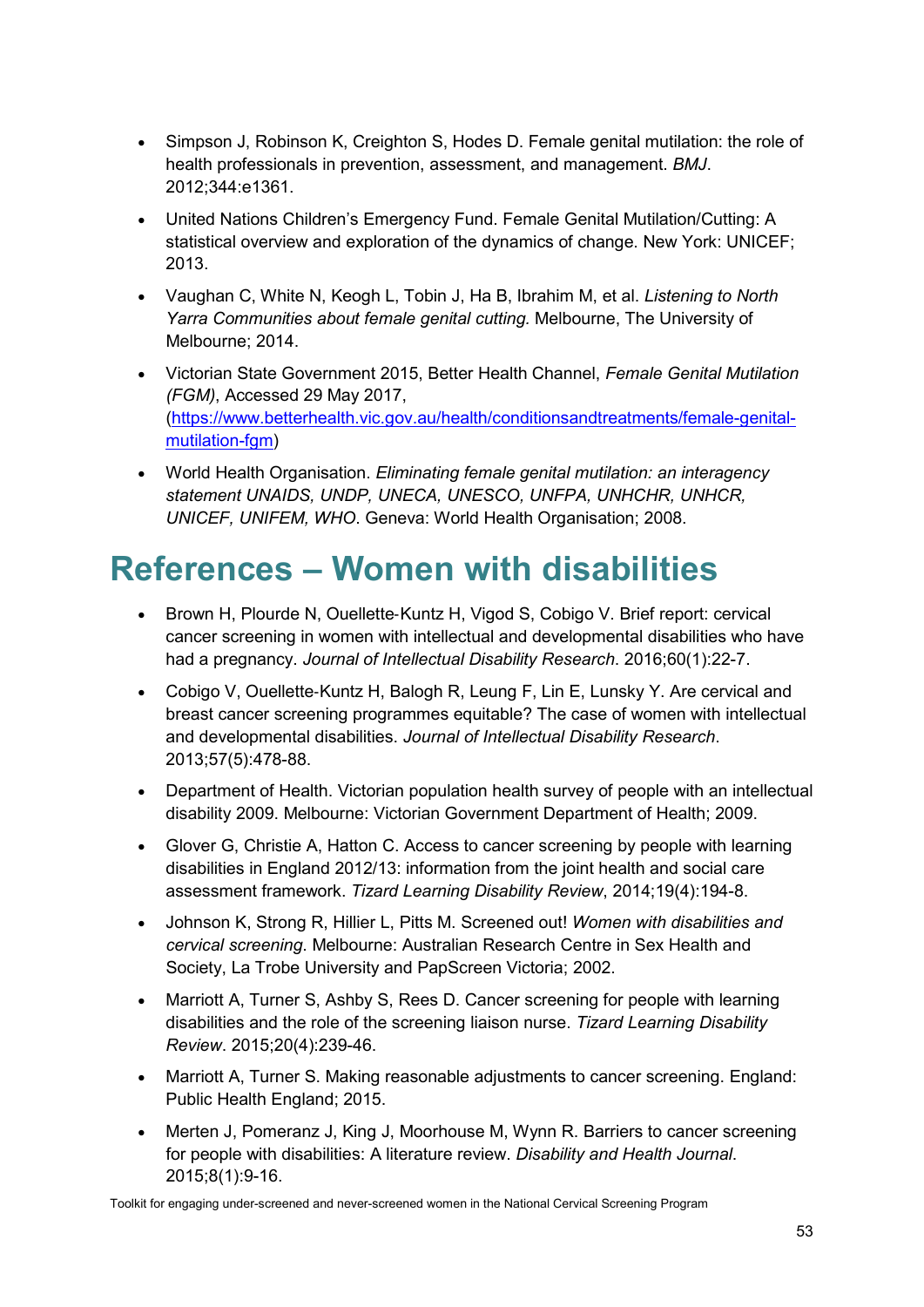- Munro A, Pavicic H, Leung Y, Westoby V, Steel N, Semmens J, et al. The role of general practitioners in the continued success of the National Cervical Screening Program. *Australian Family Physician*. 2014;43(5):293-6.
- NSW Cervical Screening Program. *Preventative women's health-care for women with disabilities - Guidelines for General Practitioners*. Sydney: NSW Cervical Screening Program; 2003.
- Swaine J, Parish S, Luken K. Breast and cervical cancer screening for women with intellectual disabilities. *Health & Social Work*. 2013;38(3):183-6.
- Thierry J. Increasing breast and cervical cancer screening among women with disabilities. *Journal of Women's Health & Gender-Based Medicine*. 2000;9(1):9-12.
- Wallace D. Accessing Screening Services: A Review of the Literature and Local Practice in the context of the Equality Delivery System. England: Public Health England; 2013.
- Walker J, Allan H. Cervical screening and the aftermath of childhood sexual abuse: are clinical staff trained to recognise and manage the effect this has on their patients? *Journal of Clinical Nursing*. 2014;23(13-14):1857-65.
- Wood R, Douglas M. Cervical screening for women with learning disability: current practice and attitudes within primary care in Edinburgh. *British Journal of Learning Disabilities*. 2007;35(2):84-92.

### <span id="page-57-0"></span>**References – LGBTI women**

- Curmi C, Peters K, Salamonson Y. Lesbians' attitudes and practices of cervical cancer screening: a qualitative study. *BMC Women's Health.* 2014;14(153).
- Douglas C, Deacon R, Mooney-Somers J. Pap smear rates among Australian community-attached lesbian and bisexual women: some good news but disparities persist. Sexual Health. 2015;12(3):249-56.
- Fish J. *Cervical screening in lesbian and bisexual women: a review of the worldwide literature using systematic methods.* Leicester: NHS Cervical Screening Programme; 2009.
- Heath M, Mulligan E. Seeking open minded doctors-how women who identify as bisexual, queer or lesbian seek quality health care. *Australian Family Physician*. 2007;36(6):469-71.
- Johnson M, Nemeth L, Mueller M, Eliason M, Stuart G. Qualitative Study of Cervical Cancer Screening Among Lesbian and Bisexual Women and Transgender Men. *Cancer Nursing*. 2016:39(6):455-63.
- Light B, Ormandy P. *Lesbian, Gay and Bisexual Women in the North West : A Multi-Method Study of Cervical Screening Attitudes, Experiences and Uptake*. United Kingdom: University of Salford; 2011.
- McNair R, Szalacha L, Hughes T. Health status, health service use, and satisfaction according to sexual identity of young Australian women. *Women's Health Issues.* 2011;21(1):40-7.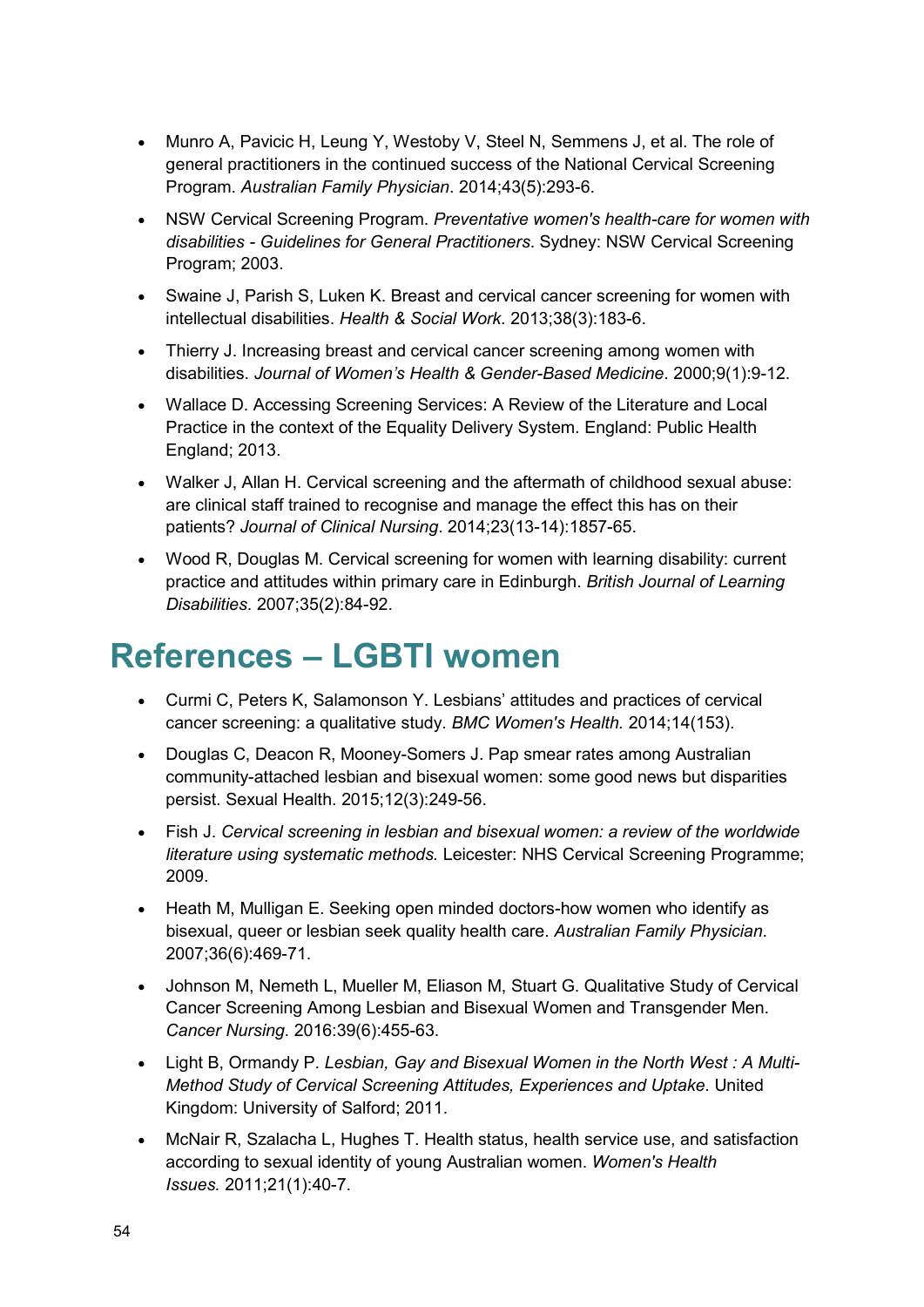- Mooney-Somers J, Deacon R, Richters J, Parkhill N. *Women in contact with the gay and lesbian community in Sydney: Report of the Sydney Women and Sexual Health (SWASH) Survey 2006, 2008, 2010, 2012, 2014*. Sydney: University of Sydney; 2015.
- Smith E, Dyson S. *Victorian lesbian, gay, bisexual, gender diverse and intersex people's participation in cervical cancer screening.* Melbourne: Australian Research Centre in Sex, Health and Society, La Trobe University; 2016.
- Tracy J, Lydecker A, Ireland L. Barriers to cervical cancer screening among lesbians. *Journal of Women's Health*. 2010;19(2):229-37.
- Tracy J, Schluterman N, Greenberg D. Understanding cervical cancer screening among lesbians: a national survey. BMC Public Health. 2013;13(442).

# <span id="page-58-0"></span>**References – Women who have experienced sexual assault**

- Australian Bureau of Statistics, Personal Safety Australia, 2012, Available at <http://www.abs.gov.au/ausstats/abs@.nsf/Lookup/4906.0Chapter2002012>
- Cadman L, Waller J, Ashdown-Barr L, Szarewski A. Barriers to cervical screening in women who have experienced sexual abuse: an exploratory study. *Journal of Family Planning and Reproductive Health Care.* 2012;38(4):214-20.
- Carlson K. *Barriers to cervical screening experienced by victims/survivors of sexual assault – a pilot study.* Melbourne: Centre Against Sexual Assault; 2002.
- Farley M, Golding J, Minkoff J. Is a history of trauma associated with a reduced likelihood of cervical cancer screening? *Journal of Family Practice*. 2002;51(10):827- 30.
- Mott S, Harsanyi A, Kendall S, Blight A. The impact of a history of child sexual assault on women's decisions and experiences of cervical screening. *Australian Family Physician.* 2003;32(9):761-2.
- Walker J, Allan H. Cervical screening and the aftermath of childhood sexual abuse: are clinical staff trained to recognise and manage the effect this has on their patients? *Journal of Clinical Nursing*. 2014;23(13-14):1857-65.

### <span id="page-58-1"></span>**References – Women from remote areas**

- Australian Institute of Health and Welfare. Health in Rural and Remote Australia. Cat. No. PHE 6. Canberra: Australian Institute of Health and Welfare; 1998.
- Australian Institute of Health and Welfare. *Rural, regional and remote health - Indicators of health*. Rural Health Series no. 5. Cat. No. PHE 59. Canberra: Australian Institute of Health and Welfare; 2005.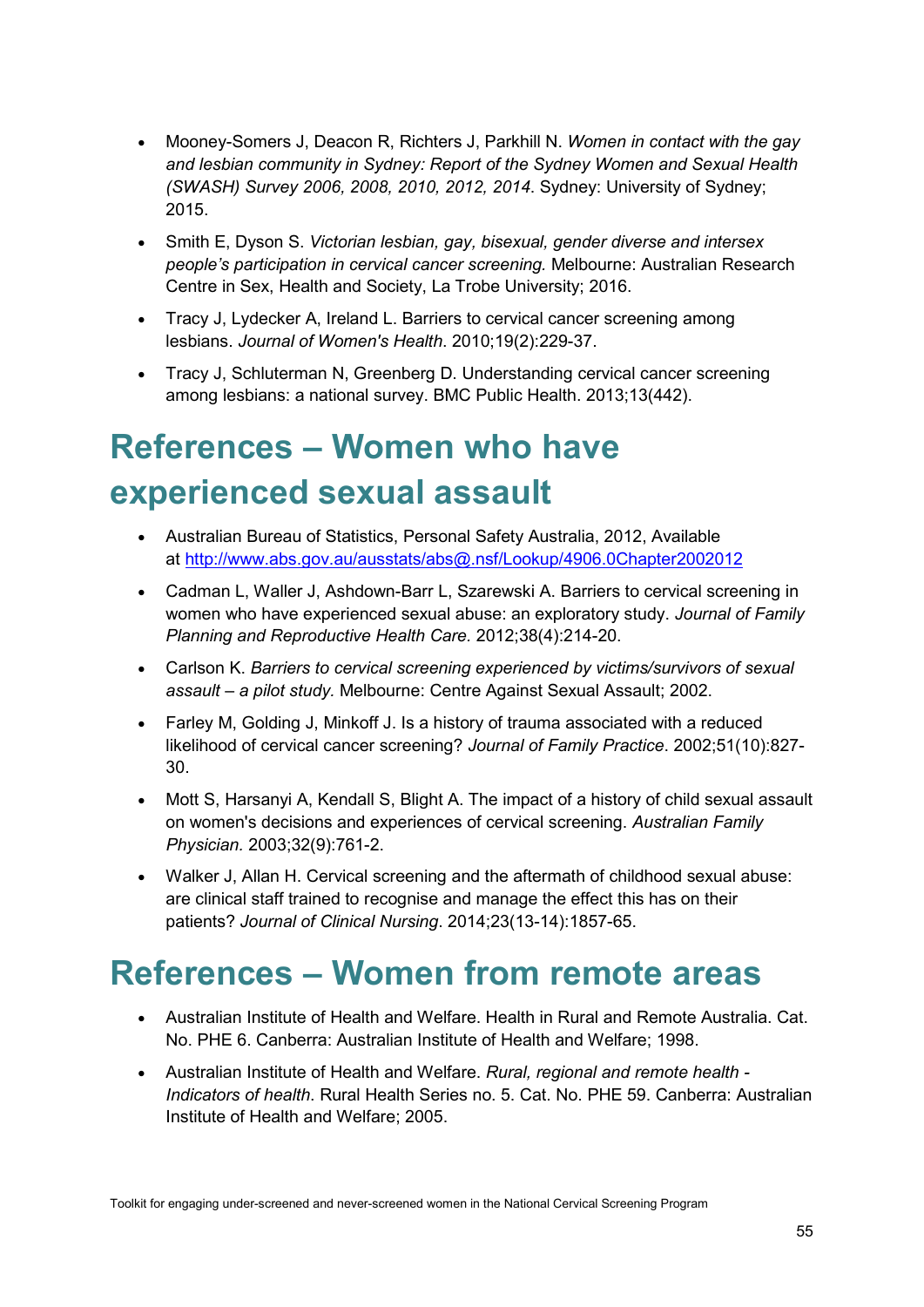- Australian Institute of Health and Welfare. *Cervical screening in Australia 2013– 2014.* Cancer Series No. 97. Cat. No. CAN 95. Canberra: Australian Institute of Health and Welfare; 2016.
- Dobson A, Byles J, Xenia D, Fitzgerald D, Hockey R, Loxton D, et al. *Rural, remote and regional differences in women's health: Findings from the Australian Longitudinal Study on Women's Health.* Newcastle: Women's Health Australia; 2011.
- Australian Institute of Health and Welfare 2015. *Cervical screening in Australia 2012– 2013.* Cancer series no. 93. Cat. no. CAN 91. Canberra: Australian Institute of Health and Welfare; 27.
- Racey C, Withrow D, Gesink D. Self-collected HPV testing improves participation in cervical cancer screening: a systematic review and meta-analysis. *Canadian Journal of Public Health*. 2013;104(2):e159-66.

### <span id="page-59-0"></span>**References – Older women**

- Australian Institute of Health and Welfare. Cervical screening in Australia 2013–2014. Cancer Series No. 97. Cat. No. CAN 95. Canberra: Australian Institute of Health and Welfare; 2016.
- Women's Health Queensland Wide Inc., 2013, *Vaginal oestrogen cream: Ask a Health Question*, Accessed 3 December 2020, [\(https://webarchive.nla.gov.au/awa/20170419104139/http://womhealth.org.au/conditio](https://webarchive.nla.gov.au/awa/20170419104139/http:/womhealth.org.au/conditions-and-treatments/ask-health-question-vaginal-oestrogen-cream) [ns-and-treatments/ask-health-question-vaginal-oestrogen-cream\)](https://webarchive.nla.gov.au/awa/20170419104139/http:/womhealth.org.au/conditions-and-treatments/ask-health-question-vaginal-oestrogen-cream)

# <span id="page-59-1"></span>**References – Women who experience socio-economic disadvantage**

- Australian Bureau of Statistics. *Health Literacy, Australia*. Canberra: Australian Bureau of Statistics, 2008.
- Australian Institute of Health and Welfare 2017. *Cervical screening in Australia 2014– 2015.* Cancer series no. 105. Cat. no. CAN 104. Canberra: AIHW.

## <span id="page-59-2"></span>**References – Women who have had the HPV vaccine**

• Budd AC, Brotherton JM, Gertig DM, et al. Cervical screening rates for women vaccinated against human papillomavirus. Med J Aust 2014;201:279- 82. [https://www.mja.com.au/journal/2014/201/5/cervical-screening-rates-women](https://www.mja.com.au/journal/2014/201/5/cervical-screening-rates-women-vaccinated-against-human-papillomavirus?0=ip_login_no_cache%3D9995af8201693f36b45c64e31e7997bf)[vaccinated-against-human-papillomavirus](https://www.mja.com.au/journal/2014/201/5/cervical-screening-rates-women-vaccinated-against-human-papillomavirus?0=ip_login_no_cache%3D9995af8201693f36b45c64e31e7997bf)